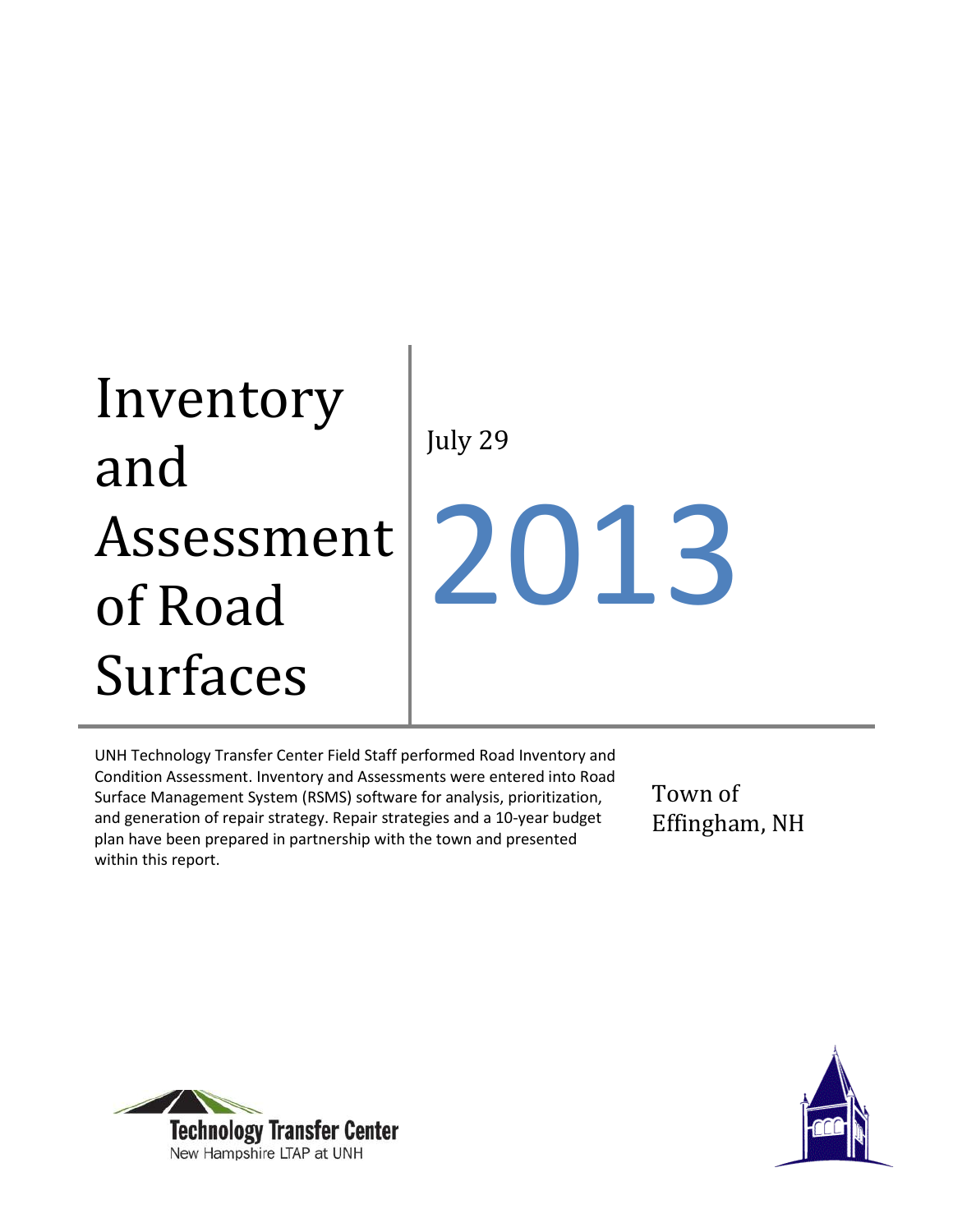## **Table of Contents**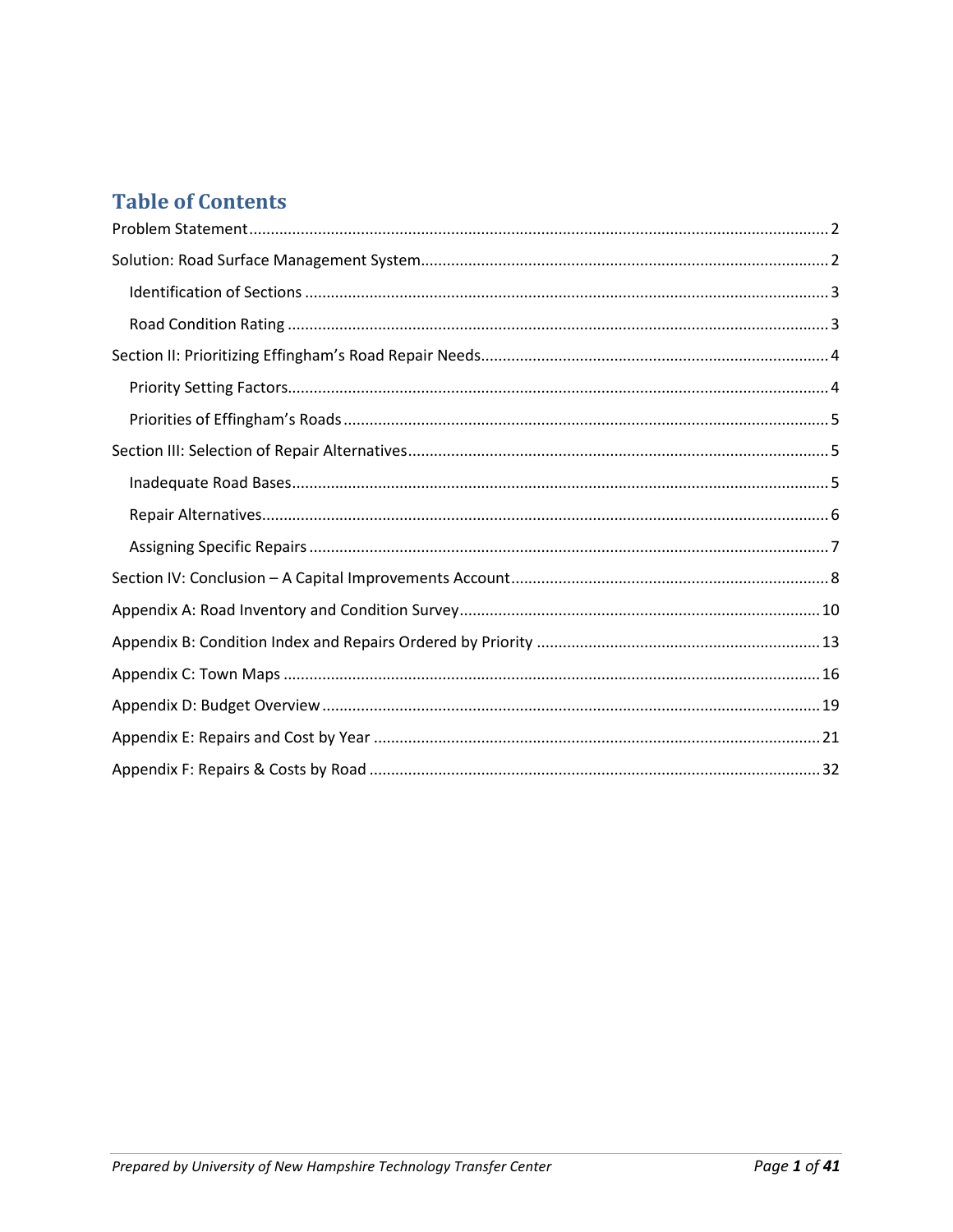## **Problem Statement**

Paved and aggregate roads require routine and preventative maintenance, which should be done before they require rehabilitation or reconstruction. Approximately 54% of town-maintained roads in Effingham, NH (also referred to as the Town) warrant some type of maintenance or repair at this time. Furthermore, 100% of the Town's road network is recommended for upgrades over the next ten years. Current capital improvements and road maintenance budgets are inadequate to meet these needs. The Town's roads are deteriorating more rapidly than the Highway Department can maintain and reconstruct them. The Town recognizes this problem and is seeking to create a long-term work and budget plan to restore the roads.

#### **Solution: Road Surface Management System**

Effingham agreed to engage, through the University of New Hampshire Technology Transfer Center (UNH  $T^2$ ), in road inventory data collection, identification of pavement conditions, and operation of Road Surface Management System (RSMS) software. A team of civil engineers from the University performed the road condition survey and analysis.

The team performed the following tasks using UNH  $T^{2}$ 's RSMS data collection protocols and software:

- 1. Inventoried the road system, dividing the roads into sections as appropriate
- 2. Determined and documented the conditions of the each section
- 3. Prioritized maintenance and repair requirements
- 4. Chose maintenance or repair methods appropriate to each condition category
- 5. Determined unit costs of these maintenance and repair methods
- 6. Elected a maintenance or repair method for each road section
- 7. Established long-term work and budget plans

The survey team developed an inventory of road conditions for all town-maintained roads based on a list of roads derived from NHDOT centerline shapefiles and reviewed by Effingham. Factors were determined for establishing priorities and repair treatment cost estimates. The data was entered into the RSMS program, which developed a prioritized list of maintenance and repair recommendations. This information is contained in the following reports. Working from RSMS reports, town officials can prepare a detailed comprehensive long-term work and budget plan.

Sections 1 through 3 of this report describe how RSMS was applied to Effingham. Section 4 provides a conclusion of the study. Appendices contain reports that summarize the data and serve as a basis for the conclusion.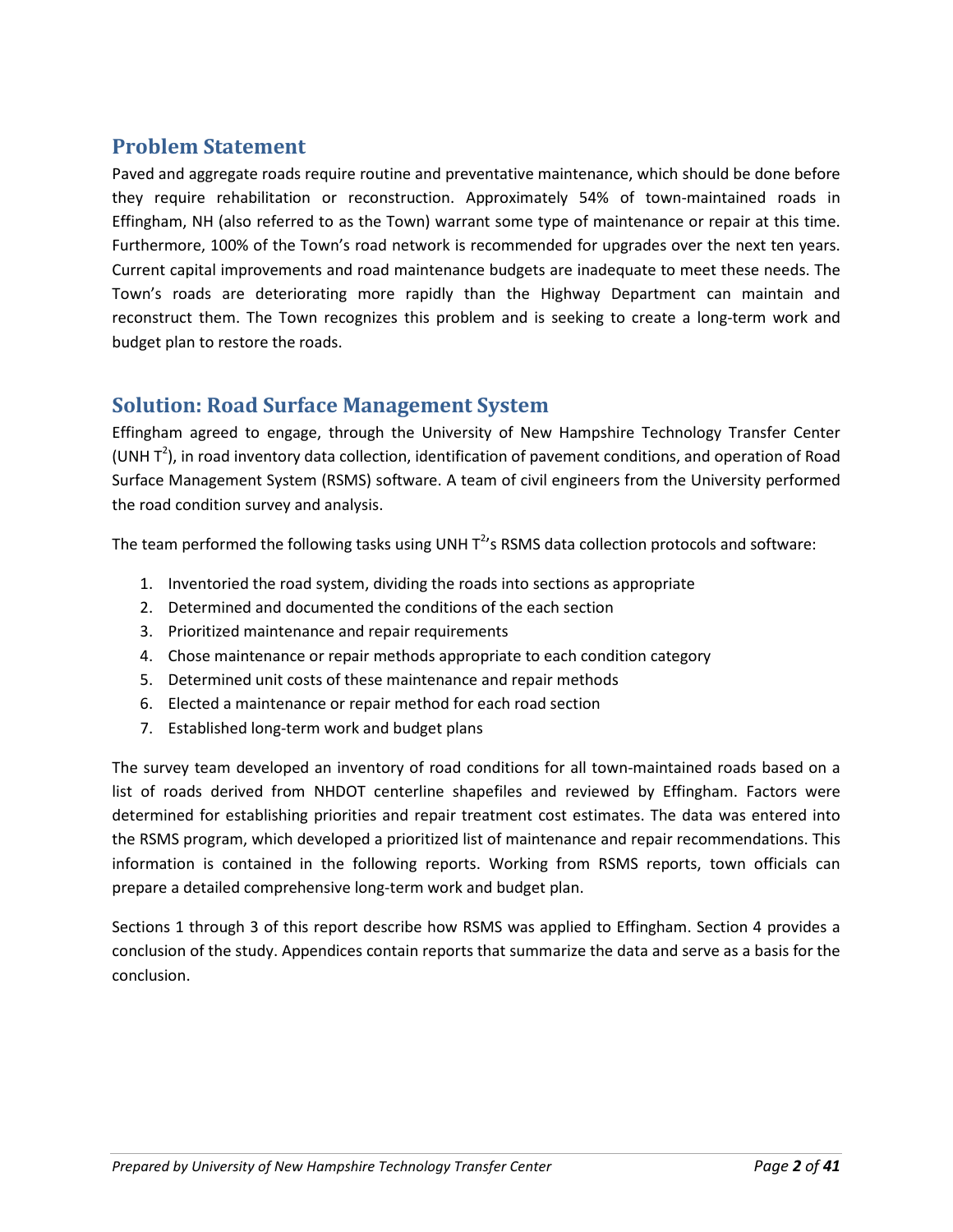## **Section I: Road Network Inventory and Condition Survey**

#### **Identification of Sections**

The survey team identified road sections based on changes in road geometry, pavement condition, and traffic volume. 51 sections were defined for the 43.7 miles of roads assessed. The sections are listed in Appendix A along with each section's Condition Index (CI).

#### **Road Condition Rating**

Rating the condition of all road sections is based on a process similar to common informal practice. Local highway personnel rely heavily on visual inspections and experience to schedule maintenance activities. One problem with the informal approach is that experience is very difficult to transfer from one person to another. It also can be difficult to objectively explain maintenance decisions to local governing bodies. RSMS applies a comprehensive condition rating technique based on sound engineering and management practices. These techniques enable the user to draw objective, consistent, and easy-toexplain conclusions.

Researchers and practitioners have developed several pavement condition rating techniques based on visual inspection. A road section is inspected, and the severity and extent of surface distresses are recorded. RSMS has two sets of road condition distresses, one for paved roads and another for unpaved surfaces. The RSMS distress characteristics for paved roads include:

#### **Paved Roads Distresses**

- **Longitudinal/transverse cracking**
- **Alligator cracking**
- **Edge cracking**
- Patching/potholes
- Drainage
- Roughness
- Rutting

Experience with RSMS has shown that users can accurately determine conditions from a vehicle, with closer inspection where necessary. The survey team used RSMS software to enter the road condition information for each section.

Additionally, unpaved roads were also assessed by the field crew. The RSMS distress characteristics for paved roads include:

#### **Unpaved Roads Distresses**

- **Loose Aggregate**
- **Corrugation (wash-boarding)**
- **Potholes**
- **Cross Section**
- Excessive Dust
- Drainage
- Rutting

Appendix A also contains a summary of results from the Road Condition Survey. Based on the road rating information, RSMS assigned every road section to one of five repair strategies. These are used to determine repair alternatives appropriate for each particular road section.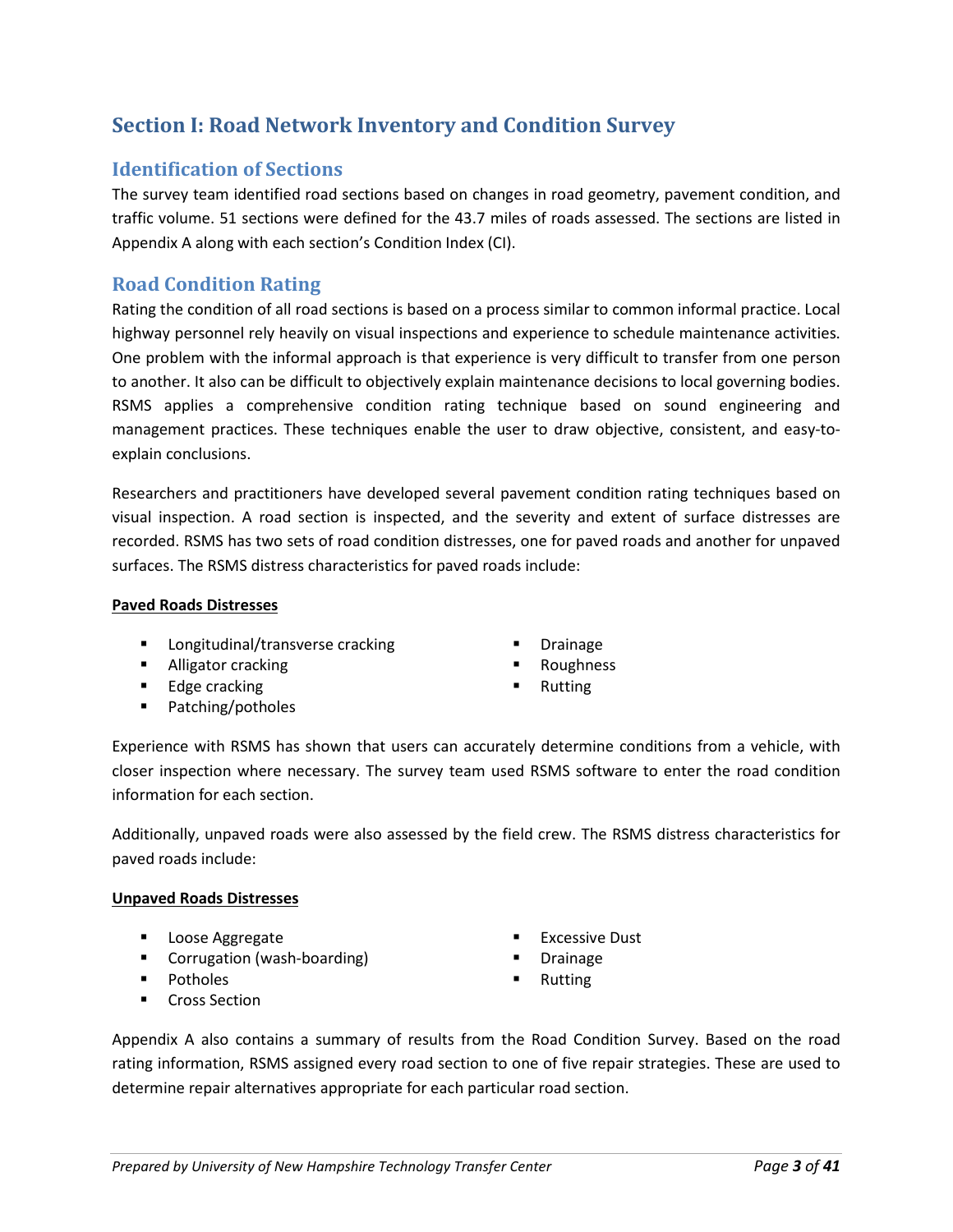## **Section II: Prioritizing Effingham's Road Repair Needs**

#### **Priority Setting Factors**

The most important product of a road management system is a prioritized list of every road section that requires repairs and the costs of those repairs. Such a list enables town officials to make budget decisions based on sound technical and management principles, and to prepare plans for accomplishment of the needed repairs. RSMS can produce three separate prioritized lists, one each for paved and unpaved roads, and a third for all roads. This report regards all town-maintained roads. The priorities are determined based on a set of factors, listed, and discussed below:

- Repair Strategy
- Drainage
- Traffic
- **Importance**
- Road Conditions
- Road Roughness

All too frequently, municipal officials set priorities by the "worst first" approach; they give the most deteriorated roads the highest priorities. Such roads are also the most expensive to repair, which commits a large amount of town funds to only a few roads. Inadequate funds remain to accomplish the relatively inexpensive preventative and routine maintenance. These roads have low to moderate deterioration and can have their useful lives extended significantly at a lower cost.

Road condition is just one factor that local road managers must consider. Other factors to be considered are:

- Repair Strategy Ranking Repair strategies are described in the next section.
- Drainage Evaluated as Good, Fair, or Poor during the condition survey.
- Traffic The volume of heavily loaded vehicles that normally use the road. The most traveled roads are given the highest value (5), least traveled given the lowest (1), and all other roads evaluated relative to these ratings.
- **IMPORTAGE The importance of the road to the town, by whatever criteria town officials wish** to apply. The most important roads are given the highest value (4), least important given the lowest (1), and all other roads evaluated relative to these ratings.
- Condition The maximum value of the condition ratings determined during the condition survey (Described in Section 1)
- Roughness Evaluated as Smooth, Rough, or Very Rough during the condition survey.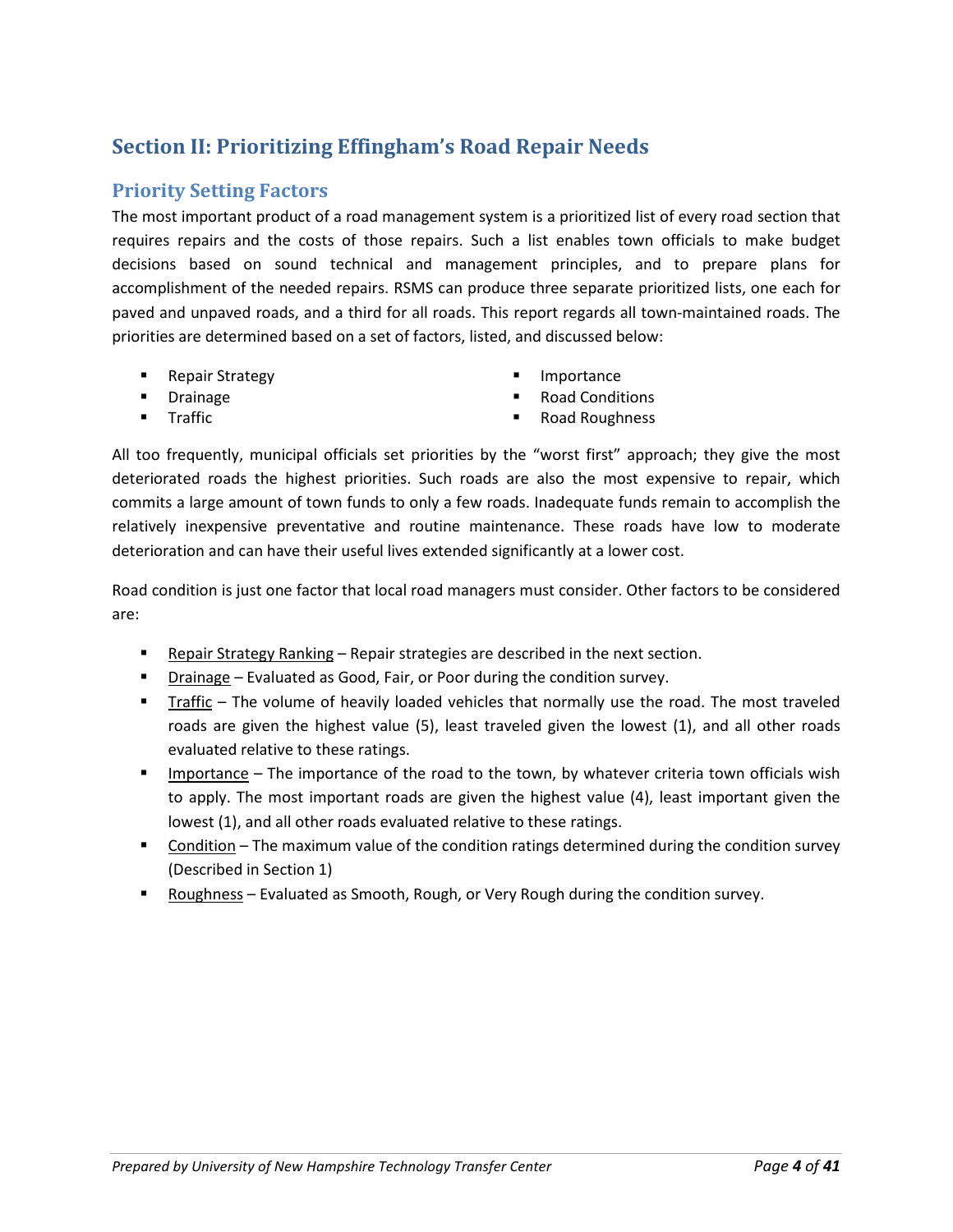#### **Priorities of Effingham's Roads**

The survey team entered the data described above into the RSMS software program. The priority list of roads, with applicable repair alternatives, is shown in Appendix B. The UNH team generated this report and selected the best repair for each alternative.

## **Section III: Selection of Repair Alternatives**

#### **Inadequate Road Bases**

Many local roads in New Hampshire were established in the  $18<sup>th</sup>$  and  $19<sup>th</sup>$  centuries. Some of these were built as "horse and buggy paths" and widened over time. Today, they have become primary arteries in contemporary road networks. Most local roads were in place by 1920. Although mileage has been added to these roads (due to new subdivisions, etc.) newer roads tend to have less traffic then older ones. Roads established before 1920 were earth or aggregate surfaced. As traffic volumes grew, people got tired of having to drive on muddy, soft roads. This created a large demand to pave the roads.

Beginning early in this century and continuing through the early 1960's, paving of local roads accelerated as a number of highway improvement programs attempted to "get the farmer out of the mud." Even during this period many roads were built poorly. Of greatest importance was the failure to provide different gradations for base and surface aggregates.

Silt and clay "fines" in surface aggregate hold the road surface together by keeping gravel from lolling around under wheel loads. These particles, which are essential for unpaved roads, are inadequate bases for paved roads. Moisture in the base cannot escape through the impervious pavement layer on top. If the pores between load-bearing aggregate bases become clogged with silt or clay, water cannot drain through the sides of the road. The base material stays soft and wet during the spring and fall seasons when groundwater and precipitation find their way into the base, especially through surface cracks. With a high water content base supporting it, the road surface flexes more under vehicle loads. Much like repeatedly bending a paperclip, the more the road flexes the faster it will break. In winter, a wet base material is susceptible to freezing and heaving, which further accelerates roadway deterioration.

In haste to pave their road networks, state and local agencies paved over many miles of surface aggregate. Even if they replaced the base with properly graded aggregate, it was often too thin to support modern heavy vehicles. Today many of these roads need reconstruction to replace the base material. The survey team relied on the local officials to consider this information when selecting maintenance and repair alternatives.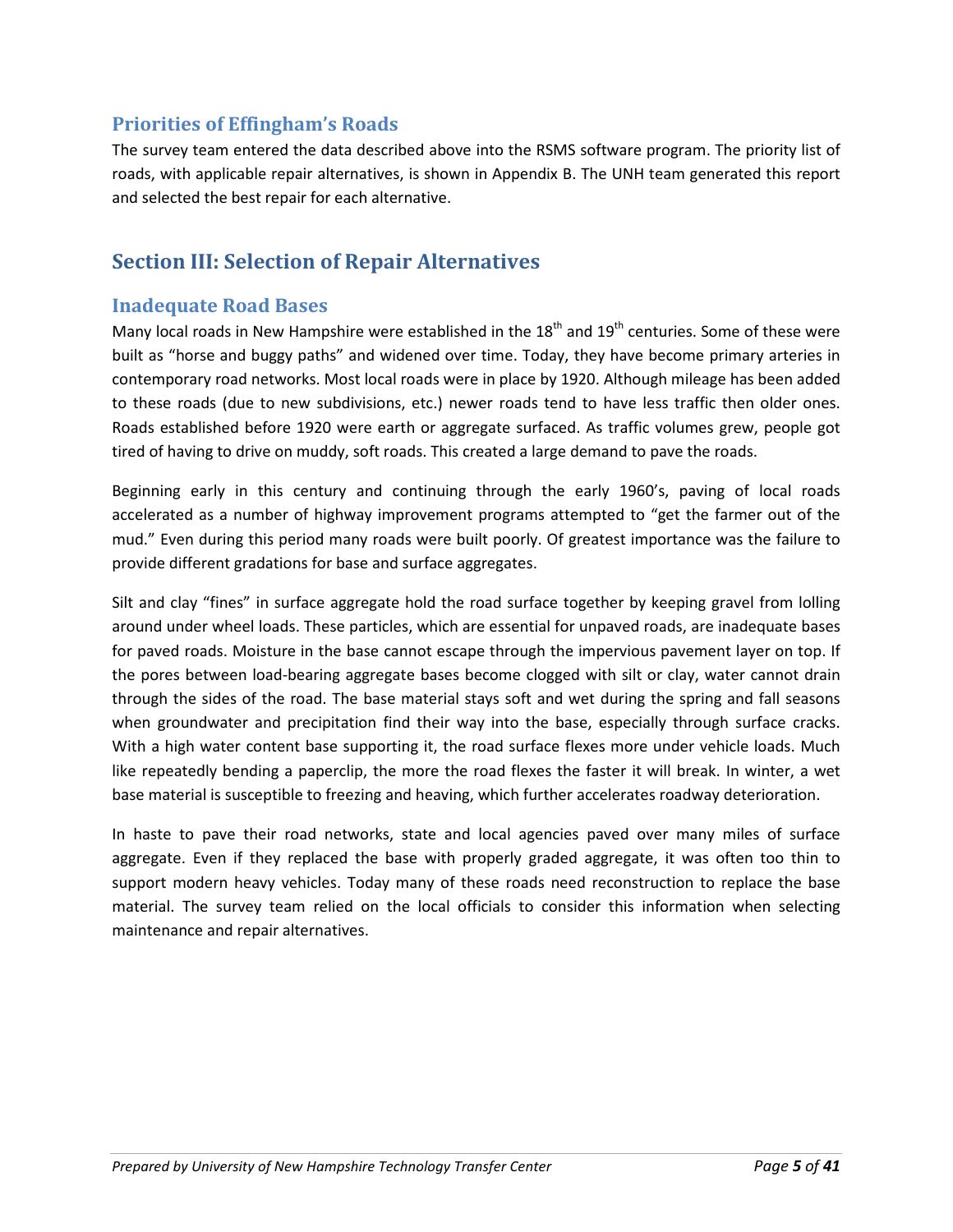#### **Repair Alternatives**

RSMS allows an unlimited number of repair alternatives, which are grouped into five categories.

- 1. Deferred Maintenance: No action required. The road section is in very good condition.
- 2. Routine Maintenance: For paved roads, sealing cracks and patching potholes for specific small areas. For unpaved roads, filling small areas and grading the roadway. For both road surface types, routines maintenance should include cleaning ditches and culverts.

Crack sealing, patching, spot re-graveling, ditch and culvert cleaning, and mowing of shoulders and adjacent areas are essential to get the intended service life from a section of pavement. Routine maintenance therefore has the highest value in the RSMS priority setting procedure.

Routine maintenance can usually be performed by the town's road crew, and should be included in the town's annual budget. Roads requiring routine maintenance are slowly but surely deteriorating. Adequate funds should be made available consistently across annual budgets to ensure that roads in good condition remain so.

Unpaved roads are more prone to deterioration due to traffic and weather. For this reason, routine maintenance on unpaved roads is done multiple times in a year to keep the road condition at an acceptable level. All unpaved roads are subject to annual maintenance which is incorporated into the maintenance budget of the roads.

3. Preventive Maintenance: For paved roads, coating of the surface and chip seals of thin  $(1 \times \text{inch})$ overlays are used to prevent or slow further deterioration. For unpaved roads this includes shaping and grading the road surface, as well as adding minor amounts of material as necessary.

Preventative maintenance is performed on roads that are in sufficiently good condition and require inexpensive repair to extend road life. In the RSMS priority setting procedure, preventive maintenance has the second highest value and should receive a high priority in annual funding of highway budgets. Much of the work is within the highway department's capability with the exception of chip seals that are usually performed by contractors. The town should plan to accomplish all preventive maintenance within annual operations budgets.

4. Rehabilitation: Major repairs of the road surface such as an asphalt overlay after surface preparation for a paved road, adding major amounts of gravel to unpaved roads, or re-grading, reshaping, and compacting them.

Rehabilitation is more expensive than routine or preventive maintenance, but less expensive than reconstruction. For paved roads, contractors usually perform rehabilitation repairs. Municipalities should fund them through a Capital Improvements Program (CIP). Large amounts of gravel required for unpaved roads may also be funded through a CIP. Before town officials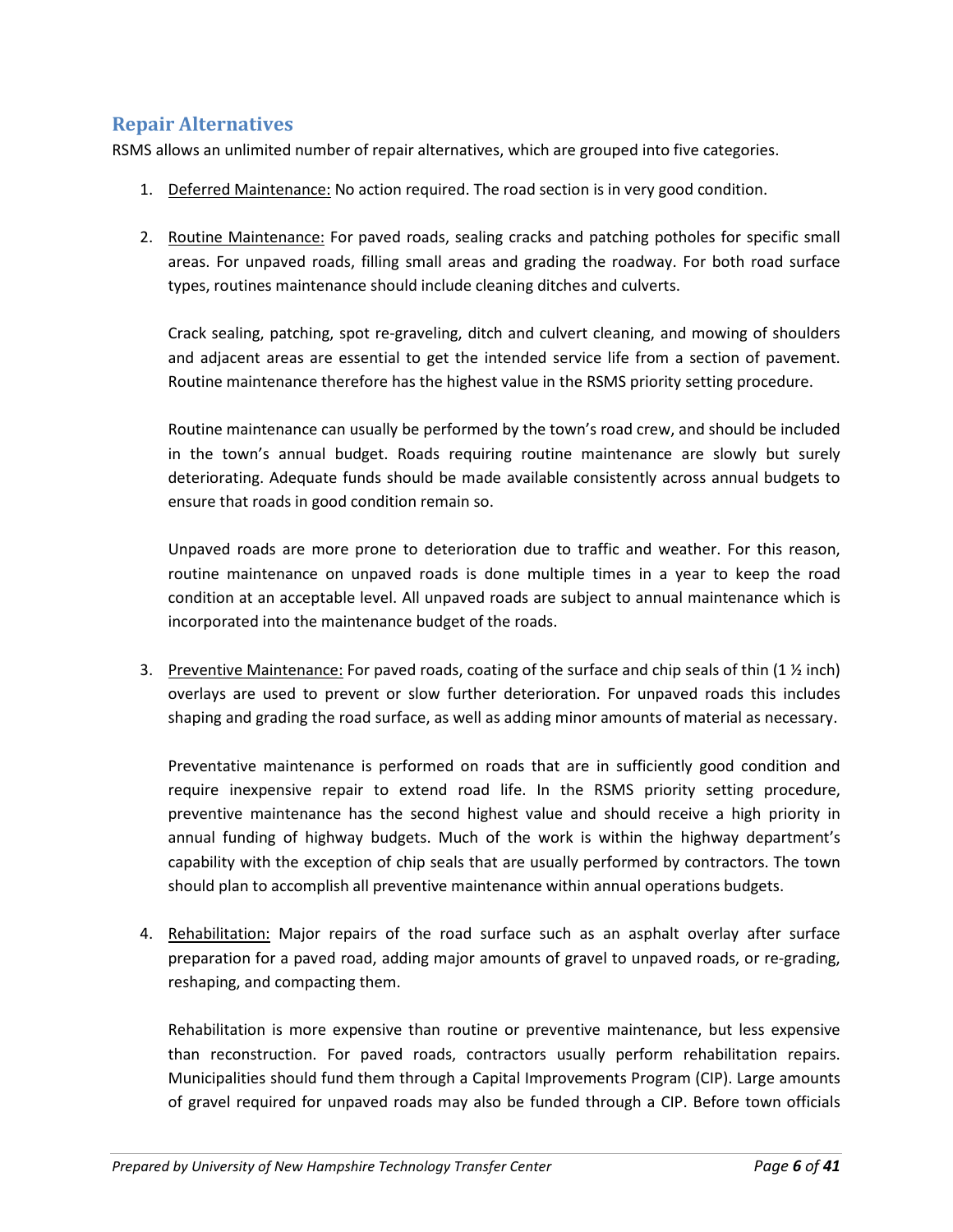attempt to fund these out of annual budgets, they should consider the impact on routine and preventive maintenance. It is much less expensive in the long run to keep good roads in good condition than to let them deteriorate to where they need rehabilitation. On the other hand, roads needing rehabilitation are rapidly deteriorating and will become much worse quickly without adequate funding.

5. Reconstruction: Excavation of the road base, the replacement and often the addition of aggregate, and new paved surface or new wearing surface gravel.

The road including its sub-base has deteriorated to such an extent that the base must be replaced or stabilized. Such conditions are usually caused by too long a period of inadequate maintenance, and by poor subsurface drainage. In the latter conditions, appropriate repair and/or new construction of ditches and culverts should be included in the project.

Reconstruction is so costly that it can absorb a large portion, if not all, of a municipality's annual budget, and therefore allow too small a budget for routine and preventative maintenance. Their accomplishment, therefore, will also best be funded with a CIP.

### **Assigning Specific Repairs**

The RSMS program provides a set of repair alternatives consistent with the repair strategy for each road section's drainage and condition. Appendix C is the maintenance summary of road conditions for Effingham's road sections. UNH  $T^2$  reviewed these alternatives with the town, and entered any modifications into the program. They also reviewed unit costs for each alternative considering whether the municipality would accomplish a particular repair by contract, with its own labor and equipment, or by a combination of contract and "in-house" labor.

The survey team recommended that the town select the repair for each road section that would make the condition satisfactory. Compromises, if necessary, should be made with continued consideration of the long-term effects.

Rehabilitation and reconstruction alternatives are more complex and involve large amounts of money to implement. Choosing the best repair treatment for roads requiring these strategies often requires knowledge of the road base.

The selected repairs are shown in Appendix E. The road sections are listed in priority order per recommendations of UNH  $T^2$ .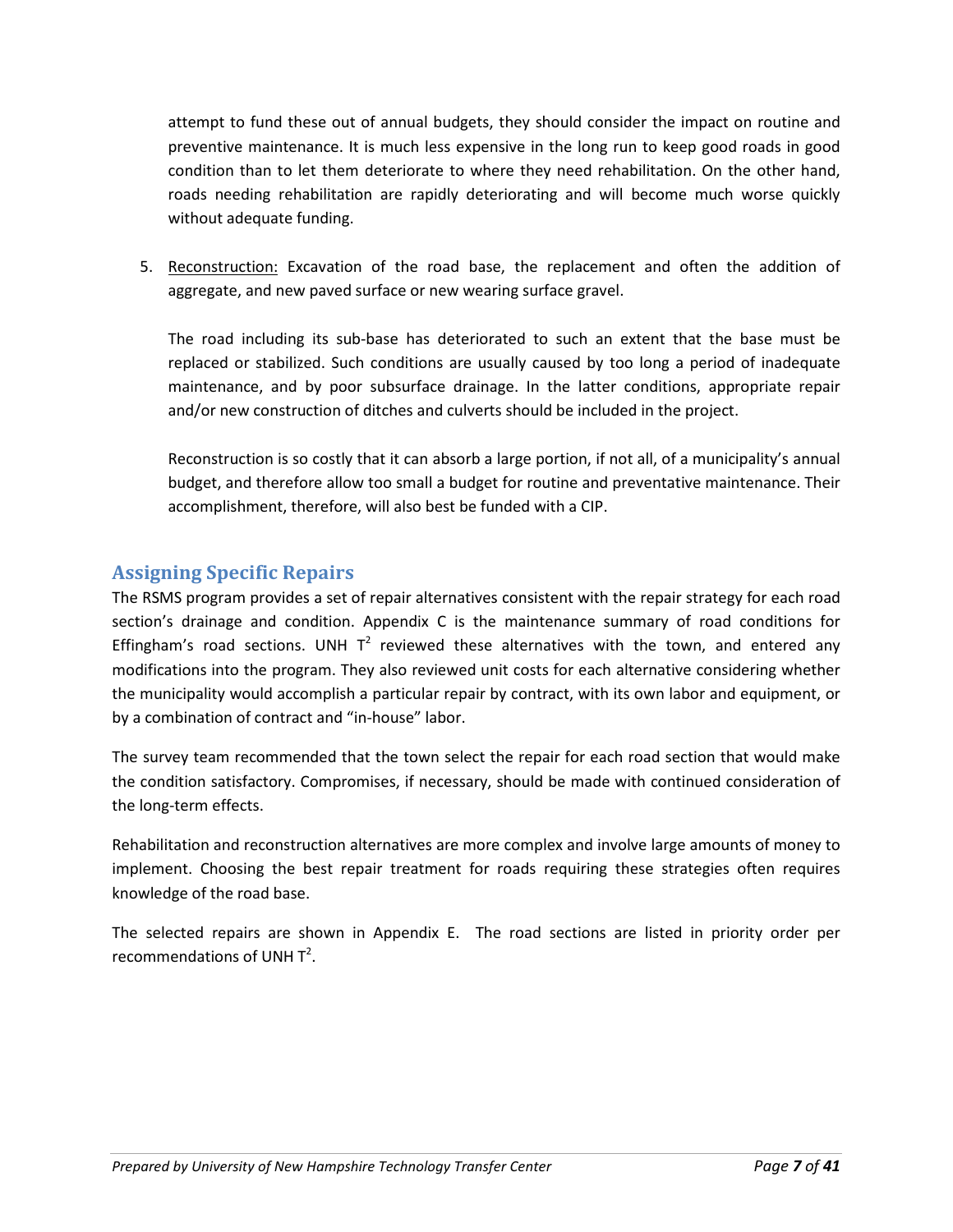## **Section IV: Conclusion – A Capital Improvements Account**

To implement the RSMS results, the town budget should be separated into two accounts: an Operations Road Maintenance account for routine and preventive maintenance, and a Capital Improvements account for rehabilitation and reconstruction. Annual budgets should be adequate to accomplish all drainage, routine, and preventative maintenance for several years. The estimated Operations Road Maintenance budget is approximately \$110,000 annually. A Budget Summary has been prepared and is presented in Appendix D.

A Capital Improvements budget requires a special commitment from town officials and citizens who attend town meetings. It should enable completion within a specified period of all rehabilitation and reconstruction for both paved and unpaved roads. The plan should specify which rehabilitation and reconstruction projects will be done each year. Usual CIP periods range from three to six years.

A summary of the projected annual costs per UNH  $T^2$  recommendations is presented in the tables below.

| Year | <b>Operations Road</b><br>Maintenance <sup>1</sup> | Capital Improvements <sup>2</sup> | <b>Total Budget</b> |
|------|----------------------------------------------------|-----------------------------------|---------------------|
|      | \$127,472.12                                       | \$140,770.66                      | \$268,242.78        |
| 2    | \$125,835.94                                       | \$61,692.83                       | \$187,528.77        |
| 3    | \$156,248.91                                       | <b>End CI Period</b>              | \$156,248.91        |
| 4    | \$129,442.46                                       | <b>End CI Period</b>              | \$129,442.46        |
| 5    | \$112,056.09                                       | <b>End CI Period</b>              | \$112,056.09        |
| 6    | \$106,156.29                                       | <b>End CI Period</b>              | \$106,156.29        |
|      | \$102,661.49                                       | <b>End CI Period</b>              | \$102,661.49        |
| 8    | \$145,203.32                                       | <b>End CI Period</b>              | \$145,203.32        |
| 9    | \$114,177.88                                       | <b>End CI Period</b>              | \$114,177.88        |
| 10   | \$138,316.02                                       | <b>End CI Period</b>              | \$138,316.02        |

#### **Table 1: Capital and Operations Budget Projections**

 $\overline{\phantom{a}}$ 

 $<sup>1</sup>$  Including Patching, Crack Sealing, Surface Coats, Reshaping, and Regrading</sup>

<sup>2</sup> Including Full Rebuild/Replace and Overlays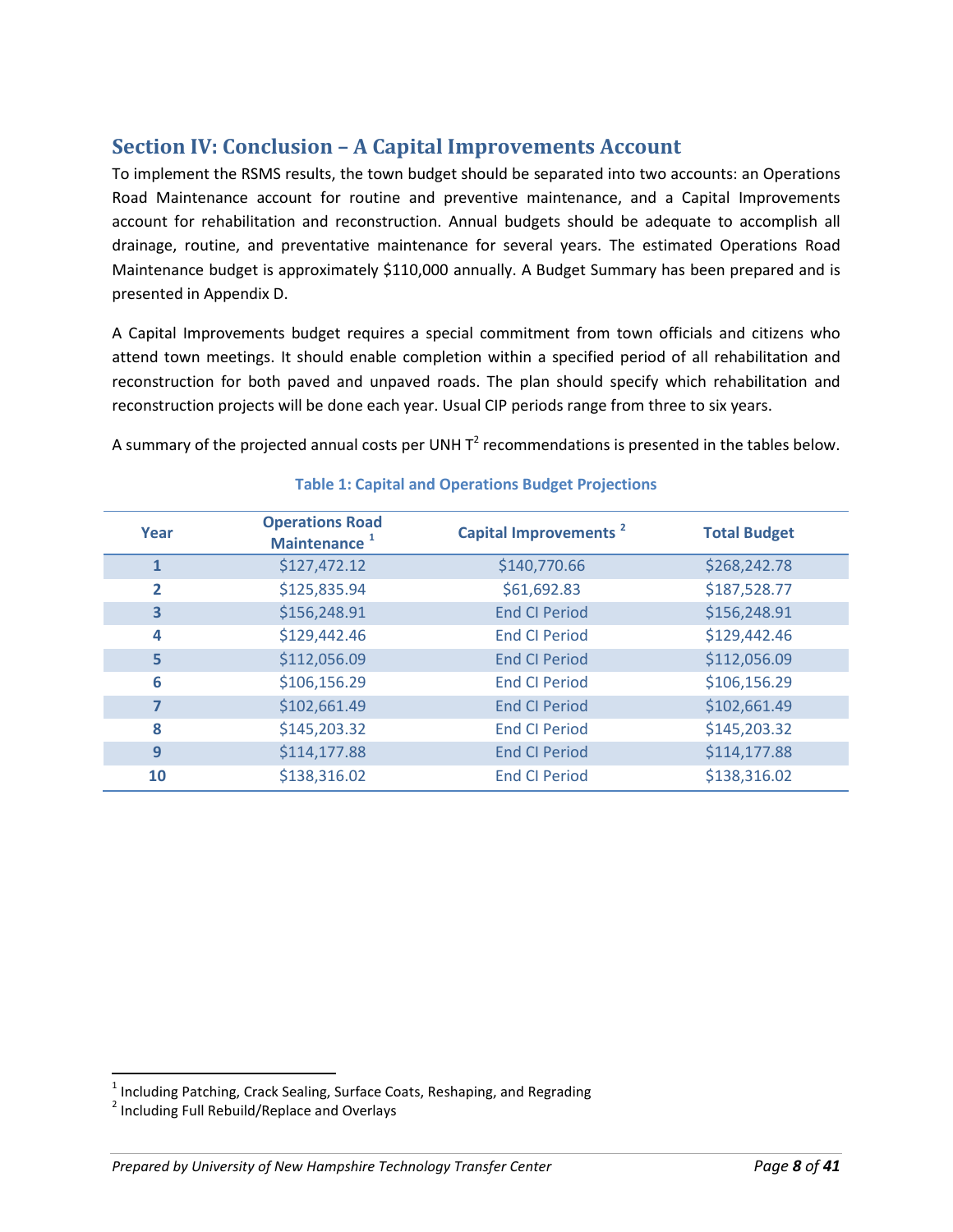| Year           | <b>Pavement Condition Index</b><br><b>Without Repairs</b> | <b>Pavement Condition Index</b><br><b>With Repairs</b> | <b>Projected</b><br><b>Annual Budget</b> |
|----------------|-----------------------------------------------------------|--------------------------------------------------------|------------------------------------------|
| $\Omega$       | 71.94                                                     | 71.94                                                  | N/A                                      |
| 1              | 71.94                                                     | 83.17                                                  | \$268,242.78                             |
| $\overline{2}$ | 69.07                                                     | 89.5                                                   | \$187,528.77                             |
| 3              | 66.3                                                      | 89.77                                                  | \$156,248.91                             |
| $\overline{4}$ | 63.65                                                     | 91.12                                                  | \$129,442.46                             |
| 5              | 61.1                                                      | 89.91                                                  | \$112,056.09                             |
| 6              | 58.66                                                     | 89.21                                                  | \$106,156.29                             |
| $\overline{7}$ | 56.31                                                     | 88.62                                                  | \$102,661.49                             |
| 8              | 54.06                                                     | 89.18                                                  | \$145,203.32                             |
| 9              | 51.9                                                      | 87.52                                                  | \$114,177.88                             |
| 10             | 49.82                                                     | 87.65                                                  | \$138,316.02                             |

## **Table 2: Network Condition Index by Year**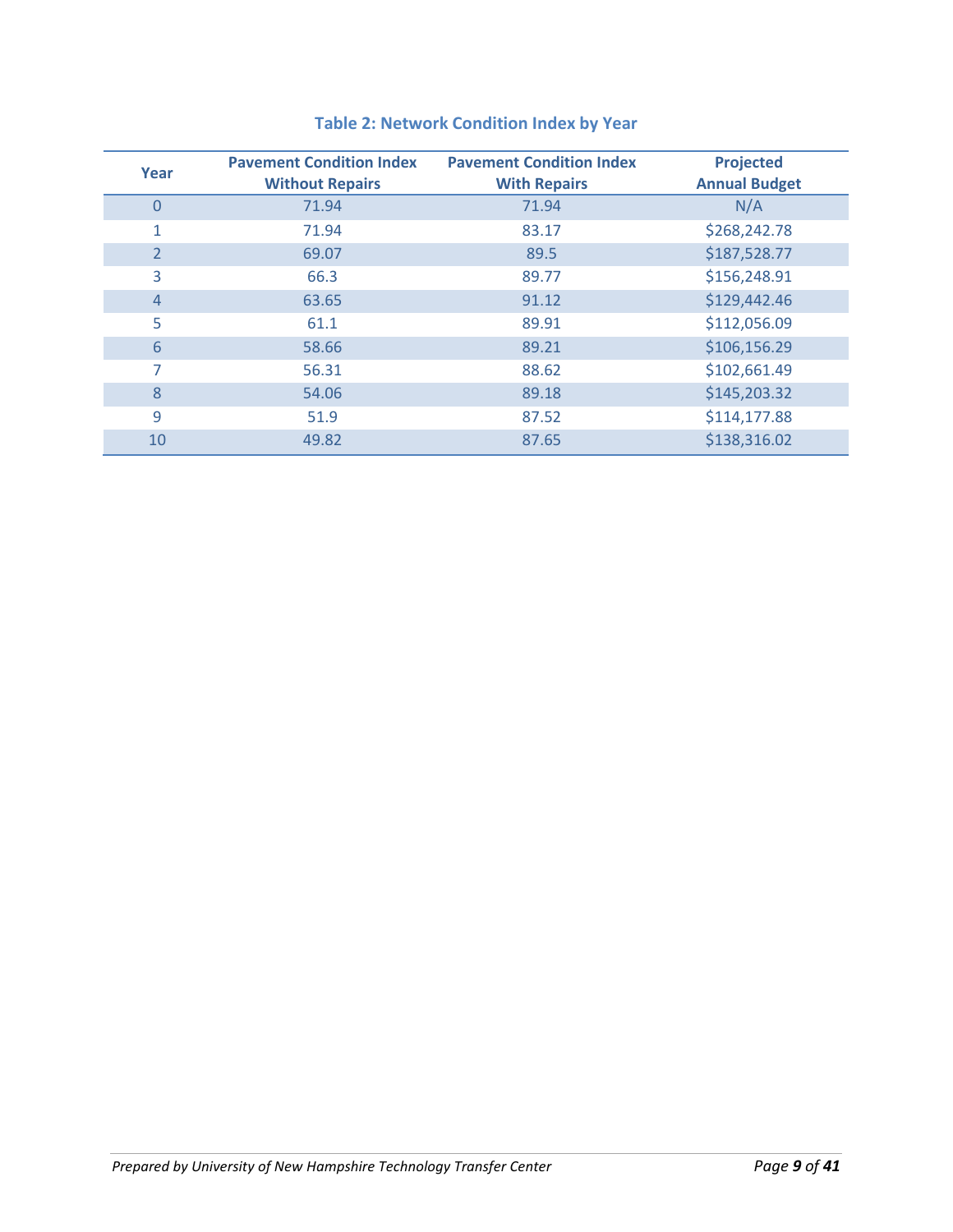**Appendix A: Road Inventory and Condition Survey**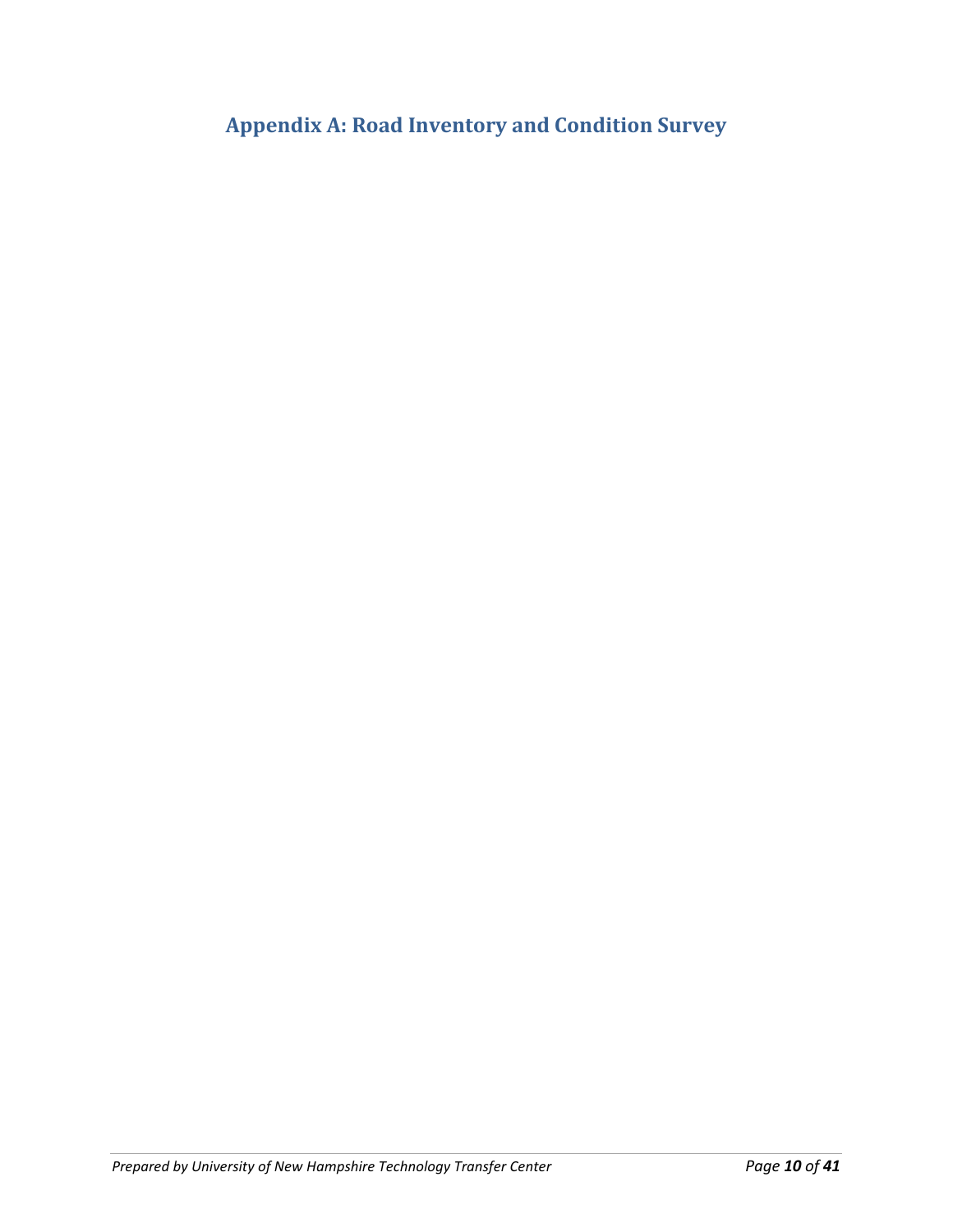| <b>Road Section Name</b>      | Length | <b>Survey Date</b> | <b>Alligator Cracks</b><br>(1/8in) | <b>Edge Cracking</b><br>(12/24in) | Long. / Trans.<br>Cracks (1/4in) | <b>Patching / Potholes</b>           | <b>Roughness</b>   |
|-------------------------------|--------|--------------------|------------------------------------|-----------------------------------|----------------------------------|--------------------------------------|--------------------|
| <b>Bailey Rd - 2</b>          | 4247   | 7/9/2013           | <b>None</b>                        | <b>None</b>                       | <b>None</b>                      | 0 - None                             | 1 - Smooth         |
| <b>Bonnyman Rd - 1</b>        | 1751   | 7/9/2013           | Med Sev/High Ext                   | High Sev/Low Ext                  | High Sev/Low Ext                 | 1 - Low (<10% / 5 per 100ft)         | 2 - Somewhat Rough |
| <b>Champion Hill Rd</b>       | 3883   | 7/9/2013           | Med Sev/Med Ext                    | Med Sev/High Ext                  | Low Sev/Med Ext                  | 2 - Medium (10-30% / <10 per 100ft)  | 3 - Rough          |
| <b>Corner Rd</b>              | 413    | 7/9/2013           | Med Sev/Low Ext                    | Low Sev/High Ext                  | Med Sev/Low Ext                  | 0 - None                             | 1 - Smooth         |
| <b>Drake Rd</b>               | 4739   | 7/9/2013           | High Sev/Med Ext                   | Low Sev/Low Ext                   | Med Sev/Med Ext                  | 2 - Medium (10-30% / <10 per 100ft)  | 2 - Somewhat Rough |
| Elm St                        | 6384   | 7/9/2013           | Med Sev/High Ext                   | Low Sev/High Ext                  | Med Sev/High Ext                 | $3 - High (30+% / 1 + per 100ft)$    | 2 - Somewhat Rough |
| <b>Green Mountain Rd - 1</b>  | 5139   | 7/9/2013           | Med Sev/Med Ext                    | High Sev/Low Ext                  | Med Sev/Low Ext                  | 1 - Low (<10% / 5 per 100ft)         | 1 - Smooth         |
| <b>Green Mountain Rd - 2</b>  | 1164   | 7/9/2013           | <b>None</b>                        | <b>None</b>                       | Low Sev/Low Ext                  | 0 - None                             | 1 - Smooth         |
| <b>Green Mountain Rd - 3</b>  | 13320  | 7/9/2013           | Low Sev/Low Ext                    | Low Sev/High Ext                  | High Sev/Med Ext                 | 2 - Medium (10-30% / <10 per 100ft)  | 1 - Smooth         |
| <b>Green Mountain Rd - 4</b>  | 7575   | 7/9/2013           | Low Sev/Med Ext                    | Low Sev/Med Ext                   | Med Sev/Med Ext                  | 1 - Low (<10% / 5 per 100ft)         | 1 - Smooth         |
| <b>High Watch Rd</b>          | 6942   | 7/9/2013           | <b>None</b>                        | Low Sev/Low Ext                   | Med Sev/Low Ext                  | 0 - None                             | 1 - Smooth         |
| Huntress Bridge Rd - 1        | 418    | 7/9/2013           | High Sev/High Ext                  | High Sev/High Ext                 | High Sev/High Ext                | $3 - High (30+% / 1 + per 100ft)$    | 2 - Somewhat Rough |
| <b>Huntress Bridge Rd - 2</b> | 3969   | 7/9/2013           | <b>None</b>                        | Low Sev/Med Ext                   | <b>None</b>                      | 0 - None                             | 1 - Smooth         |
| <b>Iron Works Rd</b>          | 3092   | 7/9/2013           | Low Sev/Low Ext                    | Low Sev/High Ext                  | High Sev/Med Ext                 | 2 - Medium (10-30% / <10 per 100ft)  | 2 - Somewhat Rough |
| <b>Jones Rd</b>               | 4074   | 7/9/2013           | Low Sev/Low Ext                    | Med Sev/Low Ext                   | Med Sev/High Ext                 | 1 - Low (<10% / 5 per 100ft)         | 1 - Smooth         |
| <b>Leavitt Rd</b>             | 647    | 7/9/2013           | Low Sev/Low Ext                    | Med Sev/Low Ext                   | Med Sev/Low Ext                  | 1 - Low (<10% / 5 per 100ft)         | 1 - Smooth         |
| <b>Nutter Rd - 1</b>          | 246    | 7/9/2013           | Low Sev/High Ext                   | Low Sev/High Ext                  | Low Sev/High Ext                 | $0 - None$                           | 1 - Smooth         |
| <b>Old Pound Rd - 1</b>       | 3629   | 7/9/2013           | Low Sev/High Ext                   | Low Sev/Low Ext                   | Med Sev/Med Ext                  | 1 - Low (<10% / 5 per 100ft)         | 1 - Smooth         |
| <b>Pine River Rd</b>          | 12225  | 7/9/2013           | Med Sev/Low Ext                    | Low Sev/Med Ext                   | Low Sev/Med Ext                  | 2 - Medium (10-30% / <10 per 100ft)  | 1 - Smooth         |
| <b>Ryefield Rd</b>            | 3151   | 7/9/2013           | Med Sev/Med Ext                    | Low Sev/High Ext                  | High Sev/Low Ext                 | 1 - Low (<10% / 5 per 100ft)         | 2 - Somewhat Rough |
| <b>School St</b>              | 4178   | 7/9/2013           | Med Sev/Med Ext                    | Low Sev/High Ext                  | High Sev/Med Ext                 | 2 - Medium (10-30% / <10 per 100ft)  | 2 - Somewhat Rough |
| Snow Rd - 1                   | 1906   | 7/9/2013           | Med Sev/Med Ext                    | Low Sev/Med Ext                   | Med Sev/Low Ext                  | 1 - Low (<10% / 5 per 100ft)         | 1 - Smooth         |
| <b>Stillings Ln</b>           | 298    | 7/9/2013           | <b>None</b>                        | Low Sev/High Ext                  | Low Sev/Low Ext                  | 1 - Low (<10% / 5 per 100ft)         | 2 - Somewhat Rough |
| <b>Storage Rd</b>             | 496    | 7/9/2013           | High Sev/High Ext                  | High Sev/High Ext                 | High Sev/High Ext                | $3 - High (30 + % 1 - + per 100 ft)$ | 3 - Rough          |
| <b>Town House Rd - 1</b>      | 10842  | 7/9/2013           | Med Sev/Med Ext                    | Med Sev/High Ext                  | <b>High Sev/Med Ext</b>          | 2 - Medium (10-30% / <10 per 100ft)  | 2 - Somewhat Rough |
| <b>Town House Rd - 2</b>      | 6419   | 7/9/2013           | <b>None</b>                        | <b>None</b>                       | Low Sev/Low Ext                  | 0 - None                             | 1 - Smooth         |
| <b>Winter Rd</b>              | 951    | 7/9/2013           | <b>None</b>                        | <b>None</b>                       | <b>None</b>                      | 0 - None                             | 1 - Smooth         |

## **Table 3: Asphalt Roads Inventory as of Survey Date**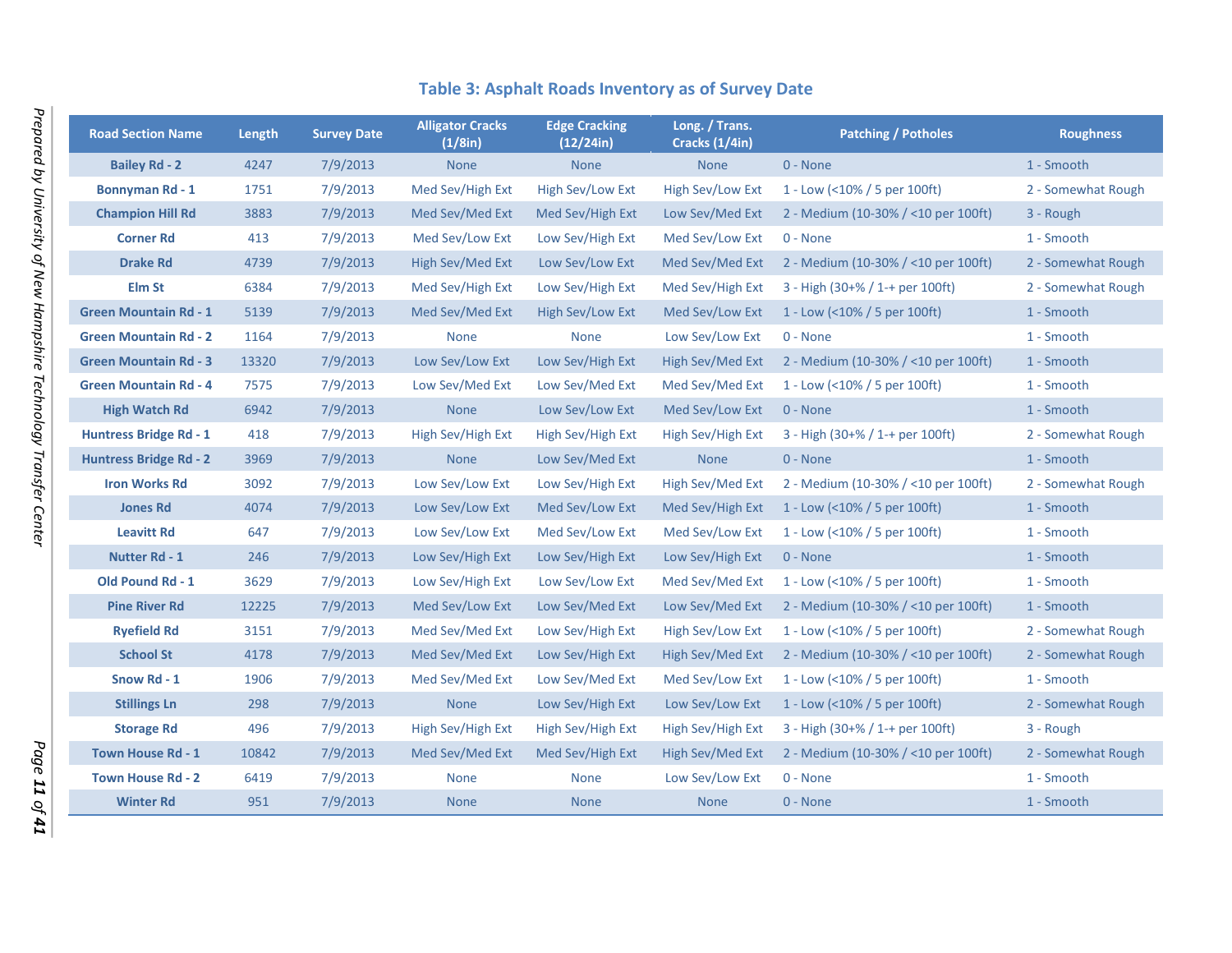| <b>Road Section Name</b>      | Length | <b>Survey Date</b> | <b>Corrugations</b> | <b>Cross Section</b>                              | <b>Dust Control</b> | <b>Loose Aggregate</b> | <b>Potholes</b>  |
|-------------------------------|--------|--------------------|---------------------|---------------------------------------------------|---------------------|------------------------|------------------|
| <b>Bailey Rd - 1</b>          | 2336   | 7/9/2013           |                     | Low Sev/High Ext 2 - Medium crown / minor ponding | 1 - Low dust        | Low Sev/Med Ext        | Low Sev/High Ext |
| <b>Bonnyman Rd - 2</b>        | 2597   | 7/9/2013           |                     | Med Sev/Med Ext 1 - High crown / no ponding       | 1 - Low dust        | Low Sev/High Ext       | Low Sev/Low Ext  |
| <b>Cemetery Rd</b>            | 1291   | 7/9/2013           |                     | Med Sev/Med Ext 3 - Low crown / ponding           | 1 - Low dust        | High Sev/Med Ext       | Med Sev/High Ext |
| <b>Clough Rd</b>              | 9162   | 7/9/2013           |                     | Med Sev/Med Ext 1 - High crown / no ponding       | 1 - Low dust        | Low Sev/Low Ext        | Med Sev/Low Ext  |
| <b>Colcord Hill Rd</b>        | 3647   | 7/9/2013           | Low Sev/High Ext    | 1 - High crown / no ponding                       | 1 - Low dust        | Low Sev/Med Ext        | Med Sev/Low Ext  |
| <b>Granite Rd</b>             | 9798   | 7/9/2013           | Med Sev/Med Ext     | 2 - Medium crown / minor ponding                  | 1 - Low dust        | Low Sev/Med Ext        | <b>None</b>      |
| <b>Hobbs Rd</b>               | 7679   | 7/9/2013           | Low Sev/High Ext    | 2 - Medium crown / minor ponding                  | 1 - Low dust        | Low Sev/High Ext       | Low Sev/Low Ext  |
| <b>Huntress Bridge Rd - 3</b> | 1800   | 7/9/2013           | Low Sev/High Ext    | 1 - High crown / no ponding                       | 1 - Low dust        | Low Sev/Low Ext        | Med Sev/High Ext |
| <b>Hutchens Pond Rd</b>       | 8530   | 7/9/2013           | Med Sev/High Ext    | 2 - Medium crown / minor ponding                  | 1 - Low dust        | Med Sev/High Ext       | High Sev/Med Ext |
| <b>Jack Russell Rd</b>        | 2217   | 7/9/2013           | Med Sev/Low Ext     | 2 - Medium crown / minor ponding                  | 1 - Low dust        | Low Sev/High Ext       | Low Sev/Low Ext  |
| <b>Libby Rd</b>               | 666    | 7/9/2013           | Low Sev/Low Ext     | 2 - Medium crown / minor ponding                  | 1 - Low dust        | Low Sev/High Ext       | Low Sev/Low Ext  |
| <b>Molly Philbrick Rd - 1</b> | 4767   | 7/9/2013           | Low Sev/High Ext    | 2 - Medium crown / minor ponding                  | 1 - Low dust        | Med Sev/High Ext       | High Sev/Low Ext |
| <b>Molly Philbrick Rd - 2</b> | 5034   | 7/9/2013           | Low Sev/High Ext    | 2 - Medium crown / minor ponding                  | 1 - Low dust        | Low Sev/High Ext       | Low Sev/High Ext |
| <b>Moody Rd</b>               | 2530   | 7/9/2013           | Low Sev/Low Ext     | 2 - Medium crown / minor ponding                  | 1 - Low dust        | Low Sev/Low Ext        | Low Sev/High Ext |
| <b>Nutter Rd - 2</b>          | 3547   | 7/9/2013           | Low Sev/High Ext    | 1 - High crown / no ponding                       | 1 - Low dust        | Low Sev/High Ext       | Low Sev/Low Ext  |
| <b>Old Pound Rd - 2</b>       | 3736   | 7/9/2013           | Med Sev/Low Ext     | 1 - High crown / no ponding                       | 1 - Low dust        | Low Sev/Med Ext        | Med Sev/Med Ext  |
| <b>Plantation Rd</b>          | 3696   | 7/9/2013           | Low Sev/High Ext    | 2 - Medium crown / minor ponding                  | 1 - Low dust        | Low Sev/Med Ext        | Low Sev/Low Ext  |
| <b>Pratt Rd</b>               | 884    | 7/9/2013           | Med Sev/Med Ext     | 1 - High crown / no ponding                       | 1 - Low dust        | Low Sev/Low Ext        | Med Sev/High Ext |
| <b>Rumney Hill Rd</b>         | 1901   | 7/9/2013           | Low Sev/High Ext    | 1 - High crown / no ponding                       | 1 - Low dust        | Low Sev/Low Ext        | Low Sev/Med Ext  |
| <b>Simon Hill Rd</b>          | 8591   | 7/9/2013           | Low Sev/High Ext    | 2 - Medium crown / minor ponding                  | 1 - Low dust        | Low Sev/High Ext       | Med Sev/Low Ext  |
| Snow Rd - 2                   | 4181   | 7/9/2013           | <b>None</b>         | 1 - High crown / no ponding                       | 1 - Low dust        | <b>None</b>            | <b>None</b>      |
| <b>Stevens Rd</b>             | 5815   | 7/9/2013           | Low Sev/Med Ext     | 1 - High crown / no ponding                       | 1 - Low dust        | Low Sev/Low Ext        | Med Sev/High Ext |
| <b>West Range Rd</b>          | 1472   | 7/9/2013           | Low Sev/Low Ext     | 2 - Medium crown / minor ponding                  | 1 - Low dust        | Low Sev/Low Ext        | <b>None</b>      |
| <b>Wilkinson Swamp Rd</b>     | 12643  | 7/9/2013           | Low Sev/Med Ext     | 1 - High crown / no ponding                       | 1 - Low dust        | Low Sev/High Ext       | Med Sev/Med Ext  |

## **Table 4: Unpaved Roads Inventory as of Survey Date**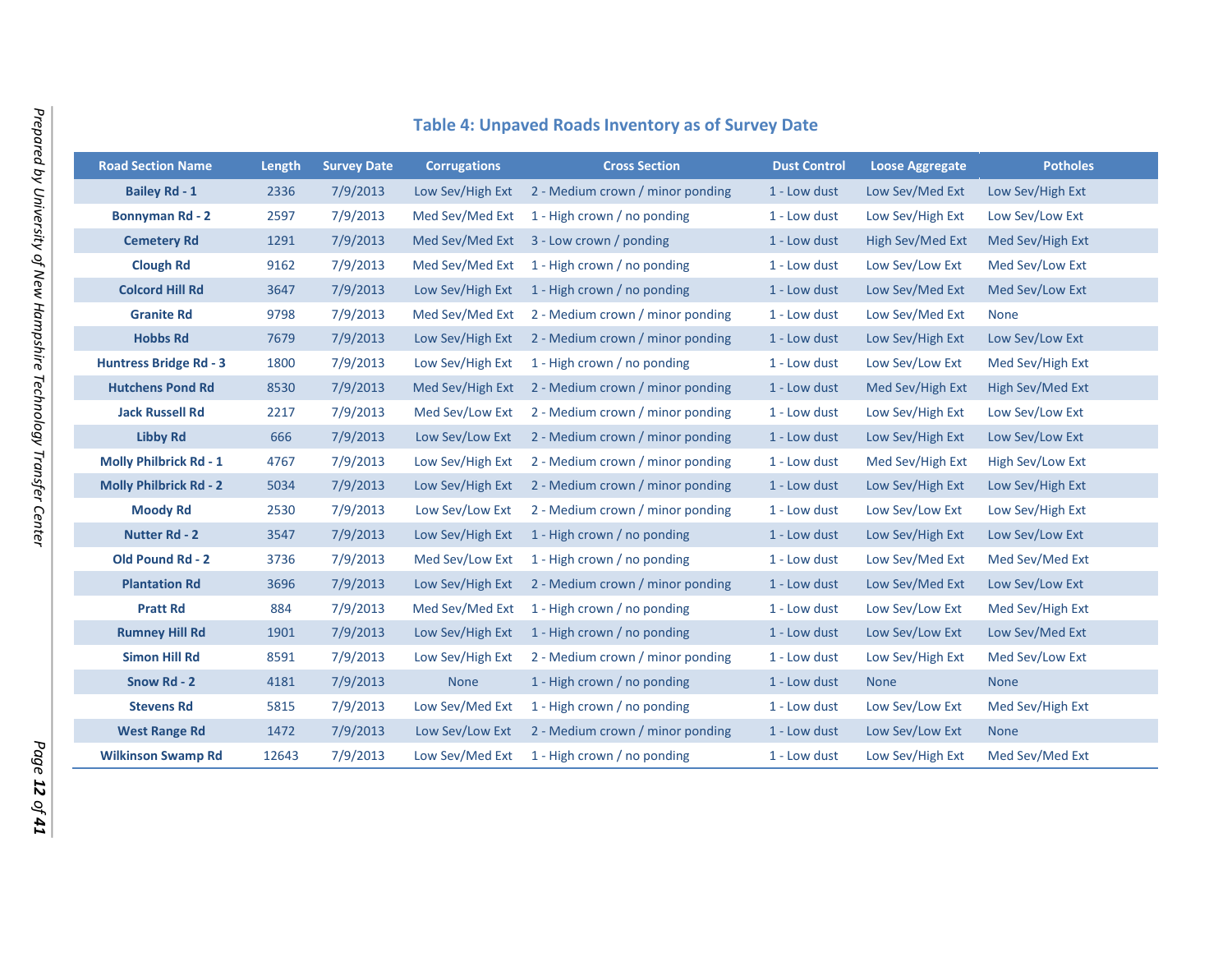**Appendix B: Condition Index and Repairs Ordered by Priority**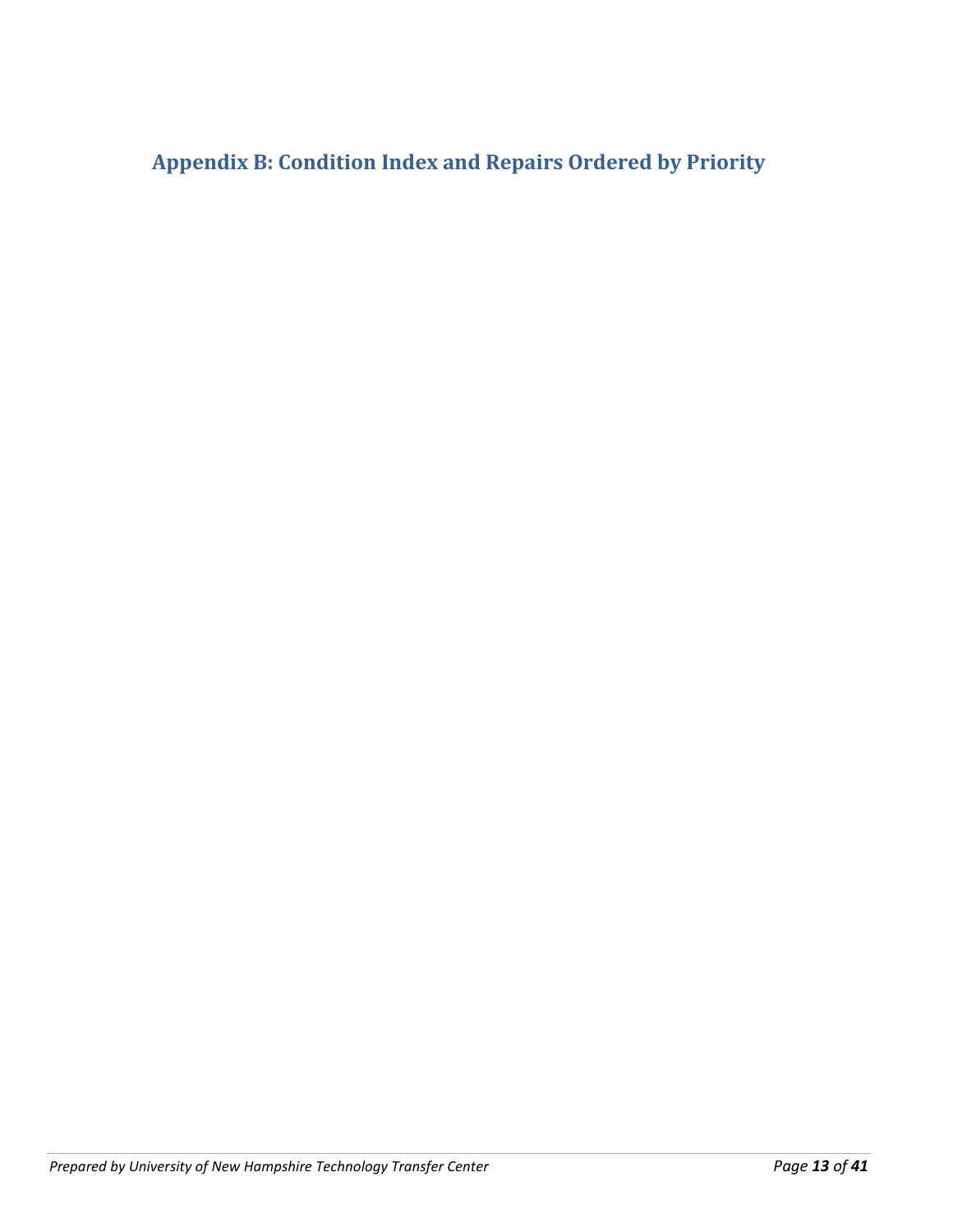| <b>Priority</b> | <b>Current CI</b> | Year 10 Cl | <b>Road Name</b>             | Length | <b>Repair Category</b>        |
|-----------------|-------------------|------------|------------------------------|--------|-------------------------------|
| 1,500           | 80                | 82         | <b>Pine River Rd</b>         | 12225  | <b>Crack Seal</b>             |
| 1,400           | 80                | 98.59      | Green Mountain Rd - 4        | 7575   | <b>Surface Coat</b>           |
| 1,125           | 93                | 85         | High Watch Rd                | 6942   | <b>Crack Seal</b>             |
| 1,100           | 76                | 82.48      | Nutter Rd - 1                | 246    | <b>Surface Coat</b>           |
| 1,000           | 82                | 99         | <b>Corner Rd</b>             | 413    | <b>Surface Coat</b>           |
| 1,000           | 80                | 82.3       | <b>Jones Rd</b>              | 4074   | <b>Surface Coat</b>           |
| 1,000           | 69                | 100        | Simon Hill Rd                | 8591   | <b>Reshape Minor Material</b> |
| 900             | 69                | 100        | Bailey Rd - 1                | 2336   | <b>Reshape Minor Material</b> |
| 900             | 80                | 85         | Old Pound Rd - 1             | 3629   | <b>Surface Coat</b>           |
| 900             | 75                | 100        | <b>Plantation Rd</b>         | 3696   | <b>Reshape Minor Material</b> |
| 800             | 77                | 75         | Green Mountain Rd - 1        | 5139   | Overlay                       |
| 800             | 74                | 73.59      | <b>Green Mountain Rd - 3</b> | 13320  | Overlay                       |
| 800             | 57                | 62         | Town House Rd - 1            | 10842  | Overlay                       |
| 750             | 98                | 65.15      | <b>Green Mountain Rd - 2</b> | 1164   | Satisfactory                  |
| 750             | 98                | 65         | Town House Rd - 2            | 6419   | Satisfactory                  |
| 700             | 83                | 100        | Clough Rd                    | 9162   | <b>Grade Major Material</b>   |
| 700             | 77                | 100        | <b>Granite Rd</b>            | 9798   | <b>Grade Major Material</b>   |
| 700             | 72                | 100        | <b>Hobbs Rd</b>              | 7679   | <b>Reshape Minor Material</b> |
| 700             | 75                | 100        | <b>Jack Russell Rd</b>       | 2217   | <b>Reshape Minor Material</b> |
| 700             | 78                | 100        | Libby Rd                     | 666    | <b>Reshape Minor Material</b> |
| 700             | 66                | 100        | Molly Philbrick Rd - 2       | 5034   | <b>Reshape Minor Material</b> |
| 700             | 78                | 100        | Moody Rd                     | 2530   | <b>Reshape Minor Material</b> |
| 700             | 66                | 95         | <b>Ryefield Rd</b>           | 3151   | Overlay                       |
| 700             | 60                | 89.74      | <b>School St</b>             | 4178   | Overlay                       |
| 700             | 80                | 85         | <b>Stillings Ln</b>          | 298    | <b>Surface Coat</b>           |
| 700             | 86                | 100        | <b>West Range Rd</b>         | 1472   | <b>Reshape Minor Material</b> |
| 650             | 57                | 93         | <b>Champion Hill Rd</b>      | 3883   | Overlay                       |
| 650             | 80                | 100        | Nutter Rd - 2                | 3547   | <b>Grade Major Material</b>   |
| 625             | 86                | 90         | Leavitt Rd                   | 647    | Patch                         |
| 600             | 66                | 97.7       | <b>Drake Rd</b>              | 4739   | Overlay                       |
| 550             | 80                | 100        | Bonnyman Rd - 2              | 2597   | <b>Grade Major Material</b>   |
| 550             | 77                | 100        | Huntress Bridge Rd - 3       | 1800   | <b>Grade Major Material</b>   |
| 550             | 80                | 100        | Old Pound Rd - 2             | 3736   | <b>Grade Major Material</b>   |
| 550             | 80                | 100        | <b>Stevens Rd</b>            | 5815   | <b>Grade Major Material</b>   |
| 525             | 100               | 66         | <b>Winter Rd</b>             | 951    | Satisfactory                  |
| 500             | 80                | 100        | Colcord Hill Rd              | 3647   | <b>Grade Major Material</b>   |
| 500             | 57                | 100        | <b>Hutchens Pond Rd</b>      | 8530   | <b>Grade Major Material</b>   |
| 500             | 66                | 75.93      | Iron Works Rd                | 3092   | Overlay                       |
| 500             | 80                | 81         | Snow Rd - 1                  | 1906   | Overlay                       |
| 500             | 98                | 100        | Snow Rd - 2                  | 4181   | <b>Grade Major Material</b>   |
| 500             | 77                | 100        | <b>Wilkinson Swamp Rd</b>    | 12643  | <b>Grade Major Material</b>   |
| 450             | 54                | 100        | <b>Cemetery Rd</b>           | 1291   | <b>Grade Major Material</b>   |
| 450             | 48                | 54         | Elm St                       | 6384   | Rebuild/Replace               |
| 450             | 63                | 100        | Molly Philbrick Rd - 1       | 4767   | <b>Grade Major Material</b>   |
| 450             | 77                | 100        | Pratt Rd                     | 884    | <b>Grade Major Material</b>   |
| 450             | 83                | 100        | <b>Rumney Hill Rd</b>        | 1901   | <b>Grade Major Material</b>   |
| 375             | 100               | 66         | Bailey Rd - 2                | 4247   | Satisfactory                  |
| 375             | 95                | 63.16      | Huntress Bridge Rd - 2       | 3969   | Satisfactory                  |
| 325             | 63                | 64         | Bonnyman Rd - 1              | 1751   | Rebuild/Replace               |

## **Table 5: Condition Index and Repairs by Priority**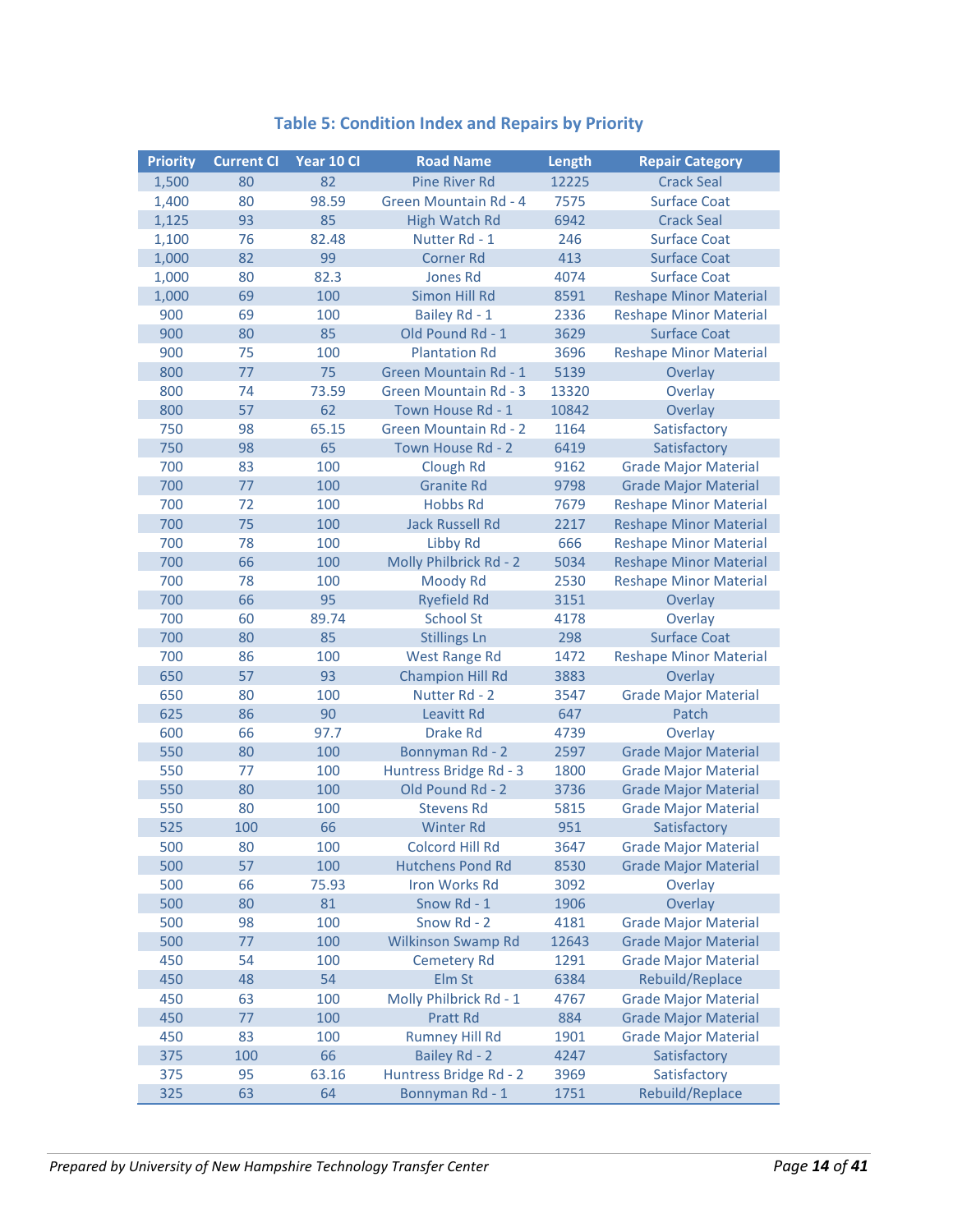|     | Priority Current CI Year 10 CI |       | <b>Road Name</b>       | Length | <b>Repair Category</b> |
|-----|--------------------------------|-------|------------------------|--------|------------------------|
| 325 | 36                             | 48.49 | Huntress Bridge Rd - 1 | 418    | Rebuild/Replace        |
| 275 | 30                             | 46    | Storage Rd             | 496    | Rebuild/Replace        |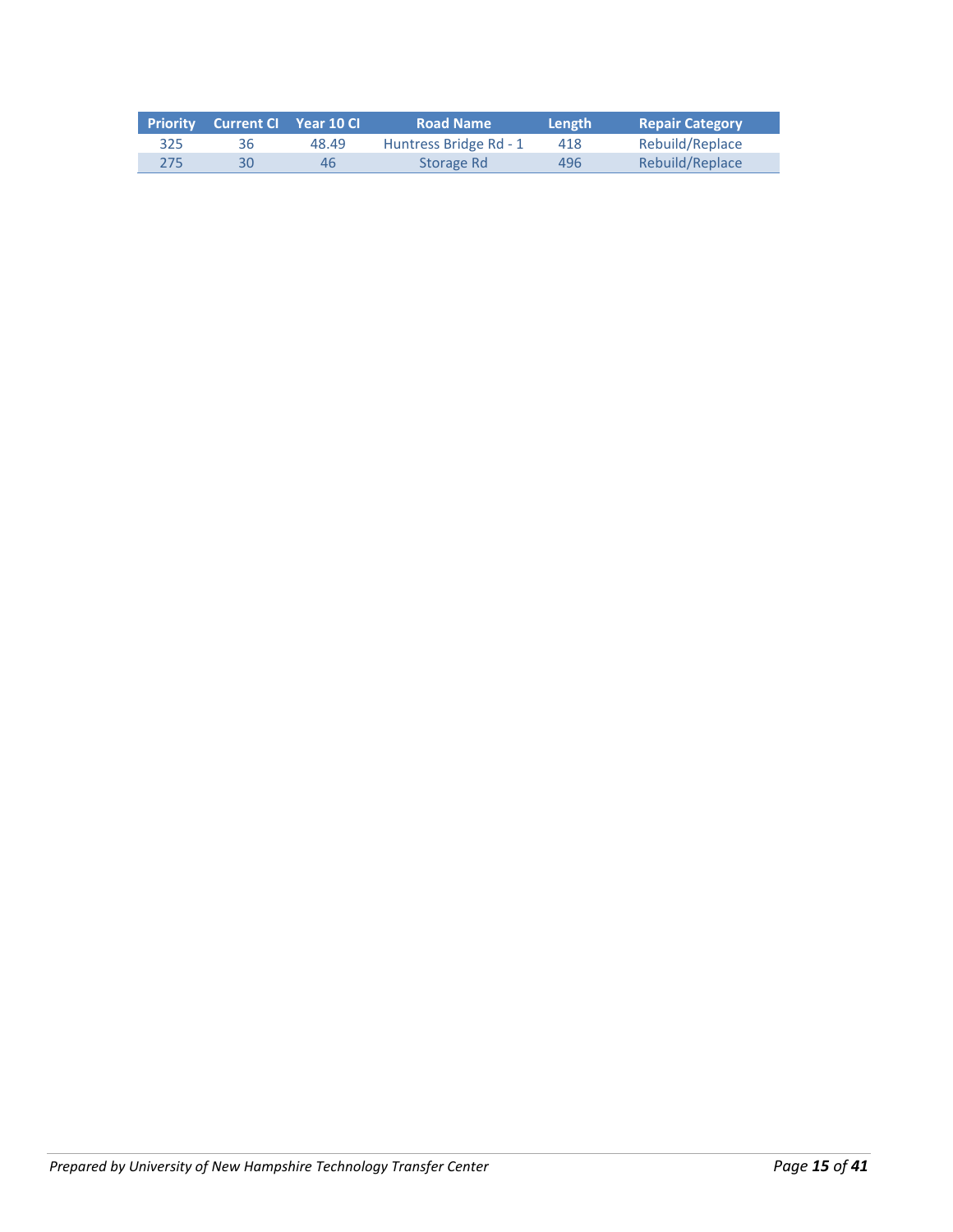# **Appendix C: Town Maps**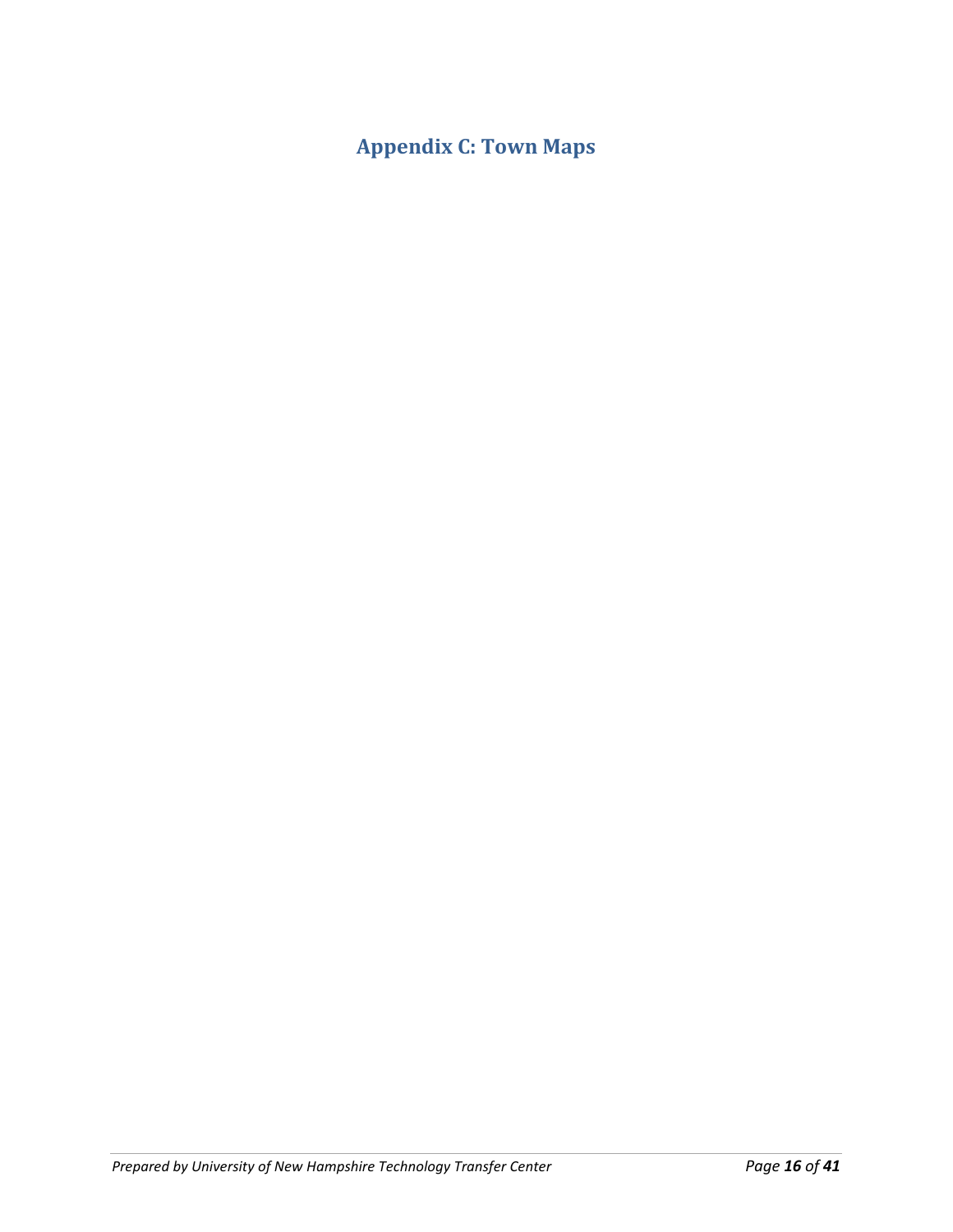## **Roads Assessed and Analyzed Using RSMS**

**Town of Effingham, NH**

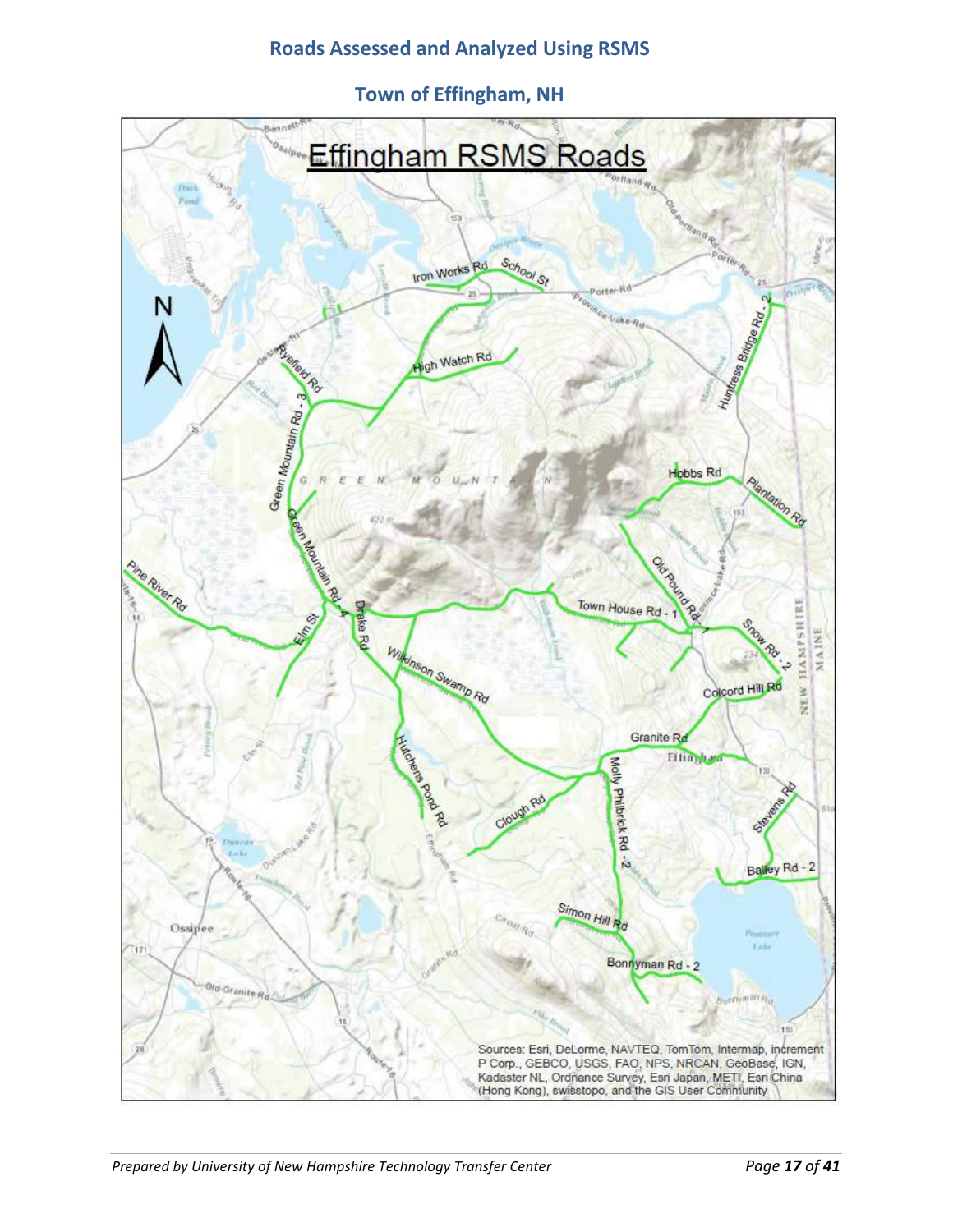#### **Recommended Repairs by Category**

**Town of Effingham, NH**

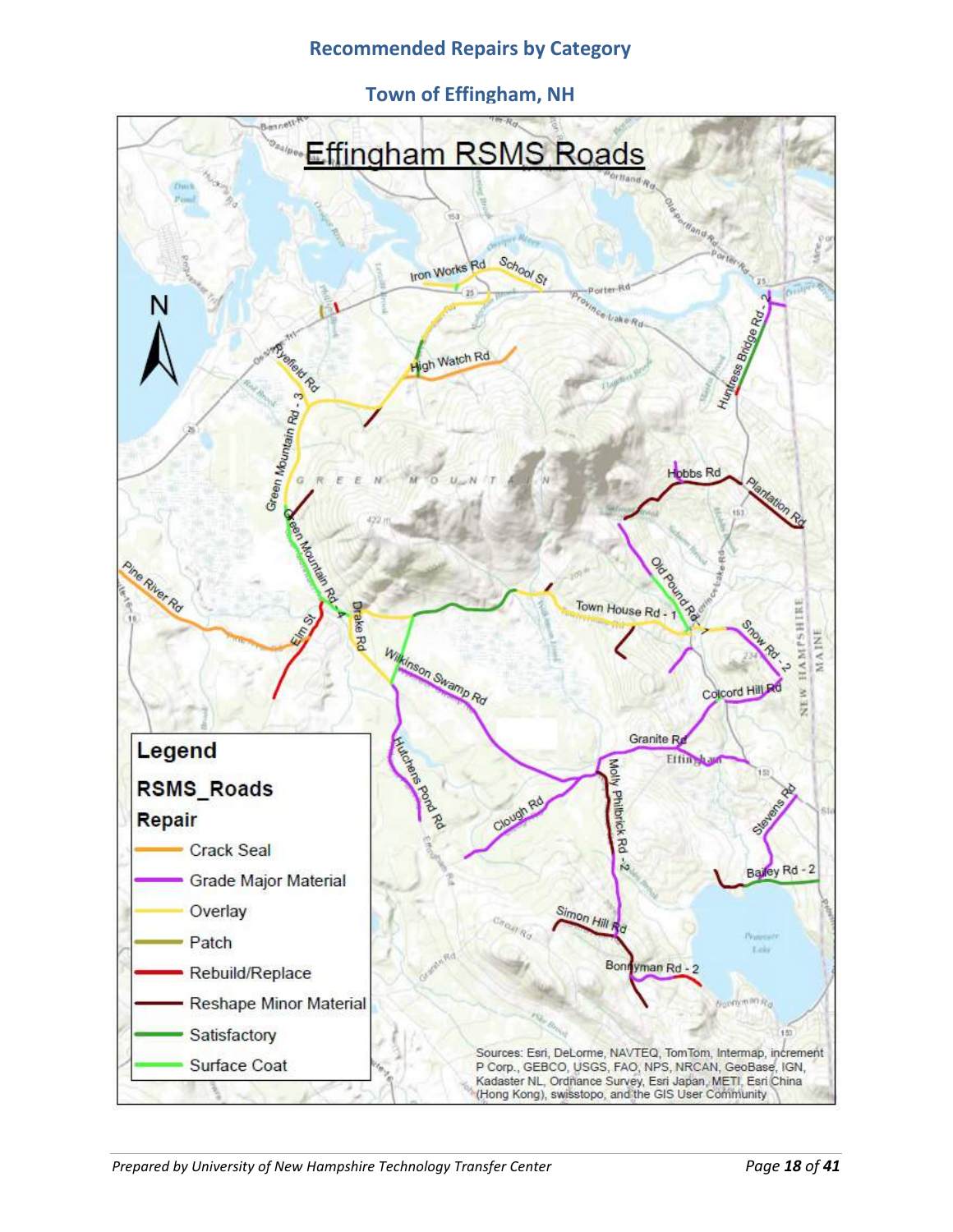**Appendix D: Budget Overview**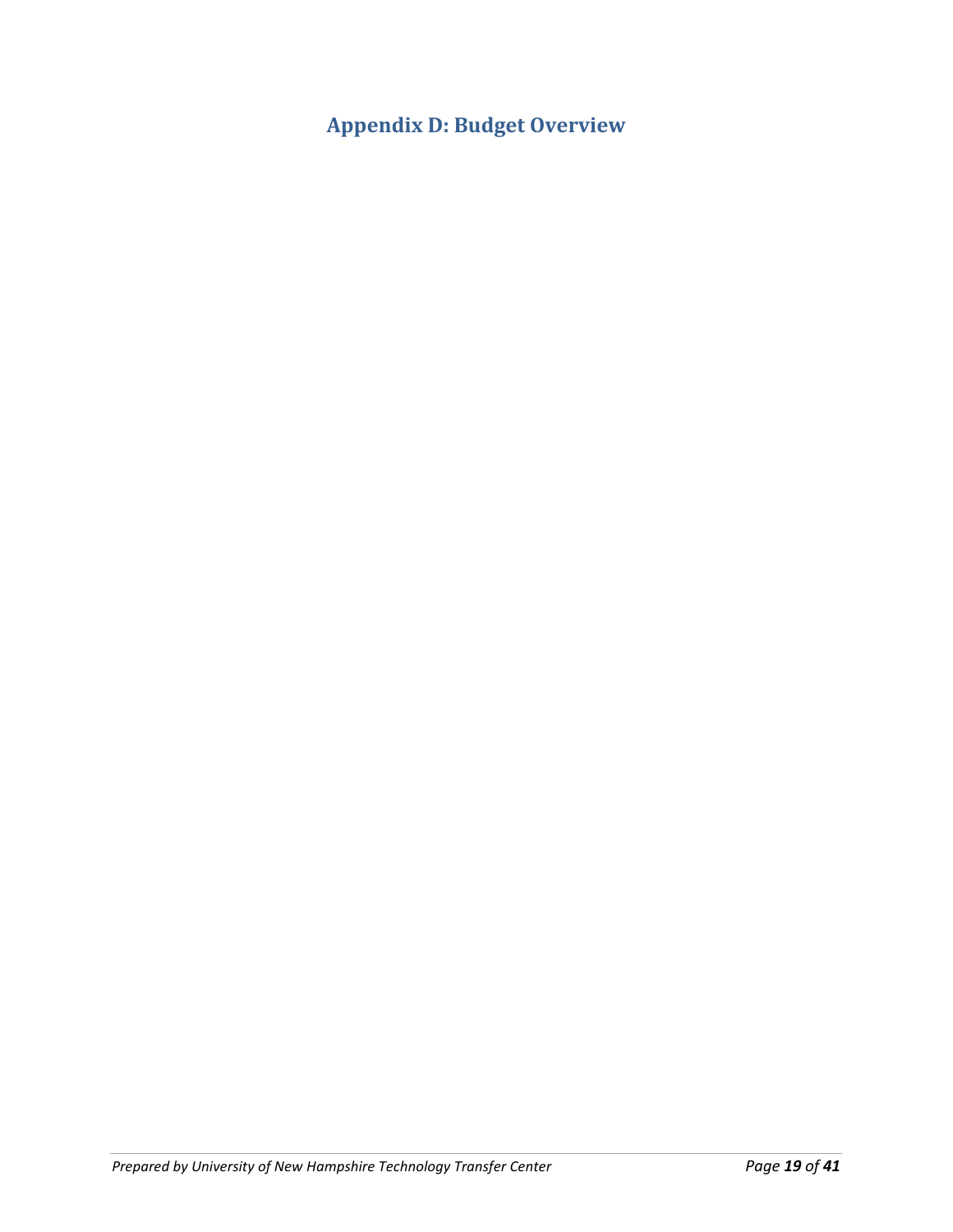| <b>Annual Cost by Repair Ca</b> |                          |                         | tegory       |             | The annual costs of repairs groupd by repair category. Note that the costs shown reflect<br>the sum of the repairs selected for each asset individually regardless of if they are |             |                                  |             |             |                         |
|---------------------------------|--------------------------|-------------------------|--------------|-------------|-----------------------------------------------------------------------------------------------------------------------------------------------------------------------------------|-------------|----------------------------------|-------------|-------------|-------------------------|
| RSMS - Total Budget             |                          |                         |              |             | recommended or not                                                                                                                                                                |             |                                  |             |             |                         |
| Repair Category                 | Cost Yr <sub>1</sub>     |                         | S            | ₹           | 5                                                                                                                                                                                 | ہ           |                                  | ∞           | ග           | $\overline{\mathbf{e}}$ |
| Crack Seal                      | \$0.00                   | \$0.00                  | \$0.00       | \$6,686.98  | \$0.00                                                                                                                                                                            | \$0.00      | \$12,136.58                      | \$0.00      | \$0.00      | \$0.00                  |
| <b>Grade Major Material</b>     |                          | \$34,751.42 \$37,161.29 | \$30,963.73  | \$41,547.51 | \$51,461.71 \$42.703.05                                                                                                                                                           |             | \$69.463.68                      | \$39.518.44 | \$60,809.07 | \$52,523.88             |
| Overlay                         | \$79,785.33              | \$71,996.22             | \$108,068.98 | \$59,923.17 | \$42,393.60                                                                                                                                                                       | \$46,944.06 | \$0.00                           | \$83,475.77 | \$34,257.37 | \$54,106.17             |
| Patch                           | \$0.00                   | \$0.00                  | \$0.00       | \$0.00      | \$2,477.74                                                                                                                                                                        | \$0.00      | \$0.00                           | \$0.00      | \$0.00      | \$3,162.30              |
| <b>Rebuild/Replace</b>          | \$140,770.66 \$61,692.83 |                         | \$0.00       | \$0.00      | \$0.00                                                                                                                                                                            | \$0.00      | \$0.00                           | \$0.00      | \$0.00      | \$0.00                  |
| Reshape Minor Material          | \$12,935.38              | \$13,582.15             | \$14,261.25  | \$14,974.31 | \$15,723.03                                                                                                                                                                       | \$16,509.18 | \$17,334.64                      | \$18,201.37 | \$19,111.44 | \$20,067.01             |
| Satisfactory                    | \$0.00                   | \$0.00                  | \$0.00       | \$0.00      | \$0.00                                                                                                                                                                            | \$0.00      | \$0.00                           | \$0.00      | \$0.00      | \$0.00                  |
| Surface Coat                    | \$0.00                   | \$3,096.29              | \$2,954.94   | \$6,310.49  | \$0.00                                                                                                                                                                            | \$0.00      | \$3,726.60                       | \$4,007.73  | \$0.00      | \$8,456.66              |
| Total                           |                          | 268,242.78 187,528.77   | 156,248.91   |             | 129,442.46 112,056.09                                                                                                                                                             | 106,156.29  | 102,661.49 145,203.32 114,177.88 |             |             | 138,316.02              |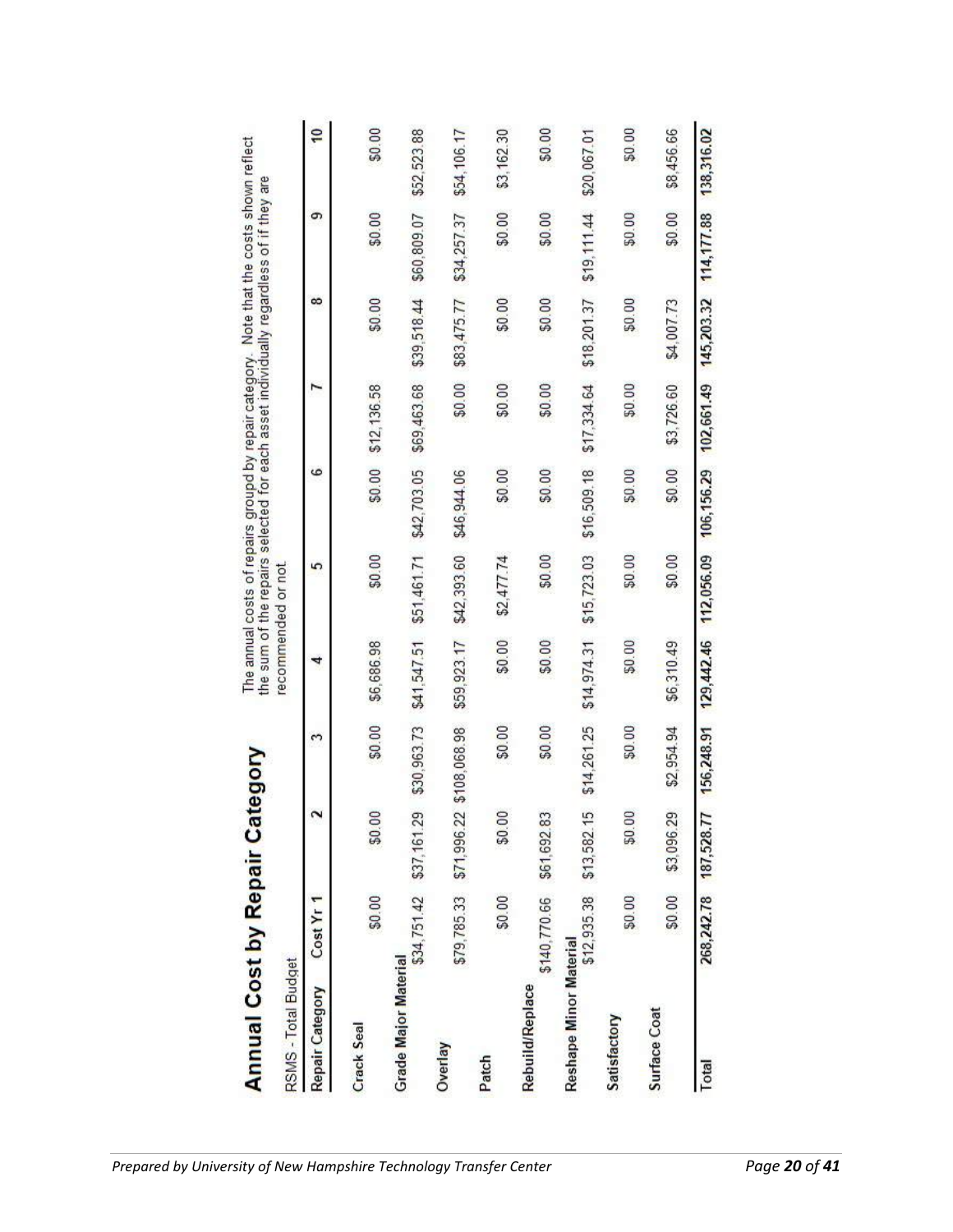**Appendix E: Repairs and Cost by Year**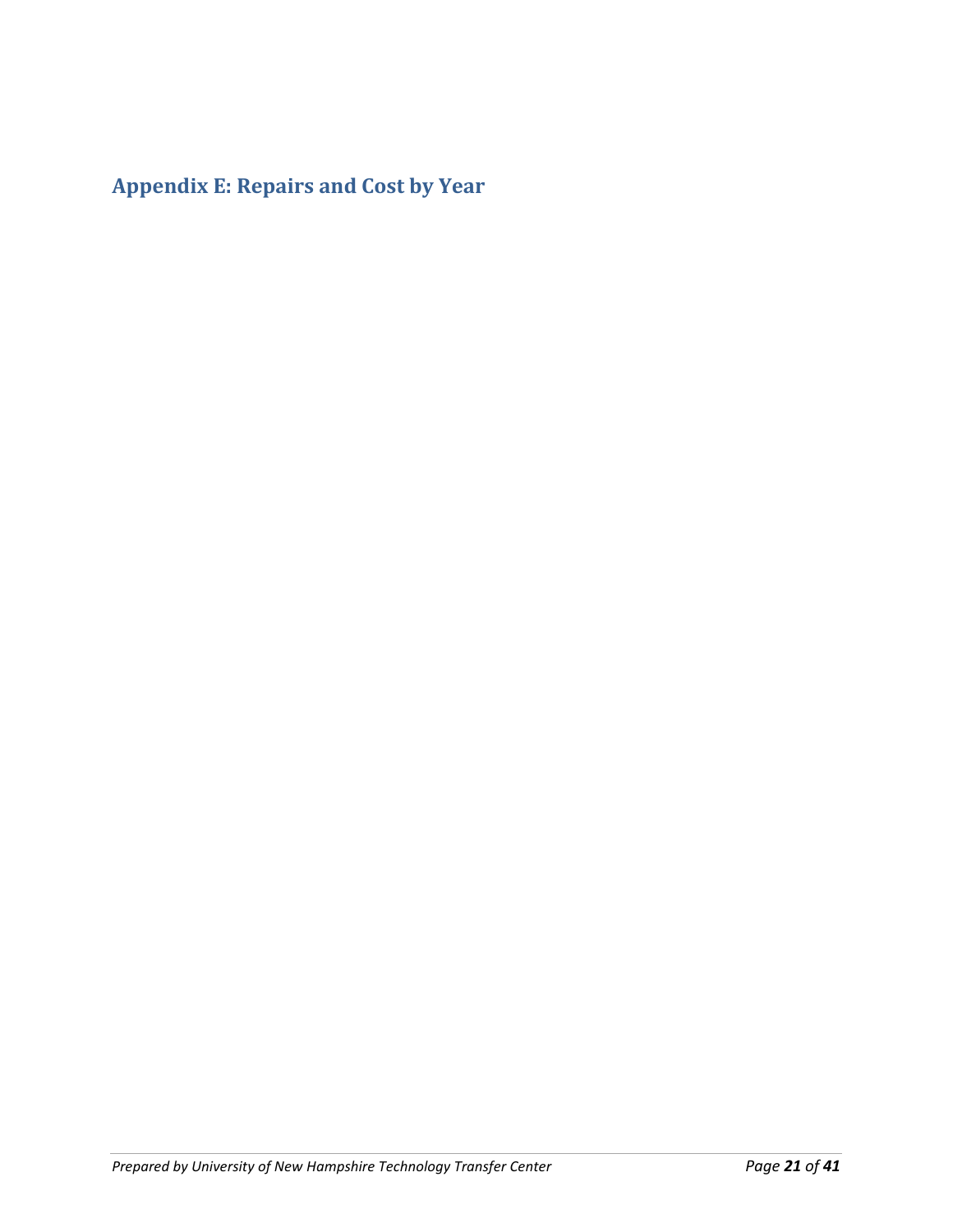|  |  | <b>Table 6: Repairs for Year 1</b> |  |  |  |
|--|--|------------------------------------|--|--|--|
|--|--|------------------------------------|--|--|--|

|                        | Year 1                               |              |
|------------------------|--------------------------------------|--------------|
| <b>Road Name</b>       | <b>Repair</b>                        | <b>Cost</b>  |
| Bailey Rd - 1          | Minor Reshape Annual Maintenance     | \$883.13     |
| Bonnyman Rd - 2        | Minor Reshape Annual Maintenance     | \$981.73     |
| Cemetery Rd            | Minor Reshape Annual Maintenance     | \$487.98     |
| Clough Rd              | Minor Reshape Annual Maintenance     | \$3,463.41   |
| Colcord Hill Rd        | Minor Reshape Annual Maintenance     | \$1,378.57   |
| Elm St                 | Ditch, replace 6in base, 2in surface | \$140,770.66 |
| Granite Rd             | Minor Reshape Annual Maintenance     | \$3,703.63   |
| Hobbs Rd               | Minor Reshape Annual Maintenance     | \$2,902.56   |
| Huntress Bridge Rd - 3 | Minor Reshape Annual Maintenance     | \$680.38     |
| Hutchens Pond Rd       | Minor Reshape Annual Maintenance     | \$3,224.36   |
| Jack Russell Rd        | Minor Reshape Annual Maintenance     | \$837.90     |
| Libby Rd               | Minor Reshape Annual Maintenance     | \$251.63     |
| Molly Philbrick Rd - 1 | Major Regrade Gravel                 | \$4,804.94   |
| Molly Philbrick Rd - 2 | Minor Reshape Annual Maintenance     | \$1,902.88   |
| Moody Rd               | Minor Reshape Annual Maintenance     | \$956.46     |
| Nutter Rd - 2          | Minor Reshape Annual Maintenance     | \$1,340.64   |
| Old Pound Rd - 2       | Minor Reshape Annual Maintenance     | \$1,412.22   |
| <b>Plantation Rd</b>   | Minor Reshape Annual Maintenance     | \$1,396.98   |
| Pratt Rd               | Minor Reshape Annual Maintenance     | \$334.18     |
| Rumney Hill Rd         | Minor Reshape Annual Maintenance     | \$718.52     |
| Simon Hill Rd          | Minor Reshape Annual Maintenance     | \$3,247.39   |
| Snow Rd - 2            | Minor Reshape Annual Maintenance     | \$1,580.48   |
| Stevens Rd             | Major Regrade Gravel                 | \$5,861.30   |
| Town House Rd - 1      | 1.5in HMA overlay                    | \$79,785.33  |
| West Range Rd          | Minor Reshape Annual Maintenance     | \$556.44     |
| Wilkinson Swamp Rd     | Minor Reshape Annual Maintenance     | \$4,779.08   |
|                        | <b>Total Cost for Year 1:</b>        | \$268,242.78 |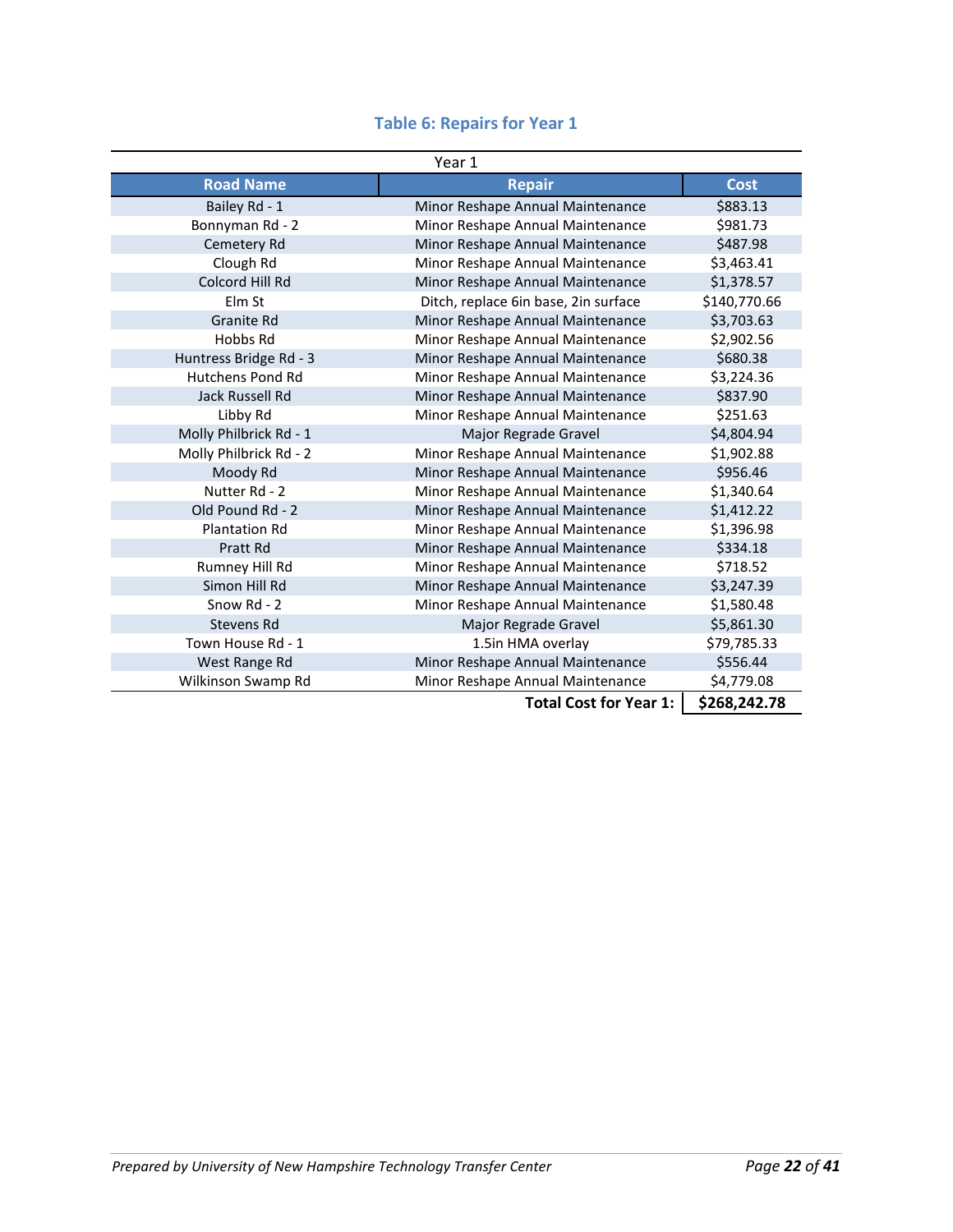|                         | Year 2                               |              |
|-------------------------|--------------------------------------|--------------|
| <b>Road Name</b>        | <b>Repair</b>                        | Cost         |
| Bailey Rd - 1           | Minor Reshape Annual Maintenance     | \$927.29     |
| Bonnyman Rd - 1         | Ditch, replace 6in base, 2in surface | \$40,537.89  |
| Bonnyman Rd - 2         | Minor Reshape Annual Maintenance     | \$1,030.81   |
| Cemetery Rd             | Minor Reshape Annual Maintenance     | \$512.38     |
| Clough Rd               | Minor Reshape Annual Maintenance     | \$3,636.58   |
| Colcord Hill Rd         | Minor Reshape Annual Maintenance     | \$1,447.49   |
| <b>Granite Rd</b>       | Major Regrade Gravel                 | \$10,370.15  |
| Green Mountain Rd - 1   | 1.5in HMA overlay                    | \$39,711.32  |
| Hobbs Rd                | Minor Reshape Annual Maintenance     | \$3,047.69   |
| Huntress Bridge Rd - 1  | Ditch, replace 6in base, 2in surface | \$9,679.28   |
| Huntress Bridge Rd - 3  | Major Regrade Gravel                 | \$1,905.07   |
| <b>Hutchens Pond Rd</b> | Minor Reshape Annual Maintenance     | \$3,385.58   |
| Jack Russell Rd         | Minor Reshape Annual Maintenance     | \$879.79     |
| Jones Rd                | Ditch, fill/seal cracks              | \$2,919.89   |
| Libby Rd                | Minor Reshape Annual Maintenance     | \$264.21     |
| Molly Philbrick Rd - 1  | Minor Reshape Annual Maintenance     | \$1,891.94   |
| Molly Philbrick Rd - 2  | Minor Reshape Annual Maintenance     | \$1,998.03   |
| Moody Rd                | Minor Reshape Annual Maintenance     | \$1,004.28   |
| Nutter Rd - 1           | Ditch, fill/seal cracks              | \$176.40     |
| Nutter Rd - 2           | Minor Reshape Annual Maintenance     | \$1,407.67   |
| Old Pound Rd - 2        | Minor Reshape Annual Maintenance     | \$1,482.84   |
| <b>Plantation Rd</b>    | Minor Reshape Annual Maintenance     | \$1,466.83   |
| Pratt Rd                | Minor Reshape Annual Maintenance     | \$350.89     |
| Rumney Hill Rd          | Minor Reshape Annual Maintenance     | \$754.44     |
| School St               | 1.5in HMA overlay                    | \$32,284.90  |
| Simon Hill Rd           | Minor Reshape Annual Maintenance     | \$3,409.76   |
| Snow Rd - 2             | Minor Reshape Annual Maintenance     | \$1,659.53   |
| Stevens Rd              | Minor Reshape Annual Maintenance     | \$2,307.89   |
| Storage Rd              | Ditch, replace 6in base, 2in surface | \$11,475.65  |
| West Range Rd           | Minor Reshape Annual Maintenance     | \$584.27     |
| Wilkinson Swamp Rd      | Minor Reshape Annual Maintenance     | \$5,018.03   |
|                         | <b>Total Cost for Year 2:</b>        | \$187,528.77 |

#### **Table 7: Year 2 Repairs**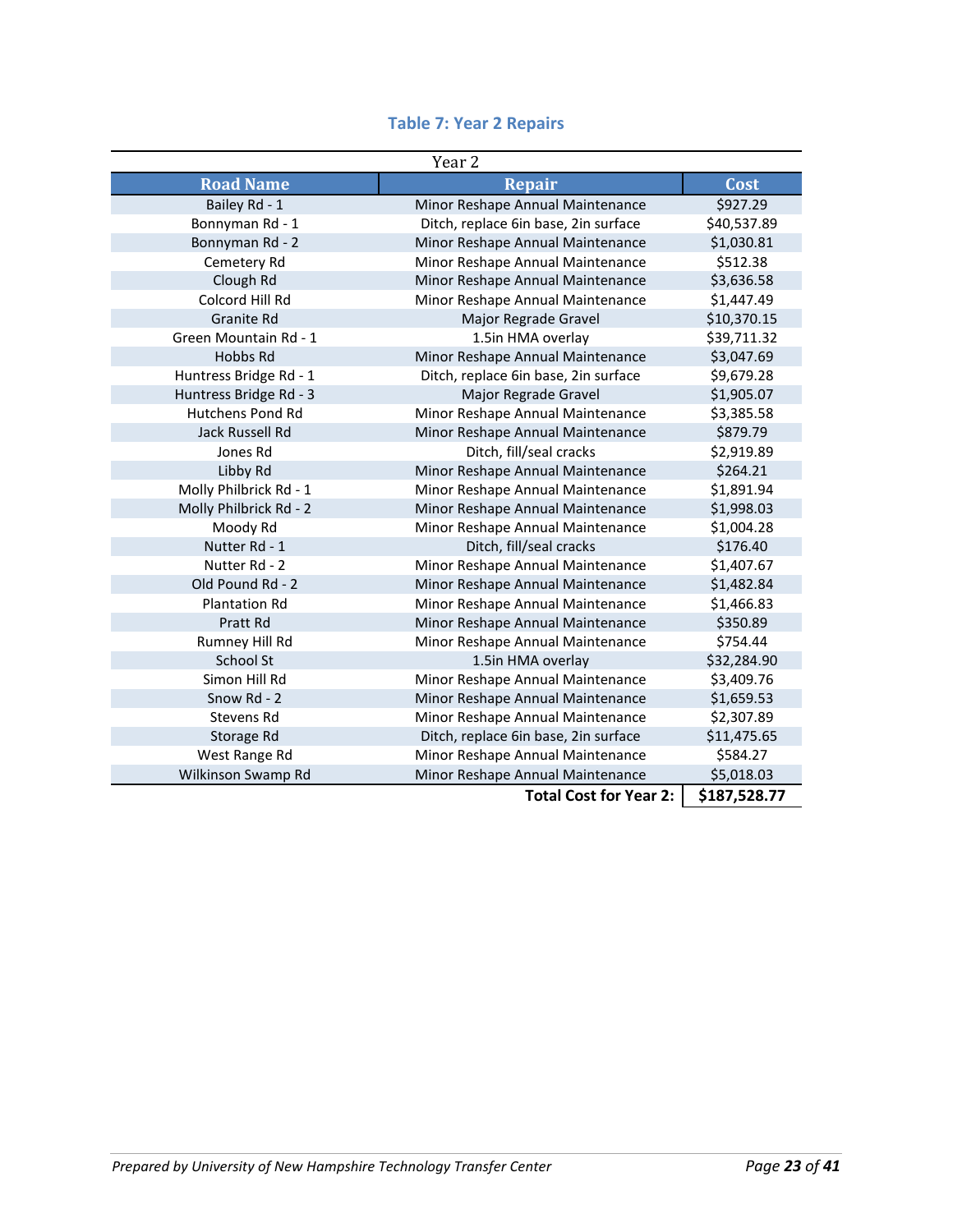|                         | Year 3                           |              |
|-------------------------|----------------------------------|--------------|
| <b>Road Name</b>        | <b>Repair</b>                    | Cost         |
| Bailey Rd - 1           | Minor Reshape Annual Maintenance | \$973.68     |
| Bonnyman Rd - 2         | Minor Reshape Annual Maintenance | \$1,082.35   |
| Cemetery Rd             | Minor Reshape Annual Maintenance | \$538.00     |
| Clough Rd               | Minor Reshape Annual Maintenance | \$3,818.40   |
| Colcord Hill Rd         | Minor Reshape Annual Maintenance | \$1,519.87   |
| Granite Rd              | Minor Reshape Annual Maintenance | \$4,083.25   |
| Green Mountain Rd - 3   | 1.5in HMA overlay                | \$108,068.98 |
| Hobbs Rd                | Minor Reshape Annual Maintenance | \$3,200.07   |
| Huntress Bridge Rd - 3  | Minor Reshape Annual Maintenance | \$750.12     |
| <b>Hutchens Pond Rd</b> | Minor Reshape Annual Maintenance | \$3,554.86   |
| Jack Russell Rd         | Minor Reshape Annual Maintenance | \$923.78     |
| Libby Rd                | Minor Reshape Annual Maintenance | \$277.42     |
| Molly Philbrick Rd - 1  | Minor Reshape Annual Maintenance | \$1,986.54   |
| Molly Philbrick Rd - 2  | Minor Reshape Annual Maintenance | \$2,097.93   |
| Moody Rd                | Minor Reshape Annual Maintenance | \$1,054.49   |
| Nutter Rd - 2           | Minor Reshape Annual Maintenance | \$1,478.05   |
| Old Pound Rd - 1        | Ditch, fill/seal cracks          | \$2,730.85   |
| Old Pound Rd - 2        | Minor Reshape Annual Maintenance | \$1,556.98   |
| <b>Plantation Rd</b>    | Minor Reshape Annual Maintenance | \$1,540.17   |
| Pratt Rd                | Minor Reshape Annual Maintenance | \$368.44     |
| Rumney Hill Rd          | Minor Reshape Annual Maintenance | \$792.16     |
| Simon Hill Rd           | Minor Reshape Annual Maintenance | \$3,580.25   |
| Snow Rd - 2             | Minor Reshape Annual Maintenance | \$1,742.49   |
| Stevens Rd              | Minor Reshape Annual Maintenance | \$2,423.28   |
| Stillings Ln            | Ditch, fill/seal cracks          | \$224.09     |
| West Range Rd           | Minor Reshape Annual Maintenance | \$613.48     |
| Wilkinson Swamp Rd      | Minor Reshape Annual Maintenance | \$5,268.93   |
|                         | <b>Total Cost for Year 3:</b>    | \$156,248.91 |

#### **Table 8: Year 3 Repairs**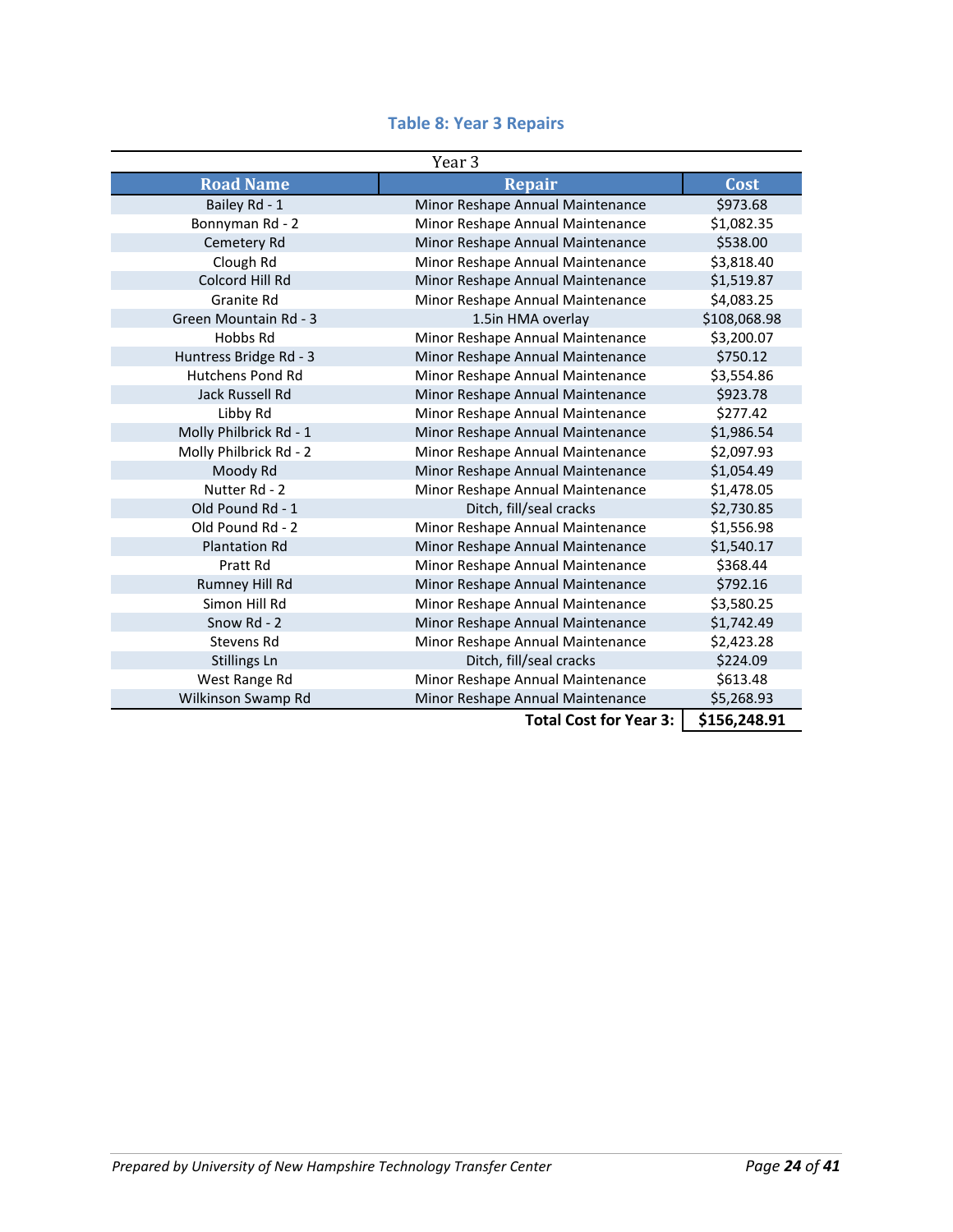| Year 4                  |                                  |             |  |  |
|-------------------------|----------------------------------|-------------|--|--|
| <b>Road Name</b>        | <b>Repair</b>                    | Cost        |  |  |
| Bailey Rd - 1           | Minor Reshape Annual Maintenance | \$1,022.34  |  |  |
| Bonnyman Rd - 2         | Minor Reshape Annual Maintenance | \$1,136.47  |  |  |
| Cemetery Rd             | Major Regrade Gravel             | \$1,506.39  |  |  |
| Champion Hill Rd        | 1.5in HMA overlay                | \$33,081.62 |  |  |
| Clough Rd               | Minor Reshape Annual Maintenance | \$4,009.32  |  |  |
| Colcord Hill Rd         | Minor Reshape Annual Maintenance | \$1,595.86  |  |  |
| Corner Rd               | Ditch, fill/seal cracks          | \$325.91    |  |  |
| Granite Rd              | Minor Reshape Annual Maintenance | \$4,287.41  |  |  |
| Green Mountain Rd - 4   | Ditch, fill/seal cracks          | \$5,984.58  |  |  |
| Hobbs Rd                | Minor Reshape Annual Maintenance | \$3,360.08  |  |  |
| Huntress Bridge Rd - 2  | Defer maintenance                | \$0.00      |  |  |
| Huntress Bridge Rd - 3  | Minor Reshape Annual Maintenance | \$787.63    |  |  |
| <b>Hutchens Pond Rd</b> | Minor Reshape Annual Maintenance | \$3,732.60  |  |  |
| Jack Russell Rd         | Minor Reshape Annual Maintenance | \$969.97    |  |  |
| Libby Rd                | Minor Reshape Annual Maintenance | \$291.29    |  |  |
| Molly Philbrick Rd - 1  | Major Regrade Gravel             | \$5,562.32  |  |  |
| Molly Philbrick Rd - 2  | Minor Reshape Annual Maintenance | \$2,202.82  |  |  |
| Moody Rd                | Minor Reshape Annual Maintenance | \$1,107.22  |  |  |
| Nutter Rd - 2           | Major Regrade Gravel             | \$4,138.55  |  |  |
| Old Pound Rd - 2        | Minor Reshape Annual Maintenance | \$1,634.83  |  |  |
| Pine River Rd           | Fill/seal cracks                 | \$6,686.98  |  |  |
| <b>Plantation Rd</b>    | Minor Reshape Annual Maintenance | \$1,617.18  |  |  |
| Pratt Rd                | Major Regrade Gravel             | \$1,031.62  |  |  |
| Rumney Hill Rd          | Major Regrade Gravel             | \$2,218.06  |  |  |
| Ryefield Rd             | 1.5in HMA overlay                | \$26,841.55 |  |  |
| Simon Hill Rd           | Minor Reshape Annual Maintenance | \$3,759.26  |  |  |
| Snow Rd - 2             | Minor Reshape Annual Maintenance | \$1,829.63  |  |  |
| Stevens Rd              | Minor Reshape Annual Maintenance | \$2,544.44  |  |  |
| West Range Rd           | Minor Reshape Annual Maintenance | \$644.15    |  |  |
| Wilkinson Swamp Rd      | Minor Reshape Annual Maintenance | \$5,532.38  |  |  |

#### **Table 9: Year 4 Repairs**

**Total Cost for Year 4: \$129,442.46**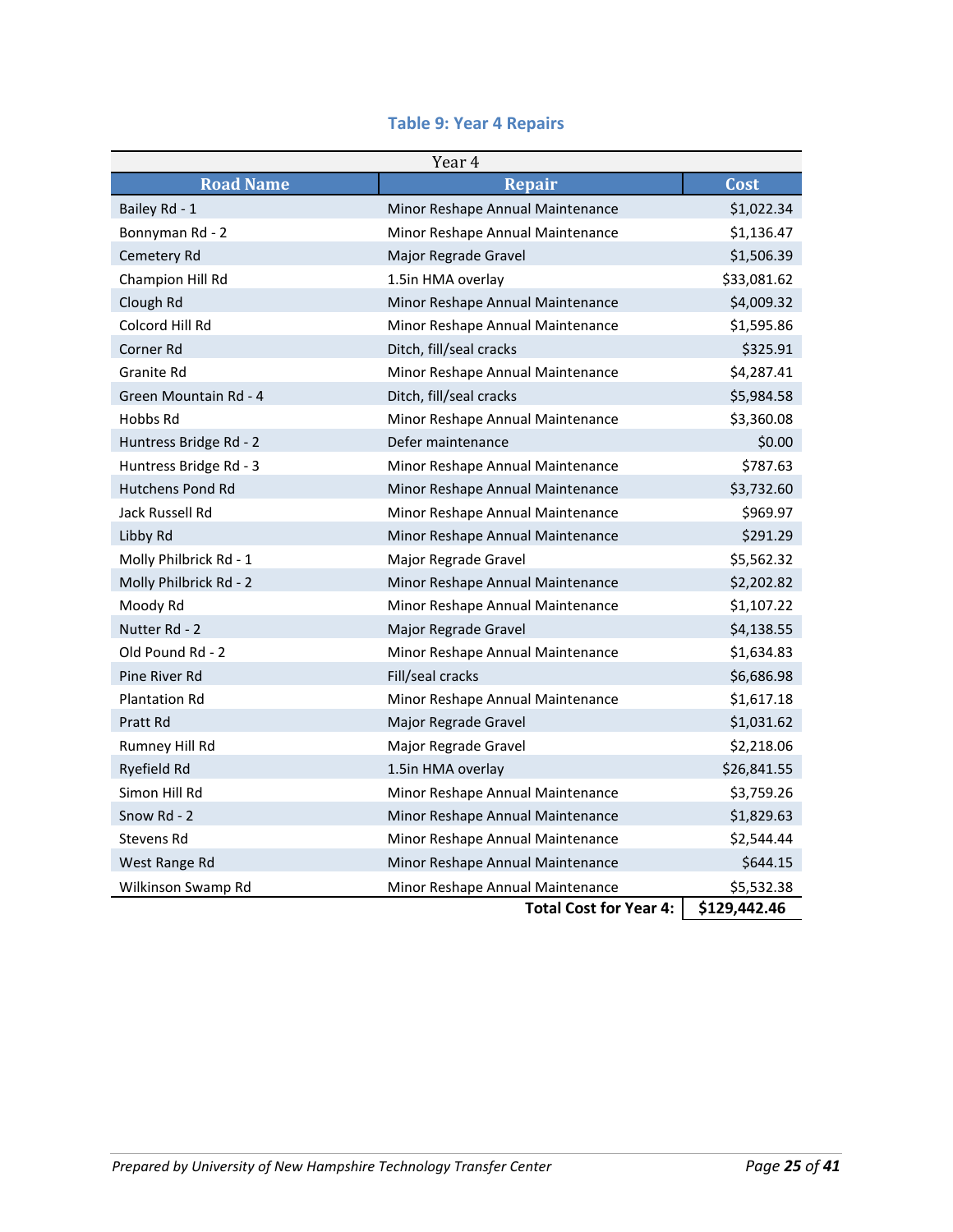|  |  |  | <b>Table 10: Year 5 Repairs</b> |
|--|--|--|---------------------------------|
|--|--|--|---------------------------------|

| Year 5                 |                                  |              |  |  |
|------------------------|----------------------------------|--------------|--|--|
| <b>Road Name</b>       | <b>Repair</b>                    | Cost         |  |  |
| Bailey Rd - 1          | Minor Reshape Annual Maintenance | \$1,073.46   |  |  |
| Bonnyman Rd - 2        | Major Regrade Gravel             | \$3,182.12   |  |  |
| Cemetery Rd            | Minor Reshape Annual Maintenance | \$593.14     |  |  |
| Clough Rd              | Minor Reshape Annual Maintenance | \$4,209.79   |  |  |
| Colcord Hill Rd        | Major Regrade Gravel             | \$4,468.41   |  |  |
| Drake Rd               | 1.5in HMA overlay                | \$42,393.60  |  |  |
| Granite Rd             | Minor Reshape Annual Maintenance | \$4,501.78   |  |  |
| Green Mountain Rd - 2  | Defer maintenance                | \$0.00       |  |  |
| Hobbs Rd               | Minor Reshape Annual Maintenance | \$3,528.08   |  |  |
| Huntress Bridge Rd - 3 | Minor Reshape Annual Maintenance | \$827.01     |  |  |
| Hutchens Pond Rd       | Minor Reshape Annual Maintenance | \$3,919.23   |  |  |
| Jack Russell Rd        | Minor Reshape Annual Maintenance | \$1,018.47   |  |  |
| Leavitt Rd             | <b>Hot Mix Patch</b>             | \$2,477.74   |  |  |
| Libby Rd               | Minor Reshape Annual Maintenance | \$305.86     |  |  |
| Molly Philbrick Rd - 1 | Minor Reshape Annual Maintenance | \$2,190.16   |  |  |
| Molly Philbrick Rd - 2 | Minor Reshape Annual Maintenance | \$2,312.97   |  |  |
| Moody Rd               | Minor Reshape Annual Maintenance | \$1,162.58   |  |  |
| Nutter Rd - 2          | Minor Reshape Annual Maintenance | \$1,629.57   |  |  |
| Old Pound Rd - 2       | Major Regrade Gravel             | \$4,577.51   |  |  |
| <b>Plantation Rd</b>   | Minor Reshape Annual Maintenance | \$1,698.04   |  |  |
| Pratt Rd               | Minor Reshape Annual Maintenance | \$406.20     |  |  |
| Rumney Hill Rd         | Minor Reshape Annual Maintenance | \$873.36     |  |  |
| Simon Hill Rd          | Minor Reshape Annual Maintenance | \$3,947.22   |  |  |
| Snow Rd - 2            | Minor Reshape Annual Maintenance | \$1,921.10   |  |  |
| Stevens Rd             | Minor Reshape Annual Maintenance | \$2,671.67   |  |  |
| Town House Rd - 2      | Defer maintenance                | \$0.00       |  |  |
| West Range Rd          | Minor Reshape Annual Maintenance | \$676.36     |  |  |
| Wilkinson Swamp Rd     | Major Regrade Gravel             | \$15,490.66  |  |  |
|                        | <b>Total Cost for Year 5:</b>    | \$112,056.09 |  |  |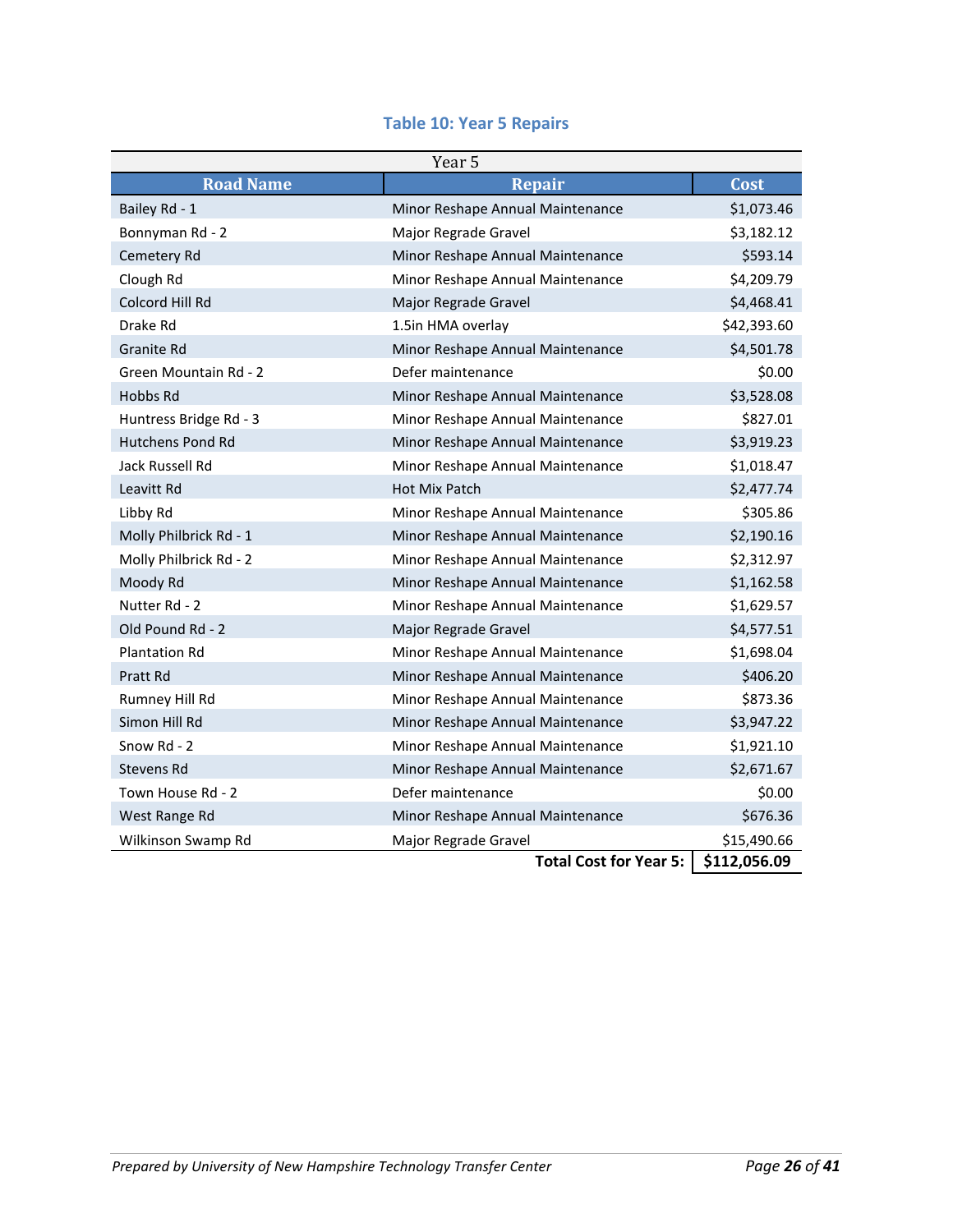|  |  | <b>Table 11: Year 6 Repairs</b> |  |  |
|--|--|---------------------------------|--|--|
|--|--|---------------------------------|--|--|

| Year 6                 |                                  |              |  |  |
|------------------------|----------------------------------|--------------|--|--|
| <b>Road Name</b>       | <b>Repair</b>                    | Cost         |  |  |
| Bailey Rd - 1          | Minor Reshape Annual Maintenance | \$1,127.13   |  |  |
| Bailey Rd - 2          | Defer maintenance                | \$0.00       |  |  |
| Bonnyman Rd - 2        | Minor Reshape Annual Maintenance | \$1,252.96   |  |  |
| Cemetery Rd            | Minor Reshape Annual Maintenance | \$622.80     |  |  |
| Clough Rd              | Minor Reshape Annual Maintenance | \$4,420.28   |  |  |
| Colcord Hill Rd        | Minor Reshape Annual Maintenance | \$1,759.44   |  |  |
| <b>Granite Rd</b>      | Minor Reshape Annual Maintenance | \$4,726.87   |  |  |
| Hobbs Rd               | Minor Reshape Annual Maintenance | \$3,704.49   |  |  |
| Huntress Bridge Rd - 3 | Minor Reshape Annual Maintenance | \$868.36     |  |  |
| Hutchens Pond Rd       | Major Regrade Gravel             | \$10,973.85  |  |  |
| Iron Works Rd          | 1.5in HMA overlay                | \$29,043.18  |  |  |
| Jack Russell Rd        | Minor Reshape Annual Maintenance | \$1,069.39   |  |  |
| Libby Rd               | Minor Reshape Annual Maintenance | \$321.15     |  |  |
| Molly Philbrick Rd - 1 | Minor Reshape Annual Maintenance | \$2,299.67   |  |  |
| Molly Philbrick Rd - 2 | Minor Reshape Annual Maintenance | \$2,428.61   |  |  |
| Moody Rd               | Minor Reshape Annual Maintenance | \$1,220.71   |  |  |
| Nutter Rd - 2          | Minor Reshape Annual Maintenance | \$1,711.03   |  |  |
| Old Pound Rd - 2       | Minor Reshape Annual Maintenance | \$1,802.40   |  |  |
| <b>Plantation Rd</b>   | Minor Reshape Annual Maintenance | \$1,782.94   |  |  |
| Pratt Rd               | Minor Reshape Annual Maintenance | \$426.51     |  |  |
| Rumney Hill Rd         | Minor Reshape Annual Maintenance | \$917.03     |  |  |
| Simon Hill Rd          | Minor Reshape Annual Maintenance | \$4,144.58   |  |  |
| Snow Rd - 1            | 1.5in HMA overlay                | \$17,900.87  |  |  |
| Snow $Rd - 2$          | Minor Reshape Annual Maintenance | \$2,017.16   |  |  |
| Stevens Rd             | Minor Reshape Annual Maintenance | \$2,805.25   |  |  |
| West Range Rd          | Minor Reshape Annual Maintenance | \$710.18     |  |  |
| Wilkinson Swamp Rd     | Minor Reshape Annual Maintenance | \$6,099.45   |  |  |
| Winter Rd              | Defer maintenance                | \$0.00       |  |  |
|                        | <b>Total Cost for Year 6:</b>    | \$106,156.29 |  |  |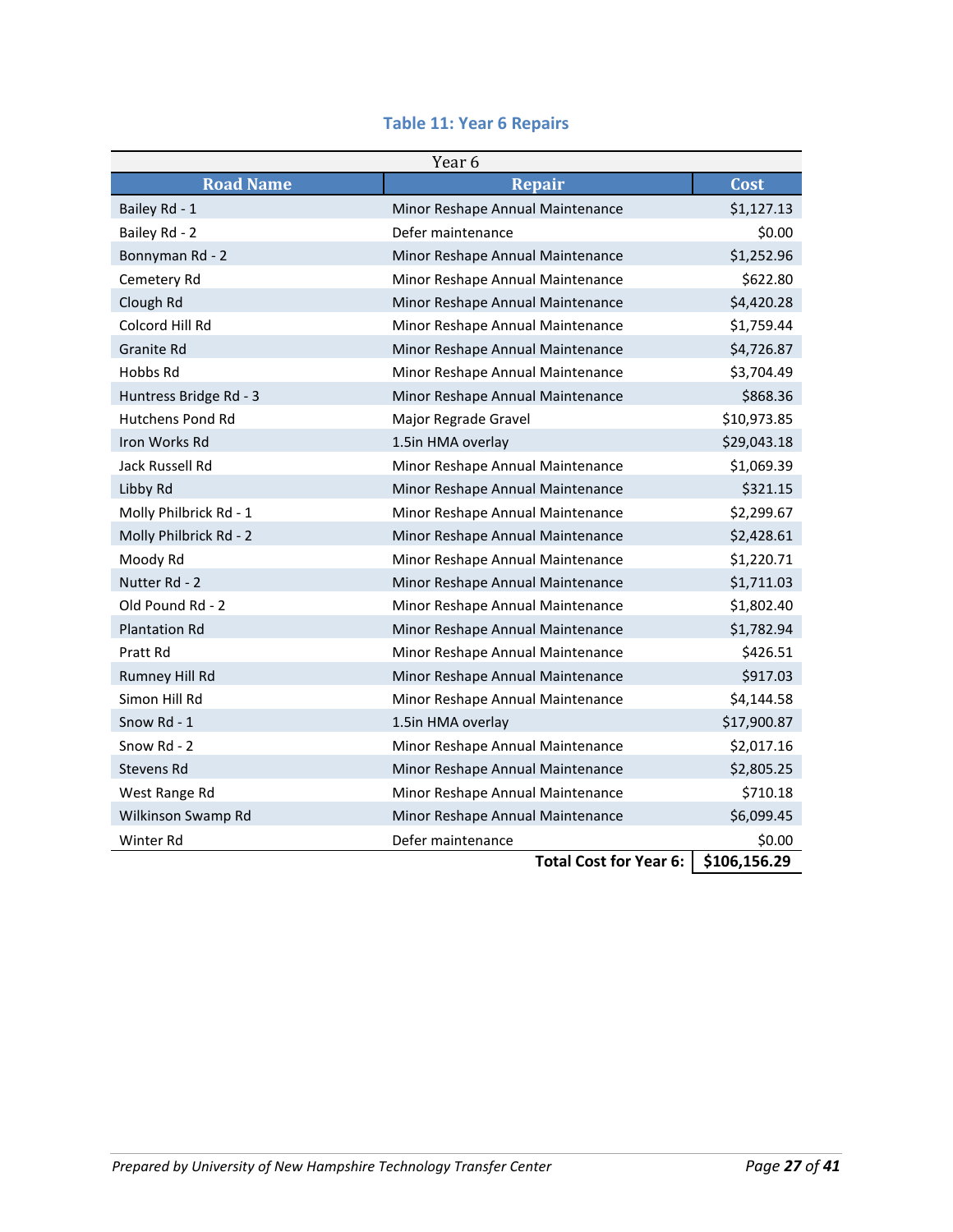| <b>Table 12: Year 7 Repairs</b> |
|---------------------------------|
|---------------------------------|

| Year 7                  |                                  |              |  |  |
|-------------------------|----------------------------------|--------------|--|--|
| <b>Road Name</b>        | <b>Repair</b>                    | Cost         |  |  |
| Bailey Rd - 1           | Minor Reshape Annual Maintenance | \$1,183.49   |  |  |
| Bonnyman Rd - 2         | Minor Reshape Annual Maintenance | \$1,315.61   |  |  |
| Cemetery Rd             | Major Regrade Gravel             | \$1,743.84   |  |  |
| Clough Rd               | Major Regrade Gravel             | \$12,376.78  |  |  |
| Colcord Hill Rd         | Minor Reshape Annual Maintenance | \$1,847.41   |  |  |
| Granite Rd              | Major Regrade Gravel             | \$13,235.23  |  |  |
| High Watch Rd           | Fill/seal cracks                 | \$4,395.56   |  |  |
| Hobbs Rd                | Minor Reshape Annual Maintenance | \$3,889.71   |  |  |
| Huntress Bridge Rd - 3  | Major Regrade Gravel             | \$2,431.41   |  |  |
| <b>Hutchens Pond Rd</b> | Minor Reshape Annual Maintenance | \$4,320.93   |  |  |
| Jack Russell Rd         | Minor Reshape Annual Maintenance | \$1,122.86   |  |  |
| Jones Rd                | Ditch, fill/seal cracks          | \$3,726.60   |  |  |
| Libby Rd                | Minor Reshape Annual Maintenance | \$337.21     |  |  |
| Molly Philbrick Rd - 1  | Major Regrade Gravel             | \$6,439.08   |  |  |
| Molly Philbrick Rd - 2  | Minor Reshape Annual Maintenance | \$2,550.05   |  |  |
| Moody Rd                | Minor Reshape Annual Maintenance | \$1,281.74   |  |  |
| Nutter Rd - 2           | Minor Reshape Annual Maintenance | \$1,796.59   |  |  |
| Old Pound Rd - 2        | Minor Reshape Annual Maintenance | \$1,892.52   |  |  |
| Pine River Rd           | Fill/seal cracks                 | \$7,741.01   |  |  |
| <b>Plantation Rd</b>    | Minor Reshape Annual Maintenance | \$1,872.09   |  |  |
| Pratt Rd                | Major Regrade Gravel             | \$1,194.23   |  |  |
| Rumney Hill Rd          | Minor Reshape Annual Maintenance | \$962.88     |  |  |
| Simon Hill Rd           | Minor Reshape Annual Maintenance | \$4,351.81   |  |  |
| Snow Rd - 2             | Major Regrade Gravel             | \$5,648.04   |  |  |
| Stevens Rd              | Major Regrade Gravel             | \$7,854.70   |  |  |
| West Range Rd           | Minor Reshape Annual Maintenance | \$745.69     |  |  |
| Wilkinson Swamp Rd      | Minor Reshape Annual Maintenance | \$6,404.42   |  |  |
|                         | <b>Total Cost for Year 7:</b>    | \$102,661.49 |  |  |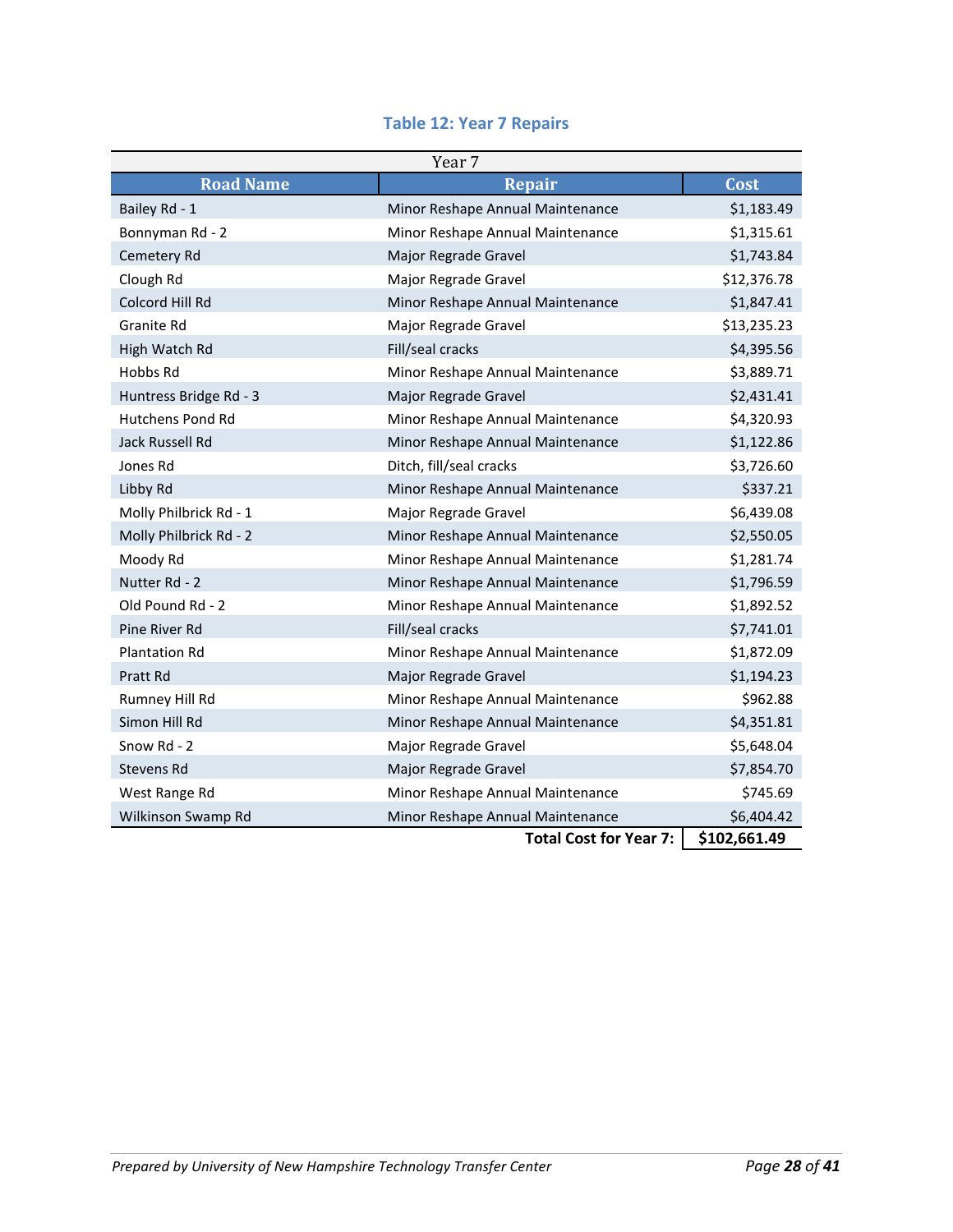|  |  |  |  | <b>Table 13: Year 8 Repairs</b> |
|--|--|--|--|---------------------------------|
|--|--|--|--|---------------------------------|

| Year <sub>8</sub>       |                                  |              |  |  |
|-------------------------|----------------------------------|--------------|--|--|
| <b>Road Name</b>        | <b>Repair</b>                    | Cost         |  |  |
| Bailey Rd - 1           | Minor Reshape Annual Maintenance | \$1,242.69   |  |  |
| Bonnyman Rd - 2         | Minor Reshape Annual Maintenance | \$1,381.39   |  |  |
| Cemetery Rd             | Minor Reshape Annual Maintenance | \$686.64     |  |  |
| Champion Hill Rd        | 1.5in HMA overlay                | \$40,210.91  |  |  |
| Clough Rd               | Minor Reshape Annual Maintenance | \$4,873.36   |  |  |
| Colcord Hill Rd         | Minor Reshape Annual Maintenance | \$1,939.78   |  |  |
| <b>Granite Rd</b>       | Minor Reshape Annual Maintenance | \$5,211.37   |  |  |
| Hobbs Rd                | Minor Reshape Annual Maintenance | \$4,084.20   |  |  |
| Huntress Bridge Rd - 3  | Minor Reshape Annual Maintenance | \$957.37     |  |  |
| <b>Hutchens Pond Rd</b> | Minor Reshape Annual Maintenance | \$4,537.00   |  |  |
| Jack Russell Rd         | Minor Reshape Annual Maintenance | \$1,179.00   |  |  |
| Libby Rd                | Minor Reshape Annual Maintenance | \$354.07     |  |  |
| Molly Philbrick Rd - 1  | Minor Reshape Annual Maintenance | \$2,535.39   |  |  |
| Molly Philbrick Rd - 2  | Minor Reshape Annual Maintenance | \$2,677.55   |  |  |
| Moody Rd                | Minor Reshape Annual Maintenance | \$1,345.83   |  |  |
| Nutter Rd - 1           | Ditch, fill/seal cracks          | \$236.39     |  |  |
| Nutter Rd - 2           | Minor Reshape Annual Maintenance | \$1,886.41   |  |  |
| Old Pound Rd - 1        | Ditch, fill/seal cracks          | \$3,485.33   |  |  |
| Old Pound Rd - 2        | Minor Reshape Annual Maintenance | \$1,987.14   |  |  |
| <b>Plantation Rd</b>    | Minor Reshape Annual Maintenance | \$1,965.69   |  |  |
| Pratt Rd                | Minor Reshape Annual Maintenance | \$470.23     |  |  |
| Rumney Hill Rd          | Minor Reshape Annual Maintenance | \$1,011.02   |  |  |
| <b>School St</b>        | 1.5in HMA overlay                | \$43,264.85  |  |  |
| Simon Hill Rd           | Minor Reshape Annual Maintenance | \$4,569.40   |  |  |
| Snow Rd - 2             | Minor Reshape Annual Maintenance | \$2,223.91   |  |  |
| Stevens Rd              | Minor Reshape Annual Maintenance | \$3,092.79   |  |  |
| <b>Stillings Ln</b>     | Ditch, fill/seal cracks          | \$286.00     |  |  |
| West Range Rd           | Minor Reshape Annual Maintenance | \$782.97     |  |  |
| Wilkinson Swamp Rd      | Minor Reshape Annual Maintenance | \$6,724.64   |  |  |
|                         | <b>Total Cost for Year 8:</b>    | \$145,203.32 |  |  |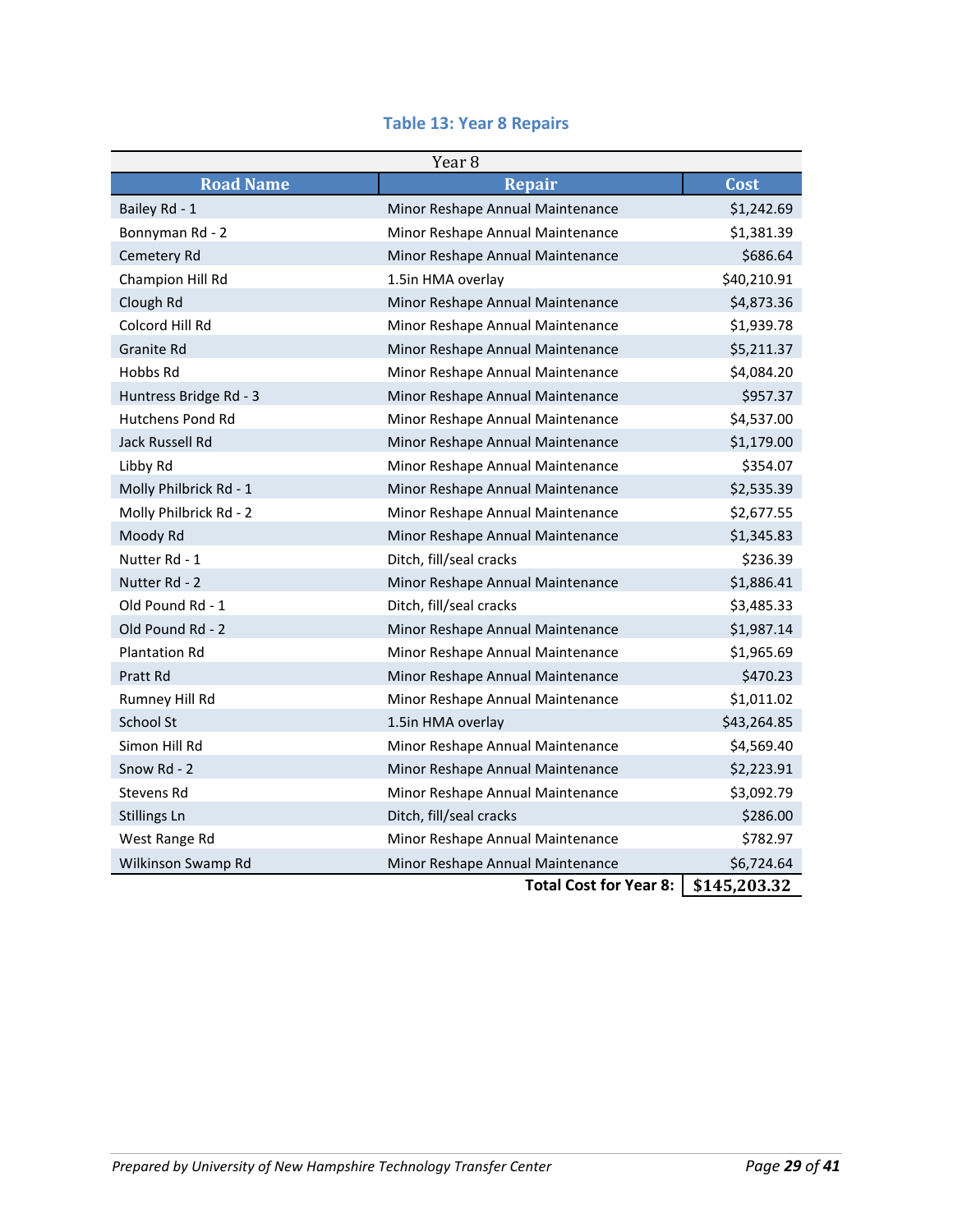|  |  |  | <b>Table 14: Year 9 Repairs</b> |  |
|--|--|--|---------------------------------|--|
|--|--|--|---------------------------------|--|

| Year 9                  |                                  |              |  |  |
|-------------------------|----------------------------------|--------------|--|--|
| <b>Road Name</b>        | <b>Repair</b>                    | Cost         |  |  |
| Bailey Rd - 1           | Minor Reshape Annual Maintenance | \$1,304.79   |  |  |
| Bonnyman Rd - 2         | Minor Reshape Annual Maintenance | \$1,450.46   |  |  |
| Cemetery Rd             | Major Regrade Gravel             | \$1,922.58   |  |  |
| Clough Rd               | Minor Reshape Annual Maintenance | \$5,117.03   |  |  |
| Colcord Hill Rd         | Major Regrade Gravel             | \$5,431.38   |  |  |
| Granite Rd              | Minor Reshape Annual Maintenance | \$5,471.94   |  |  |
| Hobbs Rd                | Minor Reshape Annual Maintenance | \$4,288.41   |  |  |
| Huntress Bridge Rd - 3  | Minor Reshape Annual Maintenance | \$1,005.24   |  |  |
| <b>Hutchens Pond Rd</b> | Major Regrade Gravel             | \$12,703.60  |  |  |
| Jack Russell Rd         | Minor Reshape Annual Maintenance | \$1,237.95   |  |  |
| Libby Rd                | Minor Reshape Annual Maintenance | \$371.77     |  |  |
| Molly Philbrick Rd - 1  | Minor Reshape Annual Maintenance | \$2,662.16   |  |  |
| Molly Philbrick Rd - 2  | Minor Reshape Annual Maintenance | \$2,811.42   |  |  |
| Moody Rd                | Minor Reshape Annual Maintenance | \$1,413.12   |  |  |
| Nutter Rd - 2           | Major Regrade Gravel             | \$5,281.96   |  |  |
| Old Pound Rd - 2        | Major Regrade Gravel             | \$5,564.00   |  |  |
| <b>Plantation Rd</b>    | Minor Reshape Annual Maintenance | \$2,063.98   |  |  |
| Pratt Rd                | Minor Reshape Annual Maintenance | \$493.74     |  |  |
| Rumney Hill Rd          | Minor Reshape Annual Maintenance | \$1,061.58   |  |  |
| Ryefield Rd             | 1.5in HMA overlay                | \$34,257.37  |  |  |
| Simon Hill Rd           | Minor Reshape Annual Maintenance | \$4,797.87   |  |  |
| Snow Rd - 2             | Minor Reshape Annual Maintenance | \$2,335.11   |  |  |
| Stevens Rd              | Minor Reshape Annual Maintenance | \$3,247.43   |  |  |
| West Range Rd           | Minor Reshape Annual Maintenance | \$822.12     |  |  |
| Wilkinson Swamp Rd      | Minor Reshape Annual Maintenance | \$7,060.87   |  |  |
|                         | <b>Total Cost for Year 9:</b>    | \$114,177.88 |  |  |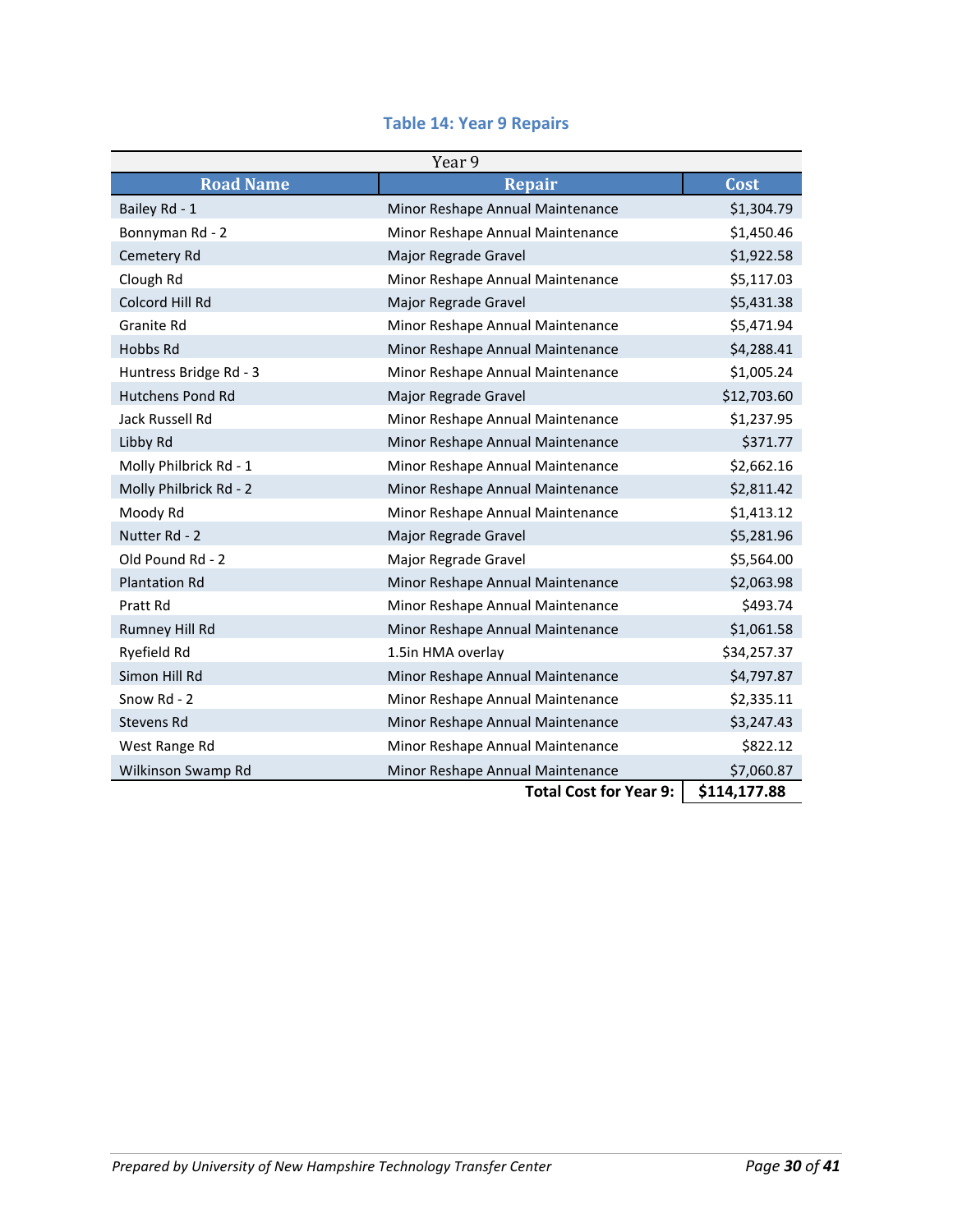| Year 10                 |                                  |              |  |  |
|-------------------------|----------------------------------|--------------|--|--|
| <b>Road Name</b>        | <b>Repair</b>                    | Cost         |  |  |
| Bailey Rd - 1           | Minor Reshape Annual Maintenance | \$1,370.03   |  |  |
| Bonnyman Rd - 2         | Minor Reshape Annual Maintenance | \$1,522.98   |  |  |
| Cemetery Rd             | Minor Reshape Annual Maintenance | \$757.02     |  |  |
| Clough Rd               | Major Regrade Gravel             | \$14,327.68  |  |  |
| Colcord Hill Rd         | Minor Reshape Annual Maintenance | \$2,138.61   |  |  |
| Corner Rd               | Ditch, fill/seal cracks          | \$436.75     |  |  |
| Drake Rd                | 1.5in HMA overlay                | \$54,106.17  |  |  |
| Granite Rd              | Minor Reshape Annual Maintenance | \$5,745.54   |  |  |
| Green Mountain Rd - 4   | Ditch, fill/seal cracks          | \$8,019.91   |  |  |
| Hobbs Rd                | Minor Reshape Annual Maintenance | \$4,502.83   |  |  |
| <b>Hutchens Pond Rd</b> | Minor Reshape Annual Maintenance | \$5,002.04   |  |  |
| Jack Russell Rd         | Minor Reshape Annual Maintenance | \$1,299.85   |  |  |
| Leavitt Rd              | Hot Mix Patch                    | \$3,162.30   |  |  |
| Libby Rd                | Minor Reshape Annual Maintenance | \$390.36     |  |  |
| Molly Philbrick Rd - 1  | Minor Reshape Annual Maintenance | \$2,795.26   |  |  |
| Molly Philbrick Rd - 2  | Minor Reshape Annual Maintenance | \$2,952.00   |  |  |
| Moody Rd                | Minor Reshape Annual Maintenance | \$1,483.78   |  |  |
| Nutter Rd - 2           | Minor Reshape Annual Maintenance | \$2,079.74   |  |  |
| Old Pound Rd - 2        | Minor Reshape Annual Maintenance | \$2,190.82   |  |  |
| <b>Plantation Rd</b>    | Minor Reshape Annual Maintenance | \$2,167.18   |  |  |
| Pratt Rd                | Minor Reshape Annual Maintenance | \$518.43     |  |  |
| Rumney Hill Rd          | Minor Reshape Annual Maintenance | \$1,114.65   |  |  |
| Simon Hill Rd           | Minor Reshape Annual Maintenance | \$5,037.77   |  |  |
| Snow Rd - 2             | Minor Reshape Annual Maintenance | \$2,451.87   |  |  |
| Stevens Rd              | Minor Reshape Annual Maintenance | \$3,409.80   |  |  |
| West Range Rd           | Minor Reshape Annual Maintenance | \$863.23     |  |  |
| Wilkinson Swamp Rd      | Minor Reshape Annual Maintenance | \$7,413.92   |  |  |
| Huntress Bridge Rd - 3  | Minor Reshape Annual Maintenance | \$1,055.50   |  |  |
|                         | <b>Total Cost for Year 10:</b>   | \$138,316.02 |  |  |

#### **Table 15: Year 10 Repairs**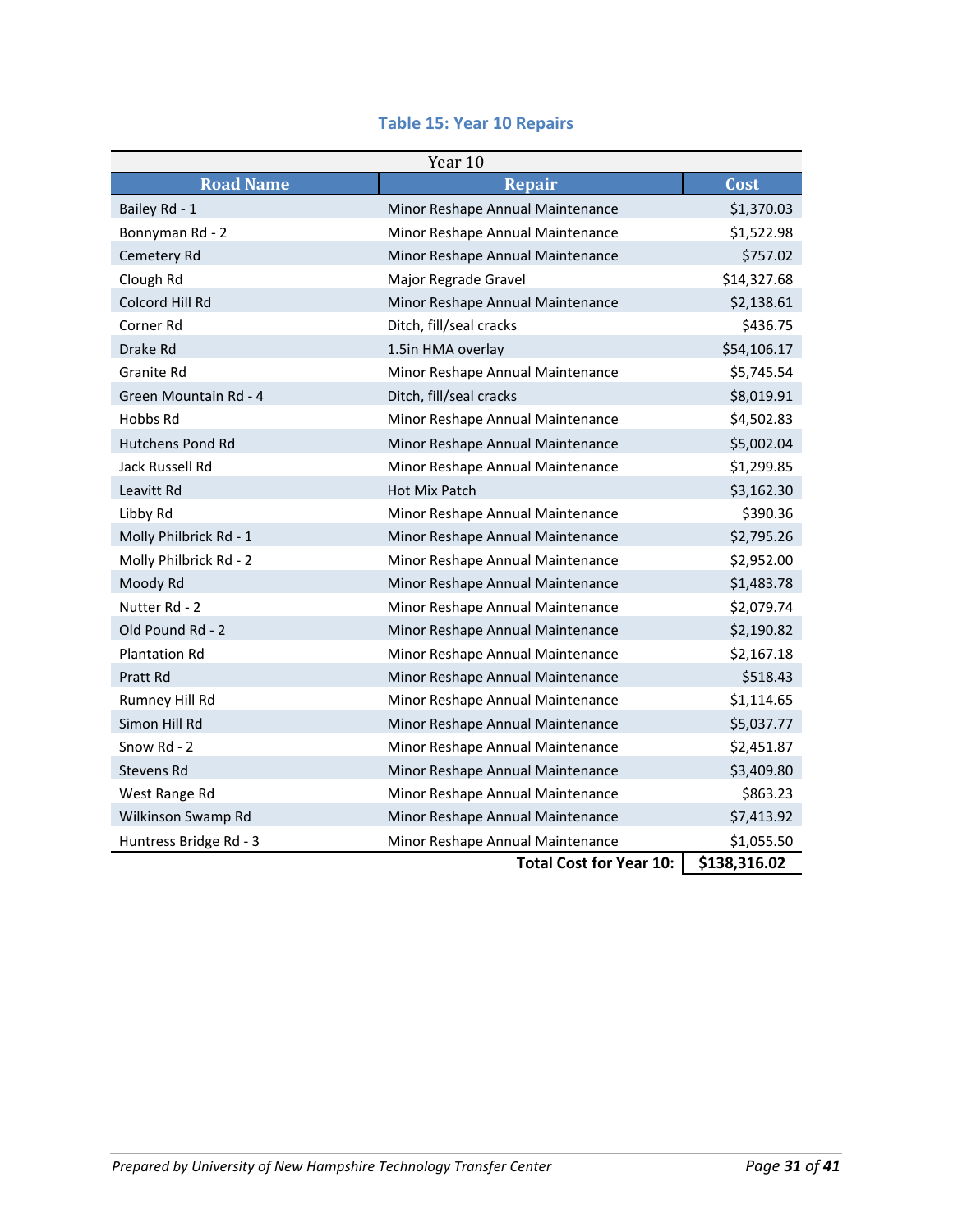**Appendix F: Repairs & Costs by Road**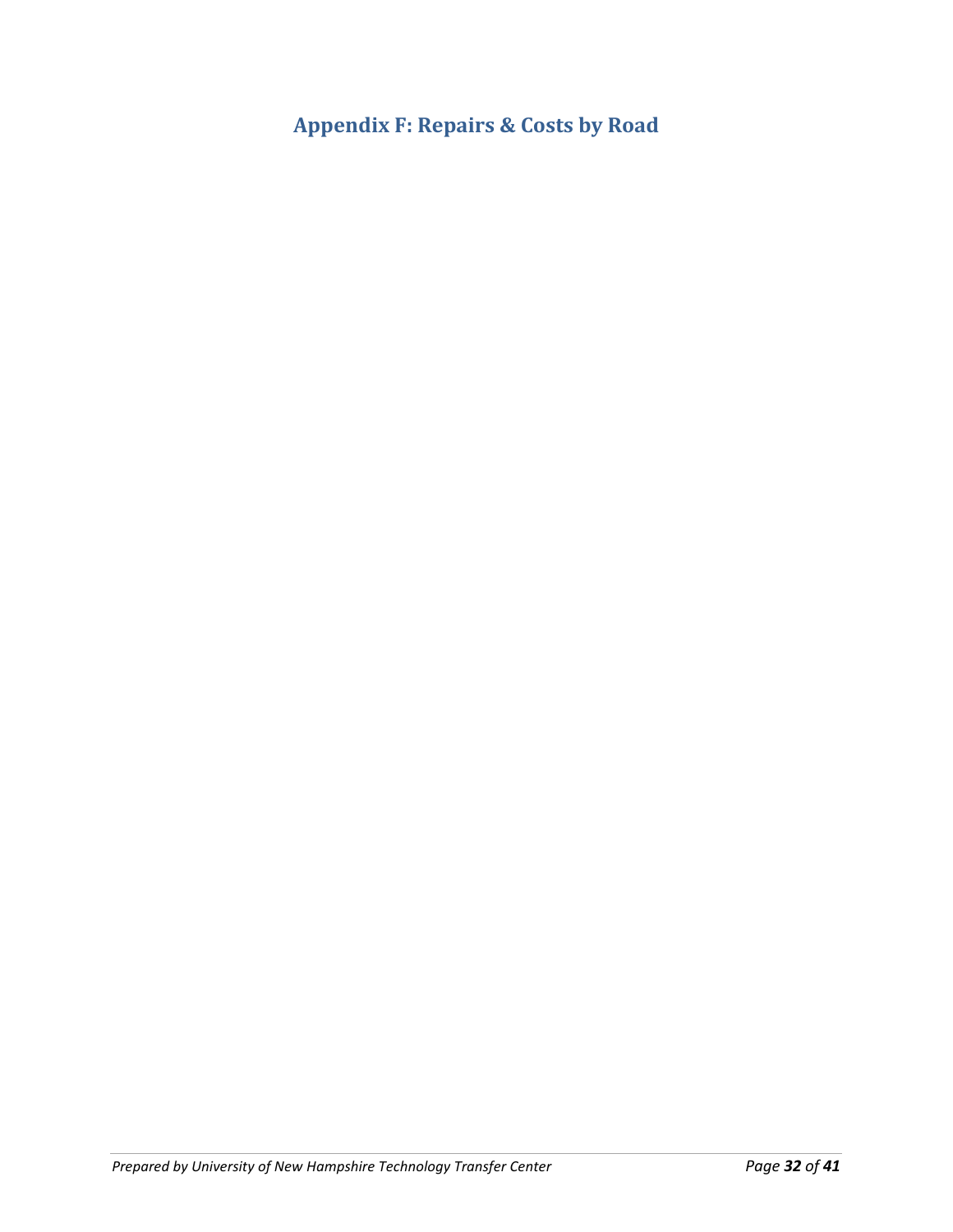#### **Table 16: Asset Repairs and Costs, Grouped by Asset**

## **Asset Repairs and Cost Grouped By Asset**

RSMS - Total Budget

| <b>UID</b>   |                | Road_Section_Name                |             | Length        |
|--------------|----------------|----------------------------------|-------------|---------------|
|              | Year           | Repair                           | Cost        |               |
| 1            |                | <b>Simon Hill Rd</b>             |             | 8590.97666977 |
|              | 1              | Minor Reshape Annual Maintenance | \$3,247.39  |               |
|              | $\overline{c}$ | Minor Reshape Annual Maintenance | \$3,409.76  |               |
|              | 3              | Minor Reshape Annual Maintenance | \$3,580.25  |               |
|              | 4              | Minor Reshape Annual Maintenance | \$3,759.26  |               |
|              | 5              | Minor Reshape Annual Maintenance | \$3,947.22  |               |
|              | 6              | Minor Reshape Annual Maintenance | \$4,144.58  |               |
|              | $\overline{7}$ | Minor Reshape Annual Maintenance | \$4,351.81  |               |
|              | 8              | Minor Reshape Annual Maintenance | \$4,569.40  |               |
|              | 9              | Minor Reshape Annual Maintenance | \$4,797.87  |               |
|              | 10             | Minor Reshape Annual Maintenance | \$5,037.77  |               |
|              |                | <b>Total Cost:</b>               | \$40,845.31 |               |
| $\mathbf{2}$ |                | <b>Clough Rd</b>                 |             | 9162.44768712 |
|              | 1              | Minor Reshape Annual Maintenance | \$3,463.41  |               |
|              | $\overline{2}$ | Minor Reshape Annual Maintenance | \$3,636.58  |               |
|              | 3              | Minor Reshape Annual Maintenance | \$3,818.40  |               |
|              | 4              | Minor Reshape Annual Maintenance | \$4,009.32  |               |
|              | 5              | Minor Reshape Annual Maintenance | \$4,209.79  |               |
|              | 6              | Minor Reshape Annual Maintenance | \$4,420.28  |               |
|              | $\overline{7}$ | Major Regrade Gravel             | \$12,376.78 |               |
|              | 8              | Minor Reshape Annual Maintenance | \$4,873.36  |               |
|              | 9              | Minor Reshape Annual Maintenance | \$5,117.03  |               |
|              | 10             | Major Regrade Gravel             | \$14,327.68 |               |
|              |                | <b>Total Cost:</b>               | \$60,252.63 |               |
| 3            |                | <b>Colcord Hill Rd</b>           |             | 3646.99905059 |
|              | 1              | Minor Reshape Annual Maintenance | \$1,378.57  |               |
|              | $\overline{2}$ | Minor Reshape Annual Maintenance | \$1,447.49  |               |
|              | 3              | Minor Reshape Annual Maintenance | \$1,519.87  |               |
|              | 4              | Minor Reshape Annual Maintenance | \$1,595.86  |               |
|              | 5              | Major Regrade Gravel             | \$4,468.41  |               |
|              | 6              | Minor Reshape Annual Maintenance | \$1,759.44  |               |
|              | $\overline{7}$ | Minor Reshape Annual Maintenance | \$1,847.41  |               |
|              | 8              | Minor Reshape Annual Maintenance | \$1,939.78  |               |
|              | 9              | Major Regrade Gravel             | \$5,431.38  |               |
|              | 10             | Minor Reshape Annual Maintenance | \$2,138.61  |               |
|              |                | <b>Total Cost:</b>               | \$23,526.82 |               |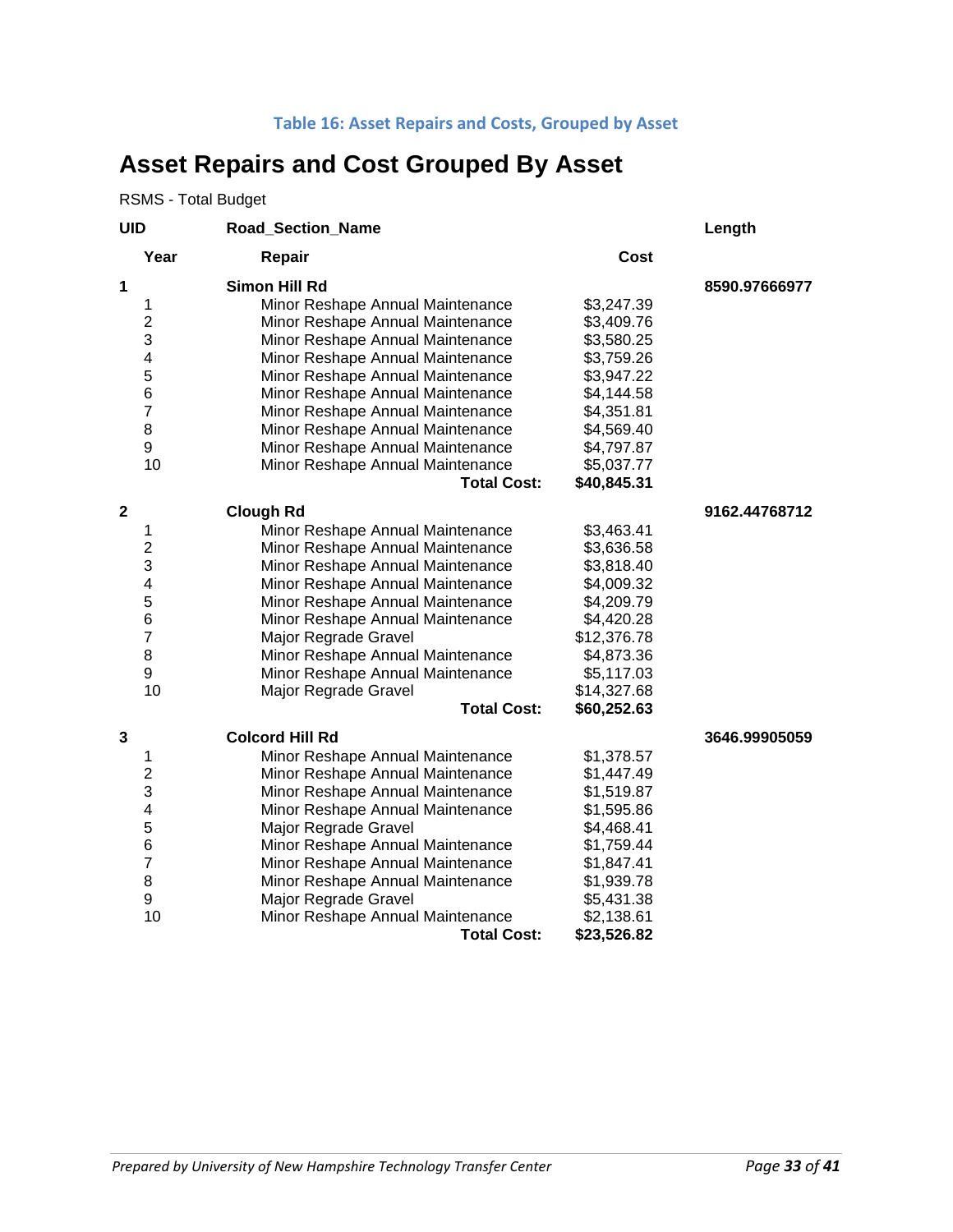| 4              |                         | <b>Stevens Rd</b>                |             | 5814.77811916 |
|----------------|-------------------------|----------------------------------|-------------|---------------|
|                | 1                       | Major Regrade Gravel             | \$5,861.30  |               |
|                | $\overline{2}$          | Minor Reshape Annual Maintenance | \$2,307.89  |               |
|                | 3                       | Minor Reshape Annual Maintenance | \$2,423.28  |               |
|                | 4                       | Minor Reshape Annual Maintenance | \$2,544.44  |               |
|                | 5                       | Minor Reshape Annual Maintenance | \$2,671.67  |               |
|                | 6                       | Minor Reshape Annual Maintenance | \$2,805.25  |               |
|                | $\overline{7}$          | Major Regrade Gravel             | \$7,854.70  |               |
|                | 8                       | Minor Reshape Annual Maintenance | \$3,092.79  |               |
|                | 9                       | Minor Reshape Annual Maintenance | \$3,247.43  |               |
|                | 10                      | Minor Reshape Annual Maintenance | \$3,409.80  |               |
|                |                         | <b>Total Cost:</b>               | \$36,218.53 |               |
| 5              |                         | <b>High Watch Rd</b>             |             | 6941.8752244  |
|                | 7                       | Fill/seal cracks                 | \$4,395.56  |               |
|                |                         | <b>Total Cost:</b>               | \$4,395.56  |               |
|                |                         |                                  |             |               |
| 6              |                         | <b>West Range Rd</b>             |             | 1472.0760005  |
|                | 1                       | Minor Reshape Annual Maintenance | \$556.44    |               |
|                | 2                       | Minor Reshape Annual Maintenance | \$584.27    |               |
|                | 3                       | Minor Reshape Annual Maintenance | \$613.48    |               |
|                | 4                       | Minor Reshape Annual Maintenance | \$644.15    |               |
|                | 5                       | Minor Reshape Annual Maintenance | \$676.36    |               |
|                | 6                       | Minor Reshape Annual Maintenance | \$710.18    |               |
|                | $\overline{7}$          | Minor Reshape Annual Maintenance | \$745.69    |               |
|                | 8                       | Minor Reshape Annual Maintenance | \$782.97    |               |
|                | 9                       | Minor Reshape Annual Maintenance | \$822.12    |               |
|                | 10                      | Minor Reshape Annual Maintenance | \$863.23    |               |
|                |                         | <b>Total Cost:</b>               | \$6,998.90  |               |
| $\overline{7}$ |                         | <b>Jack Russell Rd</b>           |             | 2216.6556203  |
|                | 1                       | Minor Reshape Annual Maintenance | \$837.90    |               |
|                | 2                       | Minor Reshape Annual Maintenance | \$879.79    |               |
|                | 3                       | Minor Reshape Annual Maintenance | \$923.78    |               |
|                | 4                       | Minor Reshape Annual Maintenance | \$969.97    |               |
|                | 5                       | Minor Reshape Annual Maintenance | \$1,018.47  |               |
|                | 6                       | Minor Reshape Annual Maintenance | \$1,069.39  |               |
|                | $\overline{7}$          | Minor Reshape Annual Maintenance | \$1,122.86  |               |
|                | 8                       | Minor Reshape Annual Maintenance | \$1,179.00  |               |
|                | 9                       | Minor Reshape Annual Maintenance | \$1,237.95  |               |
|                | 10                      | Minor Reshape Annual Maintenance | \$1,299.85  |               |
|                |                         | <b>Total Cost:</b>               | \$10,538.96 |               |
| 8              |                         | <b>Libby Rd</b>                  |             | 665.683693711 |
|                | 1                       | Minor Reshape Annual Maintenance | \$251.63    |               |
|                | $\overline{\mathbf{c}}$ | Minor Reshape Annual Maintenance | \$264.21    |               |
|                | 3                       | Minor Reshape Annual Maintenance | \$277.42    |               |
|                | 4                       | Minor Reshape Annual Maintenance | \$291.29    |               |
|                | 5                       | Minor Reshape Annual Maintenance | \$305.86    |               |
|                | $\,6$                   | Minor Reshape Annual Maintenance | \$321.15    |               |
|                | $\overline{7}$          | Minor Reshape Annual Maintenance | \$337.21    |               |
|                | 8                       | Minor Reshape Annual Maintenance | \$354.07    |               |
|                | 9                       | Minor Reshape Annual Maintenance | \$371.77    |               |
|                | 10                      | Minor Reshape Annual Maintenance | \$390.36    |               |
|                |                         | <b>Total Cost:</b>               | \$3,164.96  |               |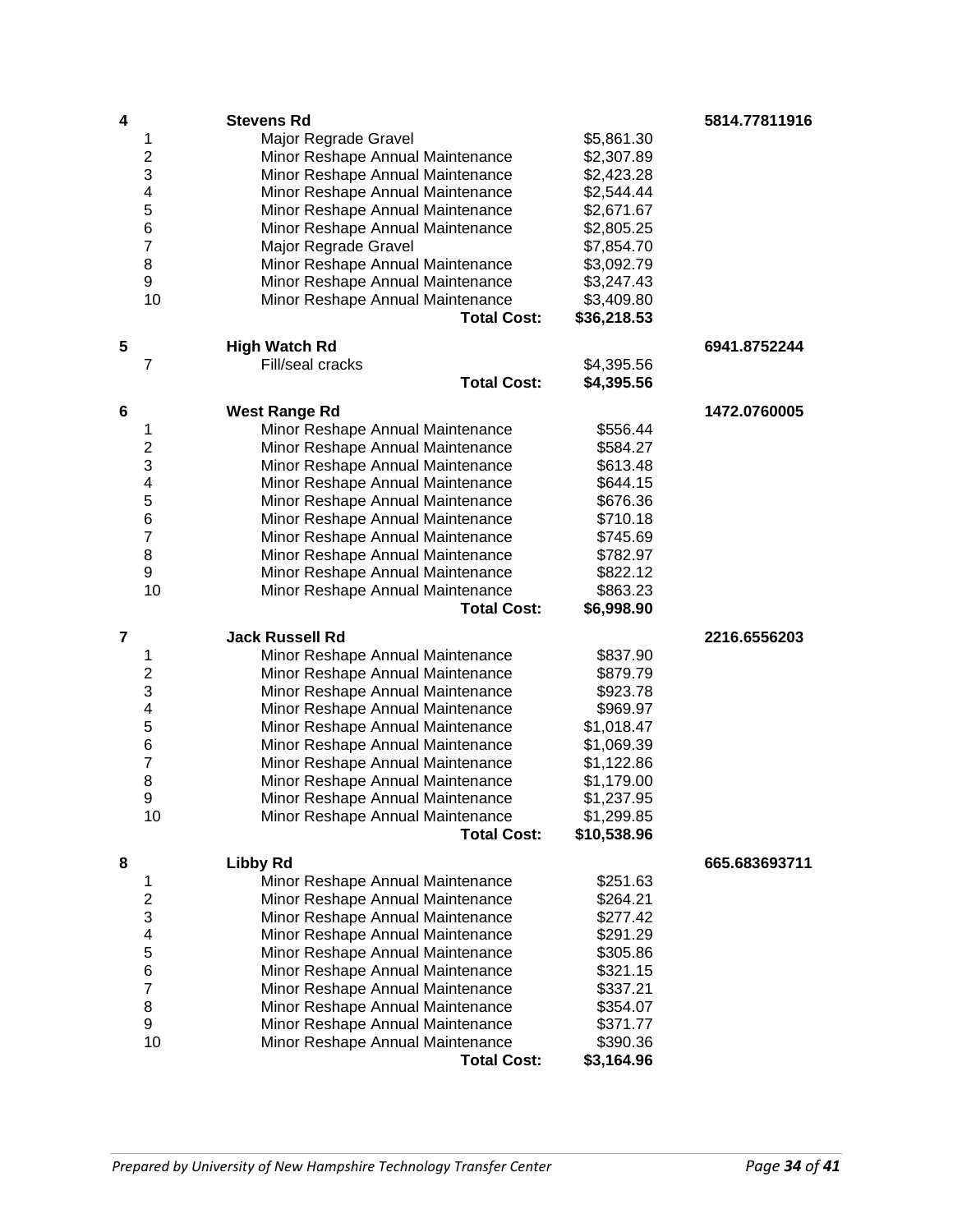| $\boldsymbol{9}$ |                | <b>Rumney Hill Rd</b>            |             | 1900.83563258 |
|------------------|----------------|----------------------------------|-------------|---------------|
|                  | 1              | Minor Reshape Annual Maintenance | \$718.52    |               |
|                  | 2              | Minor Reshape Annual Maintenance | \$754.44    |               |
|                  | 3              | Minor Reshape Annual Maintenance | \$792.16    |               |
|                  | 4              | Major Regrade Gravel             | \$2,218.06  |               |
|                  | 5              | Minor Reshape Annual Maintenance | \$873.36    |               |
|                  | 6              | Minor Reshape Annual Maintenance | \$917.03    |               |
|                  | 7              | Minor Reshape Annual Maintenance | \$962.88    |               |
|                  | 8              | Minor Reshape Annual Maintenance | \$1,011.02  |               |
|                  | 9              | Minor Reshape Annual Maintenance | \$1,061.58  |               |
|                  | 10             | Minor Reshape Annual Maintenance | \$1,114.65  |               |
|                  |                | <b>Total Cost:</b>               | \$10,423.70 |               |
| 10               |                | <b>Granite Rd</b>                |             | 9797.95222533 |
|                  |                |                                  | \$3,703.63  |               |
|                  | 1<br>2         | Minor Reshape Annual Maintenance | \$10,370.15 |               |
|                  | 3              | Major Regrade Gravel             |             |               |
|                  | 4              | Minor Reshape Annual Maintenance | \$4,083.25  |               |
|                  | 5              | Minor Reshape Annual Maintenance | \$4,287.41  |               |
|                  |                | Minor Reshape Annual Maintenance | \$4,501.78  |               |
|                  | 6              | Minor Reshape Annual Maintenance | \$4,726.87  |               |
|                  | $\overline{7}$ | Major Regrade Gravel             | \$13,235.23 |               |
|                  | 8              | Minor Reshape Annual Maintenance | \$5,211.37  |               |
|                  | 9              | Minor Reshape Annual Maintenance | \$5,471.94  |               |
|                  | 10             | Minor Reshape Annual Maintenance | \$5,745.54  |               |
|                  |                | <b>Total Cost:</b>               | \$61,337.18 |               |
| 11               |                | <b>Corner Rd</b>                 |             | 412.50242621  |
|                  | 4              | Ditch, fill/seal cracks          | \$325.91    |               |
|                  | 10             | Ditch, fill/seal cracks          | \$436.75    |               |
|                  |                | <b>Total Cost:</b>               | \$762.66    |               |
| 12               |                | <b>Champion Hill Rd</b>          |             | 3883.19301074 |
|                  | 4              | 1.5in HMA overlay                | \$33,081.62 |               |
|                  | 8              | 1.5in HMA overlay                | \$40,210.91 |               |
|                  |                | <b>Total Cost:</b>               | \$73,292.53 |               |
| 13               |                | <b>Moody Rd</b>                  |             | 2530.30883461 |
|                  | 1              | Minor Reshape Annual Maintenance | \$956.46    |               |
|                  | $\overline{c}$ | Minor Reshape Annual Maintenance | \$1,004.28  |               |
|                  | 3              | Minor Reshape Annual Maintenance | \$1,054.49  |               |
|                  | 4              | Minor Reshape Annual Maintenance | \$1,107.22  |               |
|                  | 5              | Minor Reshape Annual Maintenance | \$1,162.58  |               |
|                  | 6              | Minor Reshape Annual Maintenance | \$1,220.71  |               |
|                  | $\overline{7}$ | Minor Reshape Annual Maintenance | \$1,281.74  |               |
|                  | 8              | Minor Reshape Annual Maintenance | \$1,345.83  |               |
|                  | 9              | Minor Reshape Annual Maintenance | \$1,413.12  |               |
|                  | 10             | Minor Reshape Annual Maintenance | \$1,483.78  |               |
|                  |                | <b>Total Cost:</b>               | \$12,030.21 |               |
|                  |                |                                  |             |               |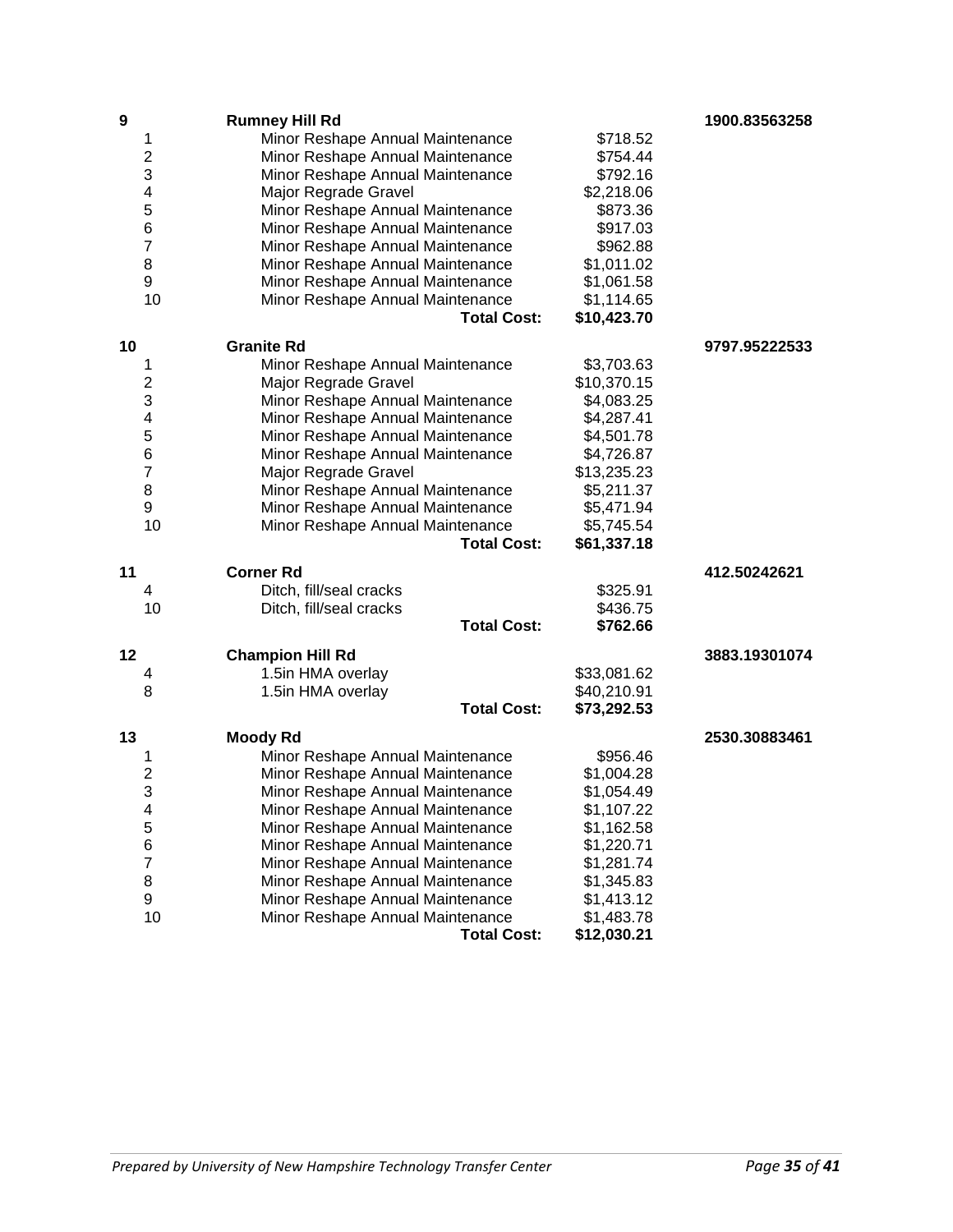| 14 |                | Old Pound Rd - 2                                                     |                      | 3736.04387934 |
|----|----------------|----------------------------------------------------------------------|----------------------|---------------|
|    | 1              | Minor Reshape Annual Maintenance                                     | \$1,412.22           |               |
|    | 2              | Minor Reshape Annual Maintenance                                     | \$1,482.84           |               |
|    | 3              | Minor Reshape Annual Maintenance                                     | \$1,556.98           |               |
|    | 4              | Minor Reshape Annual Maintenance                                     | \$1,634.83           |               |
|    | 5              | Major Regrade Gravel                                                 | \$4,577.51           |               |
|    | 6              | Minor Reshape Annual Maintenance                                     | \$1,802.40           |               |
|    | $\overline{7}$ | Minor Reshape Annual Maintenance                                     | \$1,892.52           |               |
|    | 8              | Minor Reshape Annual Maintenance                                     | \$1,987.14           |               |
|    | 9              | Major Regrade Gravel                                                 | \$5,564.00           |               |
|    | 10             | Minor Reshape Annual Maintenance                                     | \$2,190.82           |               |
|    |                | <b>Total Cost:</b>                                                   | \$24,101.25          |               |
| 15 |                | <b>Iron Works Rd</b>                                                 |                      | 3092.20187263 |
|    | 6              |                                                                      | \$29,043.18          |               |
|    |                | 1.5in HMA overlay<br><b>Total Cost:</b>                              | \$29,043.18          |               |
|    |                |                                                                      |                      |               |
| 16 |                | <b>School St</b>                                                     |                      | 4178.11396178 |
|    | 2              | 1.5in HMA overlay                                                    | \$32,284.90          |               |
|    | 8              | 1.5in HMA overlay                                                    | \$43,264.85          |               |
|    |                | <b>Total Cost:</b>                                                   | \$75,549.75          |               |
| 17 |                | <b>Storage Rd</b>                                                    |                      | 495.655063984 |
|    | 2              | Ditch, replace 6in base, 2in surface                                 | \$11,475.65          |               |
|    |                | <b>Total Cost:</b>                                                   | \$11,475.65          |               |
|    |                |                                                                      |                      |               |
|    |                |                                                                      |                      |               |
| 18 |                | <b>Hobbs Rd</b>                                                      |                      | 7678.73360492 |
|    | 1              | Minor Reshape Annual Maintenance                                     | \$2,902.56           |               |
|    | 2              | Minor Reshape Annual Maintenance                                     | \$3,047.69           |               |
|    | 3              | Minor Reshape Annual Maintenance                                     | \$3,200.07           |               |
|    | 4              | Minor Reshape Annual Maintenance                                     | \$3,360.08           |               |
|    | 5              | Minor Reshape Annual Maintenance                                     | \$3,528.08           |               |
|    | 6              | Minor Reshape Annual Maintenance                                     | \$3,704.49           |               |
|    | 7              | Minor Reshape Annual Maintenance                                     | \$3,889.71           |               |
|    | 8              | Minor Reshape Annual Maintenance                                     | \$4,084.20           |               |
|    | 9              | Minor Reshape Annual Maintenance                                     | \$4,288.41           |               |
|    | 10             | Minor Reshape Annual Maintenance                                     | \$4,502.83           |               |
|    |                | <b>Total Cost:</b>                                                   | \$36,508.10          |               |
| 19 |                | <b>Pratt Rd</b>                                                      |                      | 884.083525968 |
|    | 1              |                                                                      |                      |               |
|    |                | Minor Reshape Annual Maintenance                                     | \$334.18             |               |
|    | 2<br>3         | Minor Reshape Annual Maintenance<br>Minor Reshape Annual Maintenance | \$350.89<br>\$368.44 |               |
|    | 4              |                                                                      |                      |               |
|    |                | Major Regrade Gravel                                                 | \$1,031.62           |               |
|    | 5              | Minor Reshape Annual Maintenance                                     | \$406.20             |               |
|    | 6<br>7         | Minor Reshape Annual Maintenance                                     | \$426.51             |               |
|    |                | Major Regrade Gravel                                                 | \$1,194.23           |               |
|    | 8              | Minor Reshape Annual Maintenance                                     | \$470.23             |               |
|    | 9<br>10        | Minor Reshape Annual Maintenance<br>Minor Reshape Annual Maintenance | \$493.74<br>\$518.43 |               |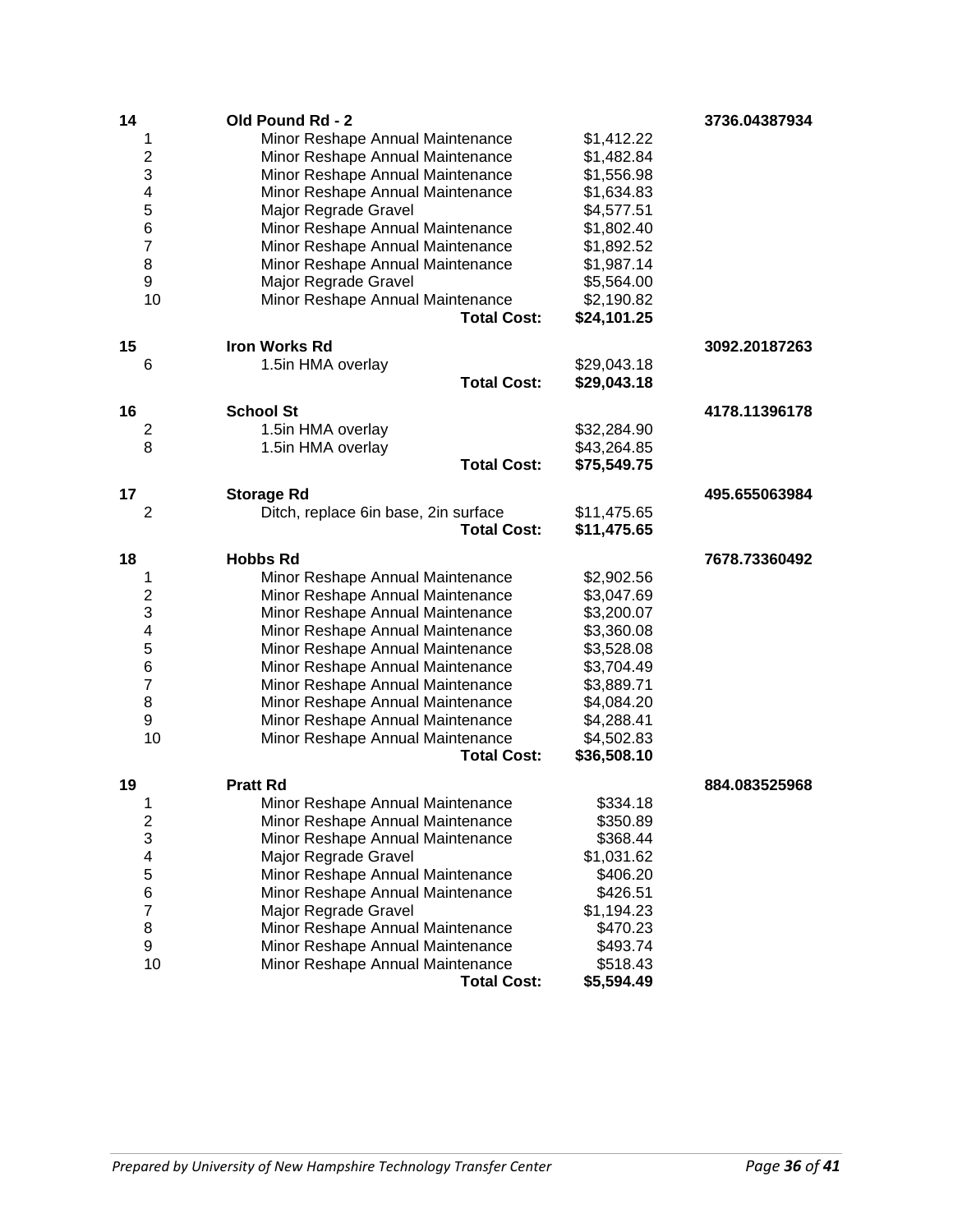| 20 |                              | <b>Cemetery Rd</b>                                                   |                          | 1290.94942577 |
|----|------------------------------|----------------------------------------------------------------------|--------------------------|---------------|
|    | 1                            | Minor Reshape Annual Maintenance                                     | \$487.98                 |               |
|    | $\overline{c}$               | Minor Reshape Annual Maintenance                                     | \$512.38                 |               |
|    | 3                            | Minor Reshape Annual Maintenance                                     | \$538.00                 |               |
|    | 4                            | Major Regrade Gravel                                                 | \$1,506.39               |               |
|    | 5                            | Minor Reshape Annual Maintenance                                     | \$593.14                 |               |
|    | 6                            | Minor Reshape Annual Maintenance                                     | \$622.80                 |               |
|    | $\overline{\mathbf{7}}$      | Major Regrade Gravel                                                 | \$1,743.84               |               |
|    | 8                            | Minor Reshape Annual Maintenance                                     | \$686.64                 |               |
|    | 9                            | Major Regrade Gravel                                                 | \$1,922.58               |               |
|    | 10                           | Minor Reshape Annual Maintenance                                     | \$757.02                 |               |
|    |                              | <b>Total Cost:</b>                                                   | \$9,370.75               |               |
| 21 |                              | <b>Drake Rd</b>                                                      |                          | 4739.28961503 |
|    | 5                            | 1.5in HMA overlay                                                    | \$42,393.60              |               |
|    | 10                           | 1.5in HMA overlay                                                    | \$54,106.17              |               |
|    |                              | <b>Total Cost:</b>                                                   | \$96,499.77              |               |
| 22 |                              | <b>Ryefield Rd</b>                                                   |                          | 3150.71995061 |
|    | 4                            | 1.5in HMA overlay                                                    | \$26,841.55              |               |
|    | 9                            | 1.5in HMA overlay                                                    | \$34,257.37              |               |
|    |                              | <b>Total Cost:</b>                                                   | \$61,098.92              |               |
| 23 |                              | <b>Hutchens Pond Rd</b>                                              |                          | 8530.05756385 |
|    | 1                            | Minor Reshape Annual Maintenance                                     | \$3,224.36               |               |
|    | 2                            | Minor Reshape Annual Maintenance                                     | \$3,385.58               |               |
|    | 3                            | Minor Reshape Annual Maintenance                                     | \$3,554.86               |               |
|    | $\overline{\mathbf{4}}$      | Minor Reshape Annual Maintenance                                     | \$3,732.60               |               |
|    | 5                            | Minor Reshape Annual Maintenance                                     | \$3,919.23               |               |
|    | 6                            | Major Regrade Gravel                                                 | \$10,973.85              |               |
|    | $\overline{7}$               | Minor Reshape Annual Maintenance                                     | \$4,320.95               |               |
|    | 8                            | Minor Reshape Annual Maintenance                                     | \$4,537.00               |               |
|    | 9                            | Major Regrade Gravel                                                 | \$12,703.60              |               |
|    | 10                           | Minor Reshape Annual Maintenance                                     | \$5,002.04               |               |
|    |                              | <b>Total Cost:</b>                                                   | \$55,354.08              |               |
| 24 |                              | <b>Molly Philbrick Rd - 2</b>                                        |                          | 5034.08158192 |
|    |                              | Minor Reshape Annual Maintenance                                     |                          |               |
|    | 1                            |                                                                      | \$1,902.88<br>\$1,998.03 |               |
|    | $\overline{\mathbf{c}}$<br>3 | Minor Reshape Annual Maintenance<br>Minor Reshape Annual Maintenance |                          |               |
|    |                              |                                                                      | \$2,097.93               |               |
|    | 4<br>5                       | Minor Reshape Annual Maintenance                                     | \$2,202.82               |               |
|    |                              | Minor Reshape Annual Maintenance                                     | \$2,312.97               |               |
|    | 6<br>$\overline{7}$          | Minor Reshape Annual Maintenance                                     | \$2,428.61<br>\$2,550.05 |               |
|    |                              | Minor Reshape Annual Maintenance                                     |                          |               |
|    | 8                            | Minor Reshape Annual Maintenance                                     | \$2,677.55               |               |
|    | 9                            | Minor Reshape Annual Maintenance                                     | \$2,811.42               |               |
|    | 10                           | Minor Reshape Annual Maintenance                                     | \$2,952.00               |               |
|    |                              | <b>Total Cost:</b>                                                   | \$23,934.26              |               |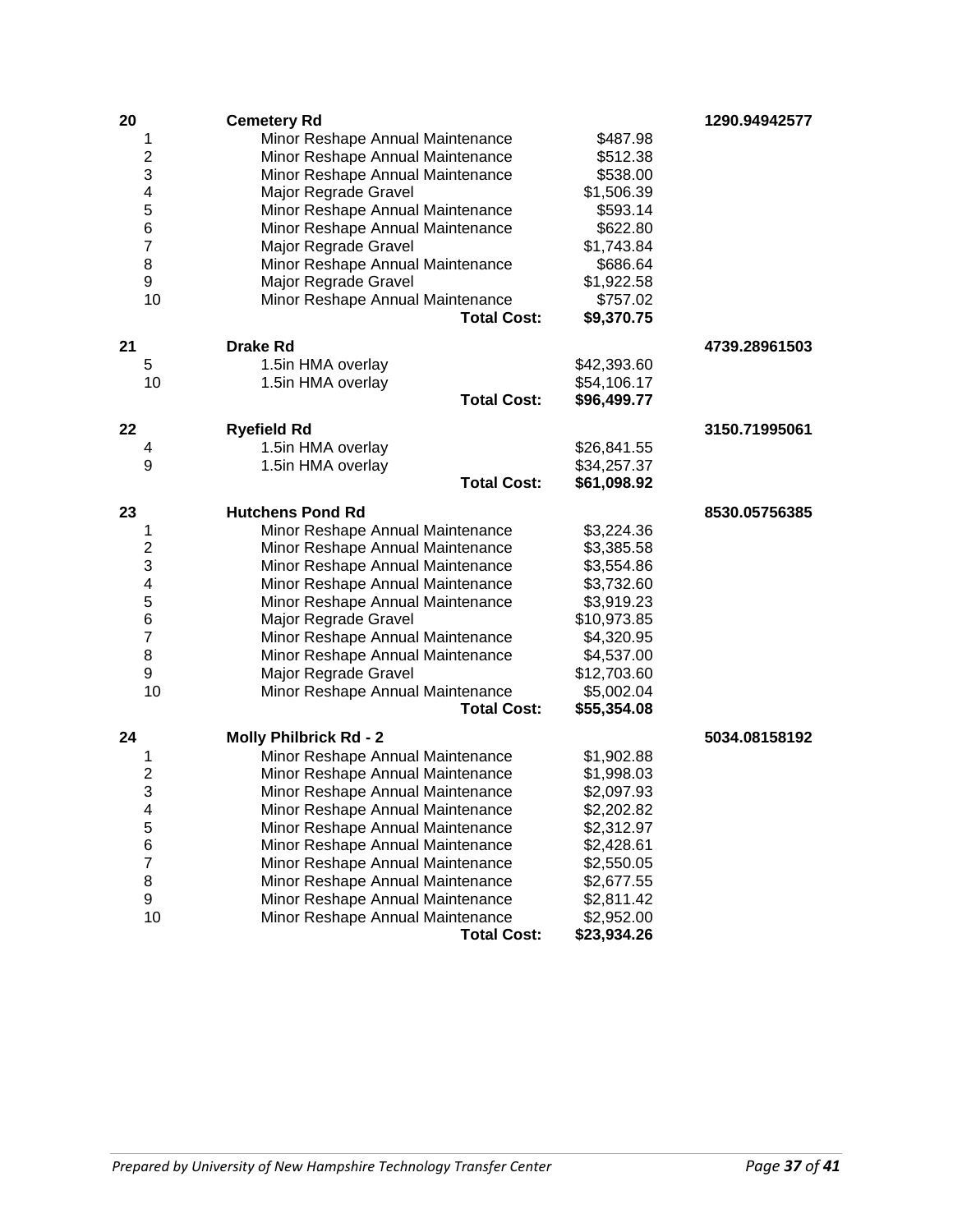| 25 |                         | <b>Wilkinson Swamp Rd</b>            |                    |              | 12643.0583564 |
|----|-------------------------|--------------------------------------|--------------------|--------------|---------------|
|    | 1                       | Minor Reshape Annual Maintenance     |                    | \$4,779.08   |               |
|    | 2                       | Minor Reshape Annual Maintenance     |                    | \$5,018.03   |               |
|    | 3                       | Minor Reshape Annual Maintenance     |                    | \$5,268.93   |               |
|    | $\overline{\mathbf{4}}$ | Minor Reshape Annual Maintenance     |                    | \$5,532.38   |               |
|    | 5                       | Major Regrade Gravel                 |                    | \$15,490.66  |               |
|    | 6                       | Minor Reshape Annual Maintenance     |                    | \$6,099.45   |               |
|    | $\overline{7}$          | Minor Reshape Annual Maintenance     |                    | \$6,404.42   |               |
|    | 8                       | Minor Reshape Annual Maintenance     |                    | \$6,724.64   |               |
|    | 9                       | Minor Reshape Annual Maintenance     |                    | \$7,060.87   |               |
|    | 10                      | Minor Reshape Annual Maintenance     |                    | \$7,413.92   |               |
|    |                         |                                      | <b>Total Cost:</b> | \$69,792.37  |               |
| 26 |                         | Elm St                               |                    |              | 6384.15709735 |
|    | 1                       | Ditch, replace 6in base, 2in surface |                    | \$140,770.66 |               |
|    |                         |                                      | <b>Total Cost:</b> | \$140,770.66 |               |
|    |                         |                                      |                    |              |               |
| 27 |                         | <b>Pine River Rd</b>                 |                    |              | 12225.3192539 |
|    | 4                       | Fill/seal cracks                     |                    | \$6,686.98   |               |
|    | 7                       | Fill/seal cracks                     |                    | \$7,741.01   |               |
|    |                         |                                      | <b>Total Cost:</b> | \$14,427.99  |               |
| 28 |                         | <b>Winter Rd</b>                     |                    |              | 950.941436947 |
|    | 6                       | Defer maintenance                    |                    | \$0.00       |               |
|    |                         |                                      | <b>Total Cost:</b> | \$0.00       |               |
| 29 |                         | <b>Jones Rd</b>                      |                    |              | 4074.49582951 |
|    | 2                       | Ditch, fill/seal cracks              |                    | \$2,919.89   |               |
|    | 7                       | Ditch, fill/seal cracks              |                    | \$3,726.60   |               |
|    |                         |                                      | <b>Total Cost:</b> | \$6,646.48   |               |
|    |                         |                                      |                    |              |               |
| 30 |                         | <b>Stillings Ln</b>                  |                    |              | 297.814272647 |
|    | 3                       | Ditch, fill/seal cracks              |                    | \$224.09     |               |
|    | 8                       | Ditch, fill/seal cracks              |                    | \$286.00     |               |
|    |                         |                                      | <b>Total Cost:</b> | \$510.10     |               |
| 31 |                         | <b>Huntress Bridge Rd - 2</b>        |                    |              | 3968.63238231 |
|    | 4                       | Defer maintenance                    |                    | \$0.00       |               |
|    |                         |                                      | <b>Total Cost:</b> | \$0.00       |               |
| 32 |                         | <b>Plantation Rd</b>                 |                    |              | 3695.72066248 |
|    | Τ                       | Minor Reshape Annual Maintenance     |                    | \$1,396.98   |               |
|    | $\overline{\mathbf{c}}$ | Minor Reshape Annual Maintenance     |                    | \$1,466.83   |               |
|    | 3                       | Minor Reshape Annual Maintenance     |                    | \$1,540.17   |               |
|    | 4                       | Minor Reshape Annual Maintenance     |                    | \$1,617.18   |               |
|    | 5                       | Minor Reshape Annual Maintenance     |                    | \$1,698.04   |               |
|    | 6                       | Minor Reshape Annual Maintenance     |                    | \$1,782.94   |               |
|    | $\overline{7}$          | Minor Reshape Annual Maintenance     |                    | \$1,872.09   |               |
|    | 8                       | Minor Reshape Annual Maintenance     |                    | \$1,965.69   |               |
|    | 9                       | Minor Reshape Annual Maintenance     |                    | \$2,063.98   |               |
|    | 10                      | Minor Reshape Annual Maintenance     |                    | \$2,167.18   |               |
|    |                         |                                      | <b>Total Cost:</b> | \$17,571.09  |               |
|    |                         |                                      |                    |              |               |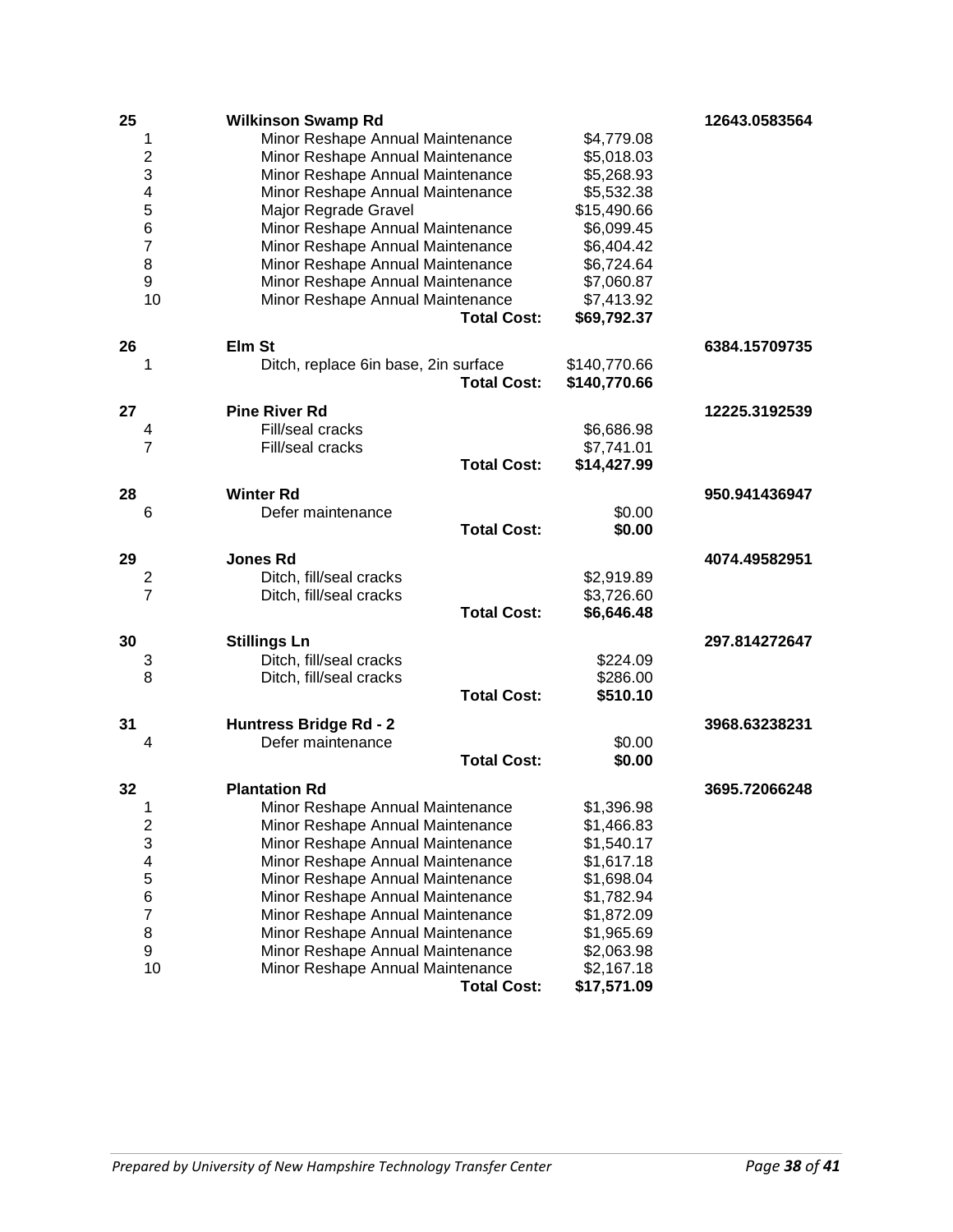| 33 |                | <b>Nutter Rd - 2</b>             |                    |              | 3546.66506302 |
|----|----------------|----------------------------------|--------------------|--------------|---------------|
|    | 1              | Minor Reshape Annual Maintenance |                    | \$1,340.64   |               |
|    | $\overline{2}$ | Minor Reshape Annual Maintenance |                    | \$1,407.67   |               |
|    | 3              | Minor Reshape Annual Maintenance |                    | \$1,478.05   |               |
|    | 4              | Major Regrade Gravel             |                    | \$4,138.55   |               |
|    | 5              | Minor Reshape Annual Maintenance |                    | \$1,629.56   |               |
|    | 6              | Minor Reshape Annual Maintenance |                    | \$1,711.03   |               |
|    | $\overline{7}$ | Minor Reshape Annual Maintenance |                    | \$1,796.59   |               |
|    | 8              | Minor Reshape Annual Maintenance |                    | \$1,886.41   |               |
|    | 9              | Major Regrade Gravel             |                    | \$5,281.96   |               |
|    | 10             | Minor Reshape Annual Maintenance |                    | \$2,079.77   |               |
|    |                |                                  | <b>Total Cost:</b> | \$22,750.24  |               |
| 34 |                | <b>Leavitt Rd</b>                |                    |              | 647.125853785 |
|    | 5              | Hot Mix Patch                    |                    | \$2,477.74   |               |
|    | 10             | Hot Mix Patch                    |                    | \$3,162.30   |               |
|    |                |                                  | <b>Total Cost:</b> | \$5,640.04   |               |
| 35 |                | <b>Green Mountain Rd - 1</b>     |                    |              | 5139.19594974 |
|    | 2              | 1.5in HMA overlay                |                    | \$39,711.32  |               |
|    |                |                                  | <b>Total Cost:</b> | \$39,711.32  |               |
| 36 |                | <b>Green Mountain Rd - 2</b>     |                    |              | 1163.99899245 |
|    | 5              | Defer maintenance                |                    | \$0.00       |               |
|    |                |                                  | <b>Total Cost:</b> | \$0.00       |               |
| 37 |                | Old Pound Rd - 1                 |                    |              | 3629.24845056 |
|    | 3              | Ditch, fill/seal cracks          |                    | \$2,730.85   |               |
|    | 8              | Ditch, fill/seal cracks          |                    | \$3,485.33   |               |
|    |                |                                  | <b>Total Cost:</b> | \$6,216.19   |               |
| 38 |                | <b>Green Mountain Rd - 3</b>     |                    |              | 13319.6430085 |
|    | 3              | 1.5in HMA overlay                |                    | \$108,068.98 |               |
|    |                |                                  | <b>Total Cost:</b> | \$108,068.98 |               |
| 39 |                | <b>Green Mountain Rd - 4</b>     |                    |              | 7574.65881408 |
|    | 4              | Ditch, fill/seal cracks          |                    | \$5,984.58   |               |
|    | 10             | Ditch, fill/seal cracks          |                    | \$8,019.91   |               |
|    |                |                                  | <b>Total Cost:</b> | \$14,004.49  |               |
| 40 |                | Town House Rd - 1                |                    |              | 10841.5944547 |
|    | 1              | 1.5in HMA overlay                |                    | \$79,785.33  |               |
|    |                |                                  | <b>Total Cost:</b> | \$79,785.33  |               |
| 41 |                | Town House Rd - 2                |                    |              | 6418.63339115 |
|    | 5              | Defer maintenance                |                    | \$0.00       |               |
|    |                |                                  | <b>Total Cost:</b> | \$0.00       |               |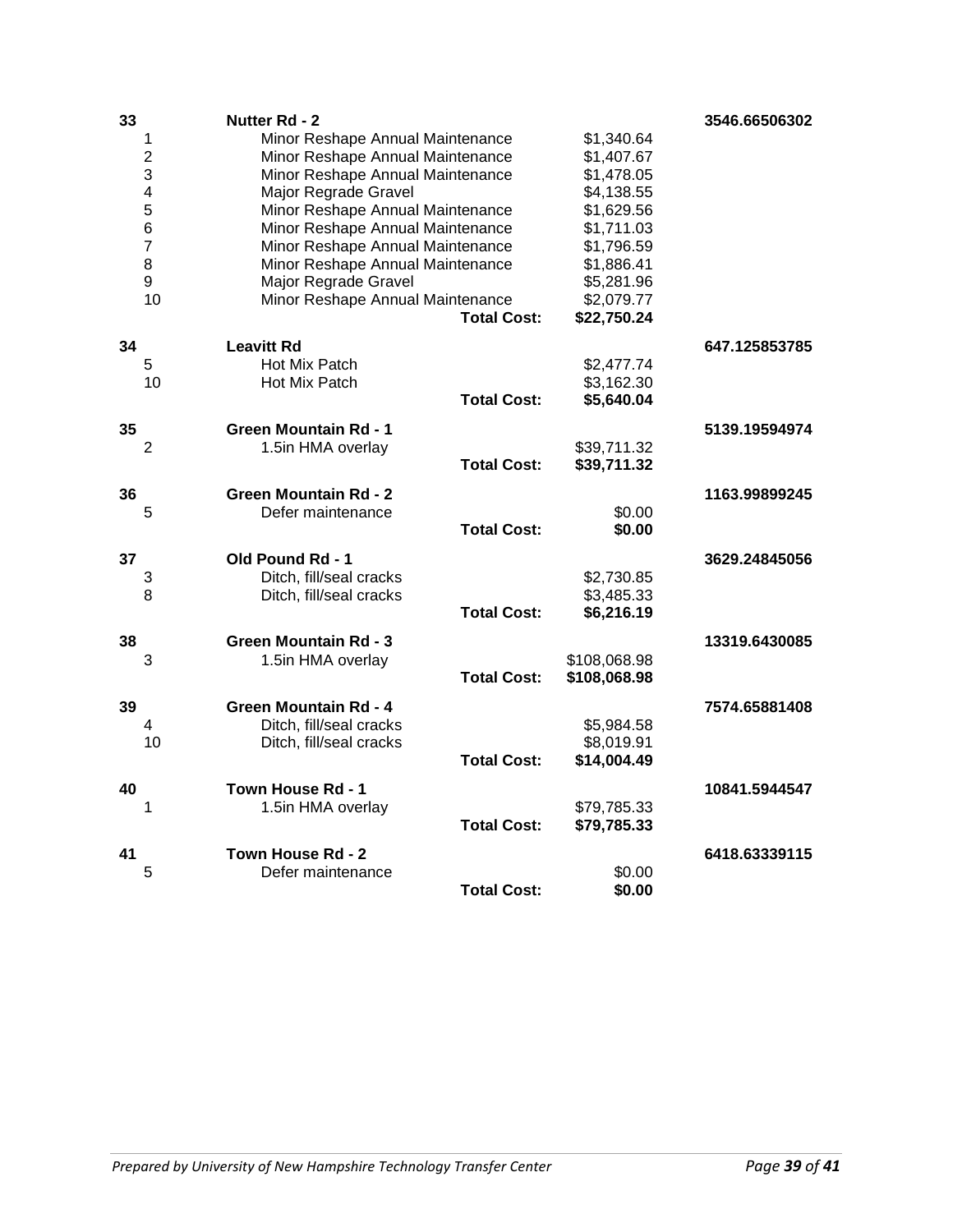| 42 |                          | Snow Rd - 2                                        |             | 4181.20158392 |
|----|--------------------------|----------------------------------------------------|-------------|---------------|
|    | 1                        | Minor Reshape Annual Maintenance                   | \$1,580.49  |               |
|    | $\overline{c}$           | Minor Reshape Annual Maintenance                   | \$1,659.52  |               |
|    | 3                        | Minor Reshape Annual Maintenance                   | \$1,742.49  |               |
|    | $\overline{\mathbf{4}}$  | Minor Reshape Annual Maintenance                   | \$1,829.62  |               |
|    | 5                        | Minor Reshape Annual Maintenance                   | \$1,921.10  |               |
|    | 6                        | Minor Reshape Annual Maintenance                   | \$2,017.16  |               |
|    | $\overline{\mathbf{7}}$  | Major Regrade Gravel                               | \$5,648.04  |               |
|    | 8                        | Minor Reshape Annual Maintenance                   | \$2,223.91  |               |
|    | 9                        | Minor Reshape Annual Maintenance                   | \$2,335.11  |               |
|    | 10                       | Minor Reshape Annual Maintenance                   | \$2,451.87  |               |
|    |                          | <b>Total Cost:</b>                                 | \$23,409.31 |               |
| 43 |                          | Snow Rd - 1                                        |             | 1905.89007301 |
|    | 6                        | 1.5in HMA overlay                                  | \$17,900.87 |               |
|    |                          | <b>Total Cost:</b>                                 | \$17,900.87 |               |
|    |                          |                                                    |             |               |
| 44 |                          | <b>Nutter Rd - 1</b>                               | \$176.40    | 246.153604784 |
|    | 2<br>8                   | Ditch, fill/seal cracks<br>Ditch, fill/seal cracks | \$236.39    |               |
|    |                          | <b>Total Cost:</b>                                 | \$412.79    |               |
|    |                          |                                                    |             |               |
| 45 |                          | <b>Bailey Rd - 1</b>                               |             | 2336.33533349 |
|    | 1                        | Minor Reshape Annual Maintenance                   | \$883.13    |               |
|    | 2                        | Minor Reshape Annual Maintenance                   | \$927.29    |               |
|    | 3                        | Minor Reshape Annual Maintenance                   | \$973.66    |               |
|    | 4                        | Minor Reshape Annual Maintenance                   | \$1,022.34  |               |
|    | 5                        | Minor Reshape Annual Maintenance                   | \$1,073.46  |               |
|    | 6                        | Minor Reshape Annual Maintenance                   | \$1,127.13  |               |
|    | $\overline{\mathbf{7}}$  | Minor Reshape Annual Maintenance                   | \$1,183.49  |               |
|    | 8                        | Minor Reshape Annual Maintenance                   | \$1,242.66  |               |
|    | 9                        | Minor Reshape Annual Maintenance                   | \$1,304.79  |               |
|    | 10                       | Minor Reshape Annual Maintenance                   | \$1,370.03  |               |
|    |                          | <b>Total Cost:</b>                                 | \$11,107.97 |               |
| 46 |                          | <b>Bailey Rd - 2</b>                               |             | 4247.0494611  |
|    | 6                        | Defer maintenance                                  | \$0.00      |               |
|    |                          | <b>Total Cost:</b>                                 | \$0.00      |               |
| 47 |                          | Bonnyman Rd - 1                                    |             | 1750.90788672 |
|    | 2                        | Ditch, replace 6in base, 2in surface               | \$40,537.89 |               |
|    |                          | <b>Total Cost:</b>                                 | \$40,537.89 |               |
| 48 |                          | Bonnyman Rd - 2                                    |             | 2597.16143035 |
|    | 1                        | Minor Reshape Annual Maintenance                   | \$981.73    |               |
|    | 2                        | Minor Reshape Annual Maintenance                   | \$1,030.81  |               |
|    | 3                        | Minor Reshape Annual Maintenance                   | \$1,082.35  |               |
|    | $\overline{\mathcal{A}}$ | Minor Reshape Annual Maintenance                   | \$1,136.47  |               |
|    | 5                        | Major Regrade Gravel                               | \$3,182.12  |               |
|    | 6                        | Minor Reshape Annual Maintenance                   | \$1,252.96  |               |
|    | $\overline{7}$           | Minor Reshape Annual Maintenance                   | \$1,315.61  |               |
|    | 8                        | Minor Reshape Annual Maintenance                   | \$1,381.39  |               |
|    | 9                        | Minor Reshape Annual Maintenance                   | \$1,450.46  |               |
|    | 10                       | Minor Reshape Annual Maintenance                   | \$1,522.98  |               |
|    |                          | <b>Total Cost:</b>                                 | \$14,336.88 |               |